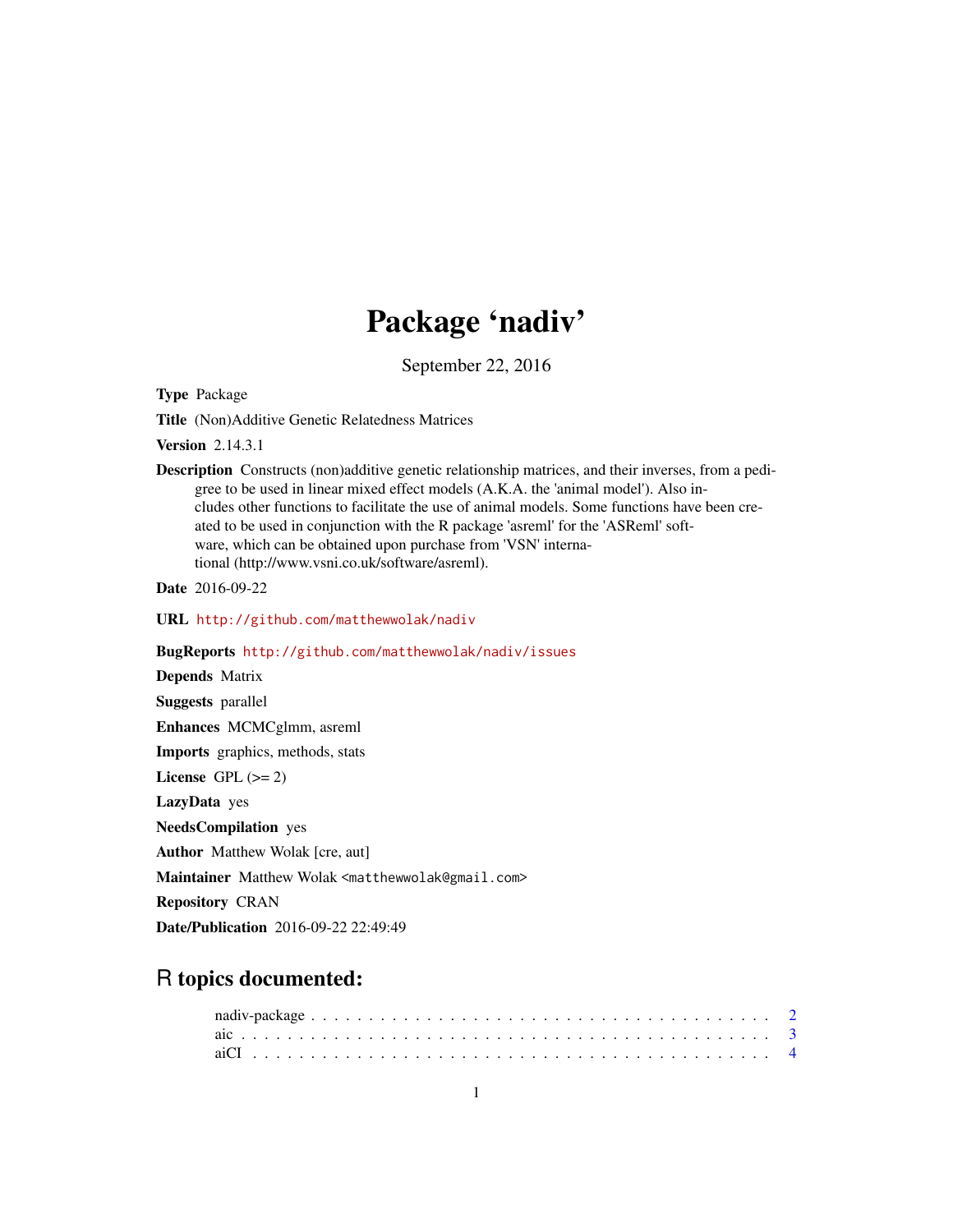<span id="page-1-0"></span>

| aiFun                 | 5  |
|-----------------------|----|
| constrainFun<br>1.1.1 | 7  |
| drfx                  | 8  |
|                       | 9  |
| <b>FG90</b>           | 10 |
|                       | 10 |
|                       | 11 |
|                       | 13 |
| ggcontrib             | 13 |
|                       | 16 |
|                       | 17 |
|                       | 19 |
|                       | 20 |
|                       | 21 |
|                       | 22 |
|                       | 25 |
|                       | 28 |
|                       | 30 |
|                       | 31 |
|                       | 33 |
|                       | 35 |
|                       | 35 |
| Mrode9                | 36 |
|                       | 36 |
| parConstrainFun       | 37 |
|                       | 38 |
|                       | 39 |
|                       | 40 |
|                       | 42 |
| prunePed              | 44 |
|                       | 46 |
|                       | 46 |
|                       | 50 |
|                       | 51 |
|                       | 52 |
|                       | 53 |
|                       | 54 |
|                       |    |
|                       | 57 |

# **Index**

nadiv-package

(Non)Additive Genetic Relatedness Matrices in Animal Model Analyses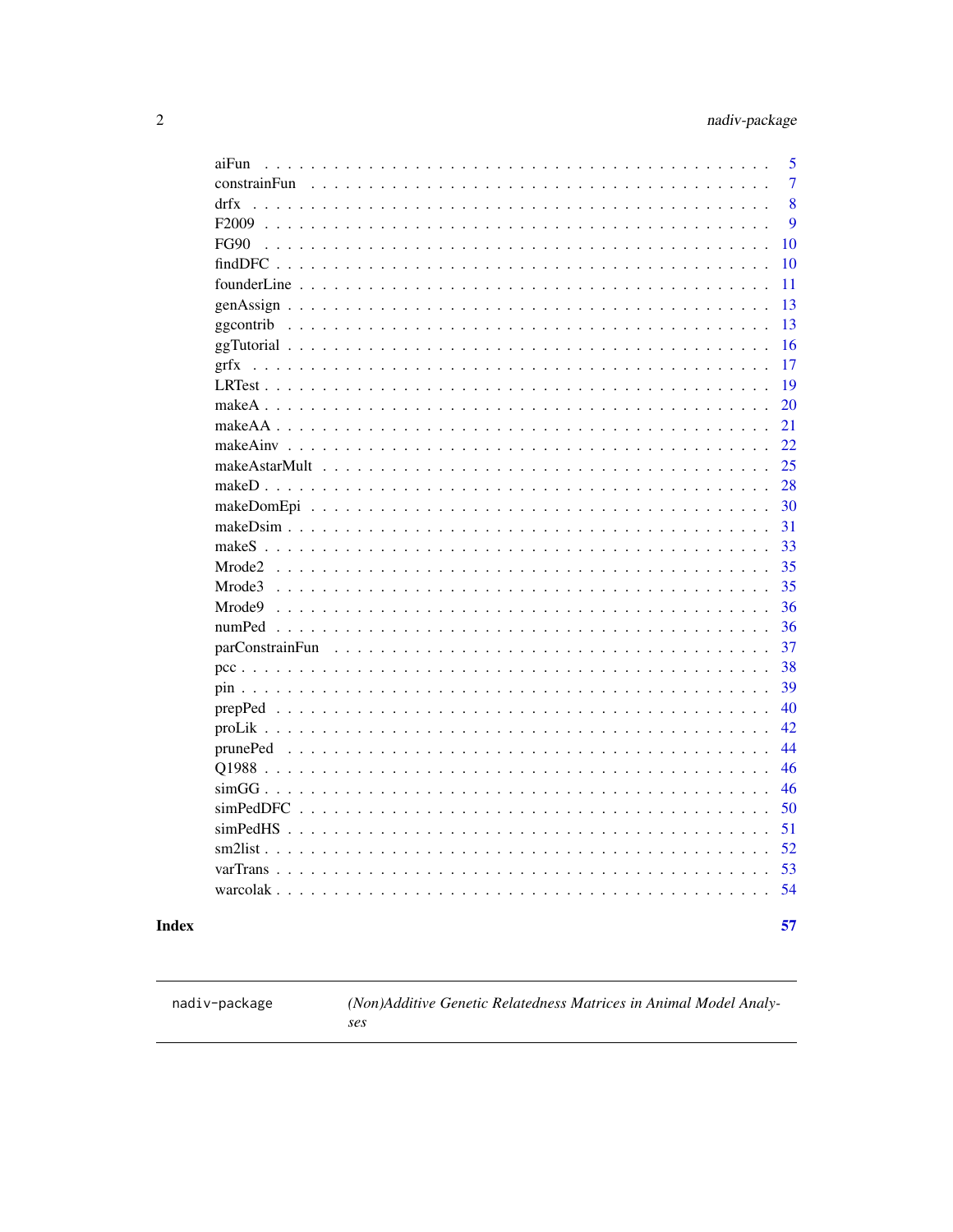#### Description

Constructs (non)additive genetic relationship matrices, and their inverses, from a pedigree to be used in linear mixed effect models (A.K.A. the 'animal model'). Also includes other functions to facilitate the use of animal models. Some functions have been created to be used in conjunction with the R package for 'ASReml' software, which can be obtained upon purchase from 'VSN' international (http://www.vsni.co.uk/software/asreml).

#### Details

| Package:    | nadiv                                       |
|-------------|---------------------------------------------|
| Type:       | Package                                     |
| Version:    | 2.14.3.1                                    |
| Date:       | 2016-09-22                                  |
| URL:        | http://github.com/matthewwolak/nadiv        |
| BugReports: | http://github.com/matthewwolak/nadiv/issues |
| License:    | $GPL (=2)$                                  |
| LazyLoad:   | yes                                         |

#### Author(s)

Matthew Wolak <matthewwolak@gmail.com>

aic *Akaike Information Criterion*

#### Description

Calculates AIC/AICc values, AIC differences, Likelihood of models, and model probabilities.

#### Usage

aic(logLik, fp, n = NULL)

#### Arguments

| logLik | A vector of model log-Likelihoods                                                                          |
|--------|------------------------------------------------------------------------------------------------------------|
| fp     | A vector containing the numbers of free parameters of each model included in<br>the logLik vector          |
| n      | An optional vector of sample sizes for each model. Used to calculate AICc<br>(small sample un-biased AIC). |

<span id="page-2-0"></span> $\frac{1}{3}$  3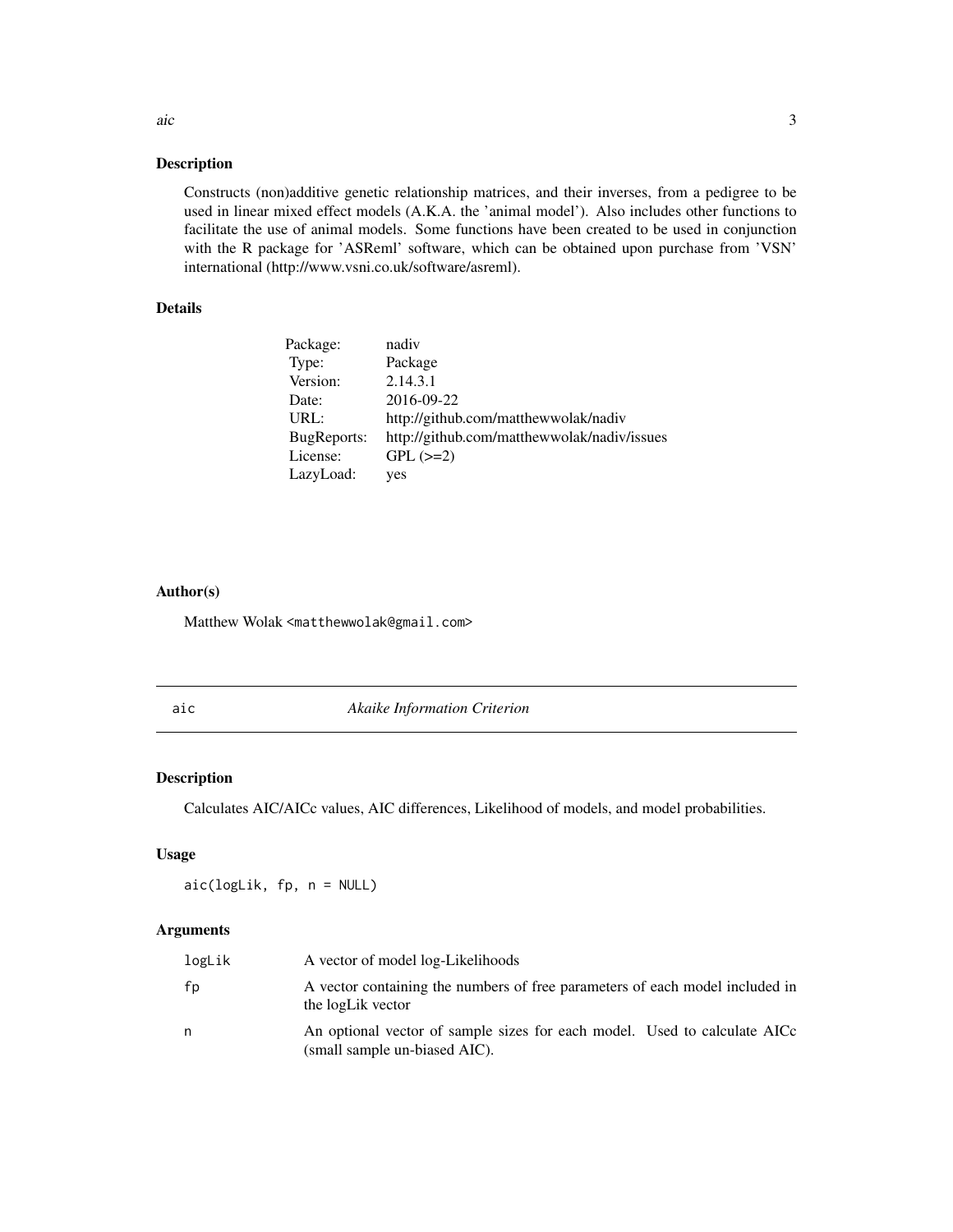<span id="page-3-0"></span>Calculations and notation follows chapter 2 of Burnham and Anderson (2002).

#### Value

| AIC.      | vector containing AIC/AICc (depending on value of n                                                                           |
|-----------|-------------------------------------------------------------------------------------------------------------------------------|
| delta_AIC | vector containing AIC differences from the minimum $AIC(c)$                                                                   |
| AIClik    | vector containing likelihoods for each model, given the data. Represents the<br>relative strength of evidence for each model. |
| W         | Akaike weights.                                                                                                               |

#### Author(s)

<matthewwolak@gmail.com>

#### References

Burnham, K.P. and D.R. Anderson. 2002. Model Selection and Multimodel Inference. A Practical Information-Theoretic Approach, 2nd edn. Springer, New York.

#### Examples

 $aic(c(-3139.076, -3136.784, -3140.879, -3152.432), c(8, 7, 8, 5))$ 

<span id="page-3-1"></span>aiCI *Confidence Intervals for Variance Components*

#### Description

Produces the 1-alpha Upper and Lower Confidence Limits for the variance components in an ASReml-R model.

#### Usage

```
aiCI(asr.model, Dimnames = NULL, alpha = 0.05)
```
#### Arguments

| asr.model | Object from a call to asreml                                                                                                             |
|-----------|------------------------------------------------------------------------------------------------------------------------------------------|
| Dimnames  | A vector of characters if names are desired for the output. If not specified, the<br>default labels from the asreml object will be used. |
| alpha     | A numeric value indicating the level of Type I error for constructing the Confi-<br>dence Intervals.                                     |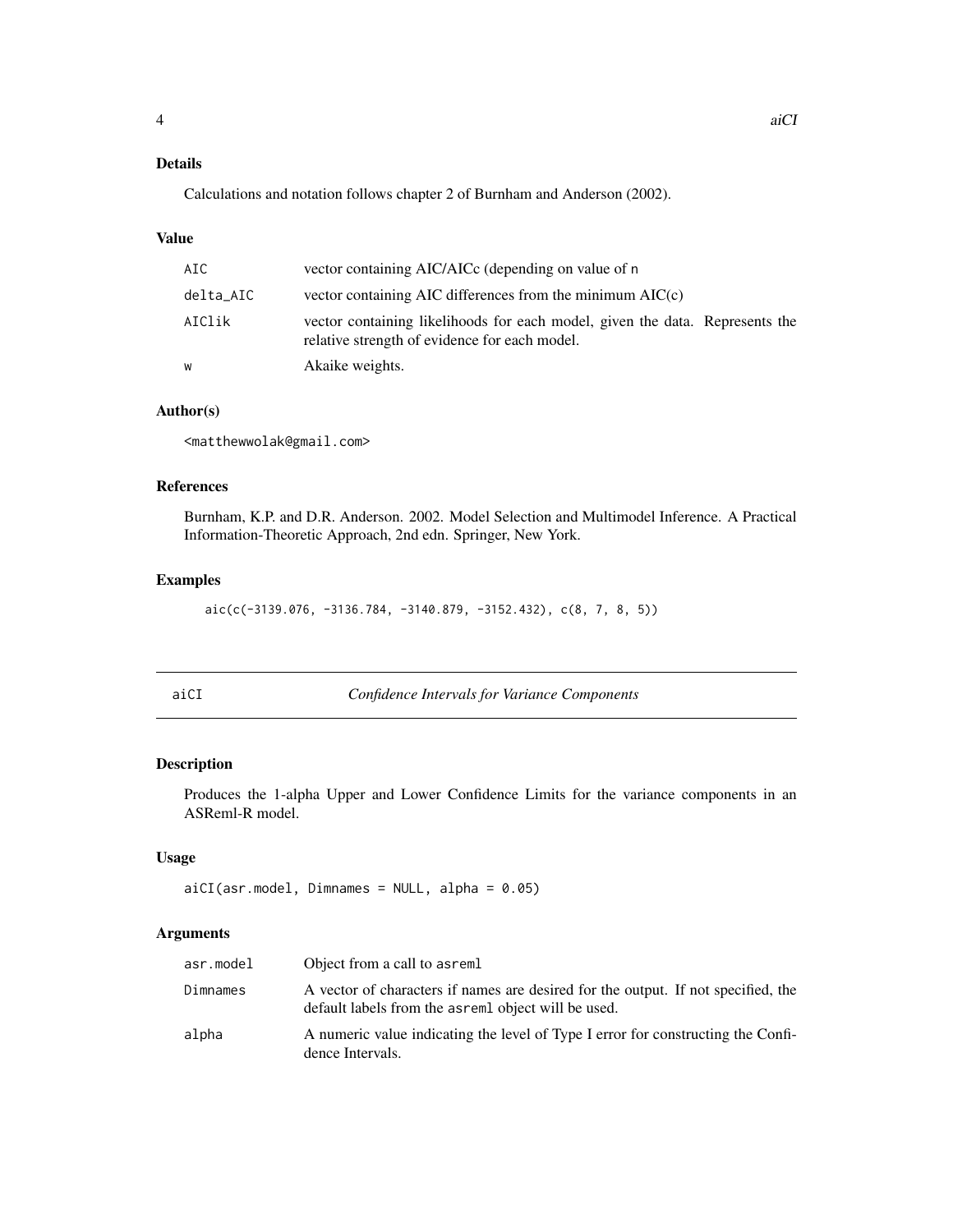#### <span id="page-4-0"></span>aiFun 500 anns an t-ìreann an t-ìreann an t-ìreann an t-ìreann an t-ìreann an t-ìreann an t-ìreann an t-ìrean

#### Details

Variances from the inverse of the Average Information matrix of an ASReml model are translated according to the [varTrans](#page-52-1) function and used in constructing the 1-alpha Confidence Interval.

#### Value

A matrix is returned with a row for each variance component. The three columns correspond to the Lower Confidence Limit, estimate from the asreml model, and Upper Confidence Limit for each variance component.

#### Note

The vector of Dimnames should match the same order of variance components specified in the model.

#### Author(s)

<matthewwolak@gmail.com>

#### See Also

[aiFun](#page-4-1) [proLik](#page-41-1)

#### Examples

```
## Not run:
   library(asreml)
    ginvA <- asreml.Ainverse(warcolak)$ginv
   ginvD <- makeD(warcolak[,1:3])$listDinv
   warcolak$IDD <- warcolak$ID
   warcolak.mod <- asreml(trait1 \sim sex, random = \simped(ID) + giv(IDD),
ginverse = list(ID = ginvA, IDD = ginvD), data = warcolak)
    summary(warcolak.mod)$varcomp
   aiCI(warcolak.mod)
```
## End(Not run)

<span id="page-4-1"></span>aiFun *Sampling (co)variances*

#### Description

This function returns the sampling (co)variances of the variance components fitted in an mixed model solved using the Average Information algorithm

#### Usage

```
aiFun(model = NULL, AI.vec = NULL, inverse = TRUE, Dimnames = NULL)
```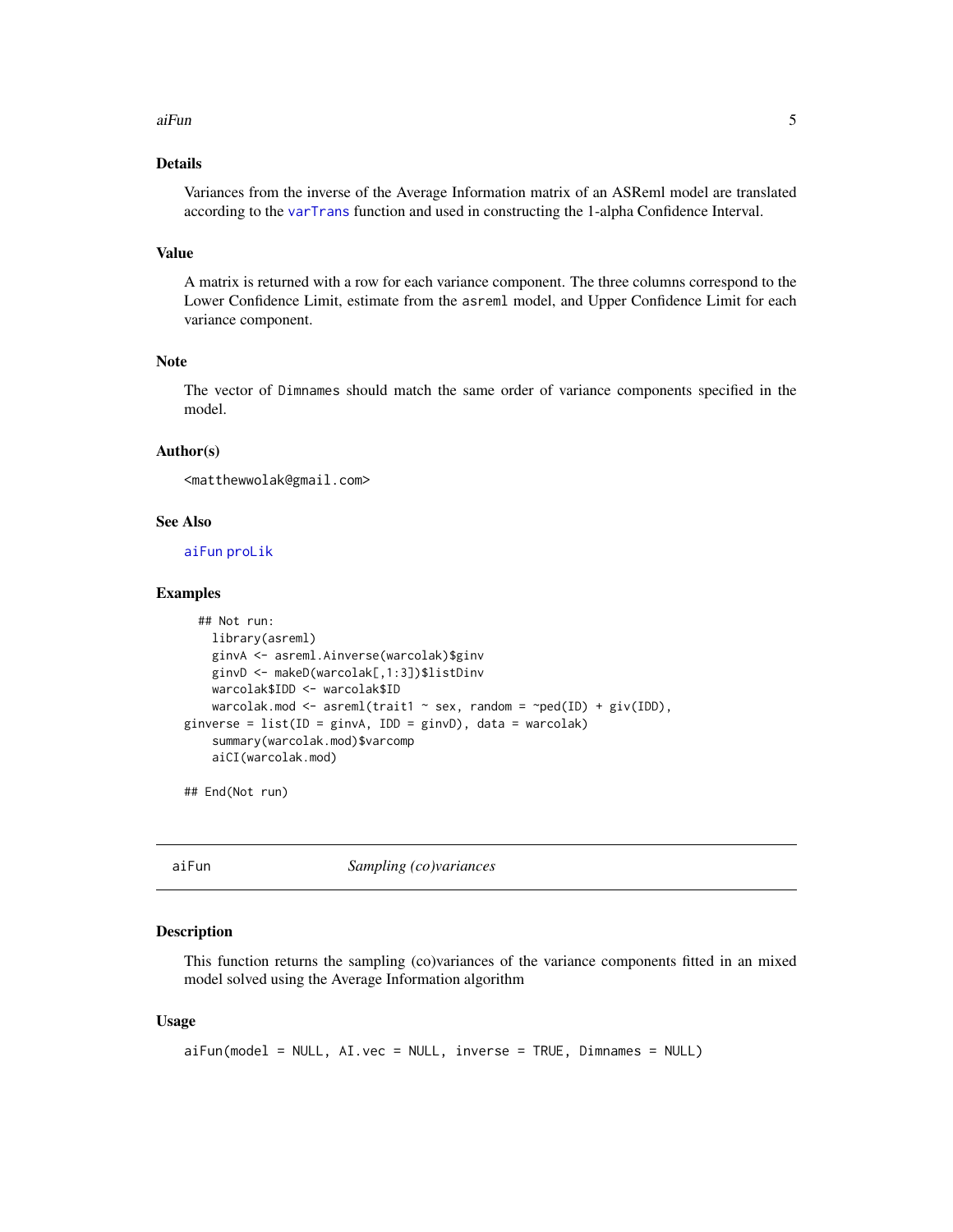#### Arguments

| model    | A model object returned by a call to the asreml function.                                                                                                                                                         |
|----------|-------------------------------------------------------------------------------------------------------------------------------------------------------------------------------------------------------------------|
| AI.vec   | A numeric vector of the Average Information matrix. The order must be the<br>row-wise lower triangle of the matrix (including the diagonal).                                                                      |
| inverse  | A logical indicating whether the elements of the <i>inverse</i> Average Information<br>matrix are being provided. If FALSE, the Average Information matrix (and not<br>its inverse) is being supplied.            |
| Dimnames | A vector of characters if names are desired for the output (co)variance matrix.<br>If not specified, either the default labels from the asreml object will be used or<br>the rows and columns will be un-labeled. |

#### Details

The inverse of the Average Information matrix provides the sampling (co)variance of each (co)variance component in the random portion of the mixed model. If a model from the ASReml-R function is supplied (model is not NULL), this function extracts the inverse of the AI matrix from an ASReml-R model and organizes it so that the sampling covariances between random terms are the off-diagonals and the sampling variances of random terms are located along the diagonal. The order of the variances along the diagonal is the same as the order entered in the random section of the asreml function. This is also the same order as the rows of a call to the summary function, summary(model)\$varcomp.

If model is NULL then AI.vec should contain the vector of values from an Average Information matrix. The function will then reconstruct this matrix, invert it, and supply the sampling (co) variances for the random terms in the model as described above. Note, either model or AI.vec must be supplied, but not both.

#### Value

A matrix of k x k dimensions is returned, if k is the number of (co)variance components estimated in the model. Sampling covariances are above and below the diagonal while variances are located along the diagonal. If Dimnames is specified, the row and column names are assigned according the vector of names in this argument.

#### Note

The vector of Dimnames should match the same order of variance components specified in the model.

#### Author(s)

<matthewwolak@gmail.com>

#### References

Gilmour, A.R., Gogel, B.J., Cullis, B.R., & Thompson, R. 2009. ASReml User Guide Release 3.0. VSN International Ltd., Hemel Hempstead, UK.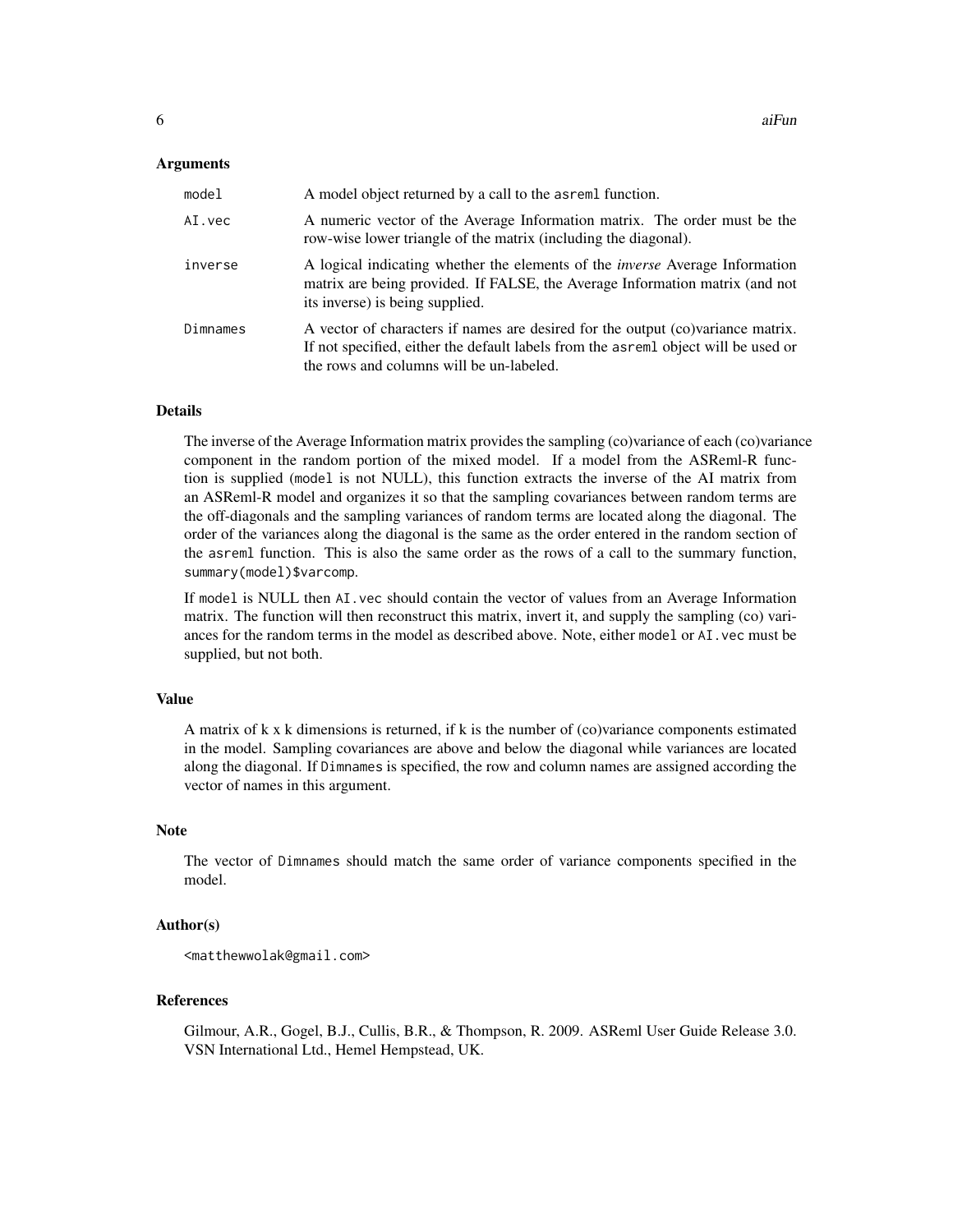#### <span id="page-6-0"></span>constrainFun 7

#### Examples

```
## Not run:
   library(asreml)
   ginvA <- asreml.Ainverse(warcolak)$ginv
   ginvD <- makeD(warcolak[,1:3])$listDinv
   warcolak$IDD <- warcolak$ID
   warcolak.mod <- asreml(trait1 \sim sex, random = \simped(ID) + giv(IDD),
ginverse = list(ID = ginvA, IDD = ginvD), data = warcolak)
    summary(warcolak.mod)$varcomp
   aifun(model = warcolak.mod, Dimnames = c("Va", "Vd", "Ve"), inverse = TRUE)## End(Not run)
 output <- c(7.3075921, 7.0635161, 12.3423380, 1.9539486, 2.7586340, 0.6626111)
 aifun(AI.vec = output, inverse = FALSE, Dimnames = c("Va", "Vd", "Ve"))
```
<span id="page-6-1"></span>constrainFun *Function used in conjunction with others to produce a profile likelihood for a variance component*

#### Description

Given a model object from asreml and a range of estimates of the parameter, the function will supply the likelihood ratio test statistic for the comparison of the full model to one where the parameter of interest is constrained.

#### Usage

```
constrainFun(parameter.val, full, fm2, comp, G, mit = 600)
```
#### Arguments

| parameter.val | a value for which the log-Likelihood of a model is to be calculated                  |
|---------------|--------------------------------------------------------------------------------------|
| full          | the full model as reml object                                                        |
| fm2           | starting values for the full model                                                   |
| comp          | which variance component to constrain                                                |
| G             | logical, indicating if the component is part of the G structure                      |
| mit           | numeric, indicating maximum number of iterations for the constrained asreml<br>model |

#### Details

Used internally in the proLik function

#### Author(s)

<matthewwolak@gmail.com>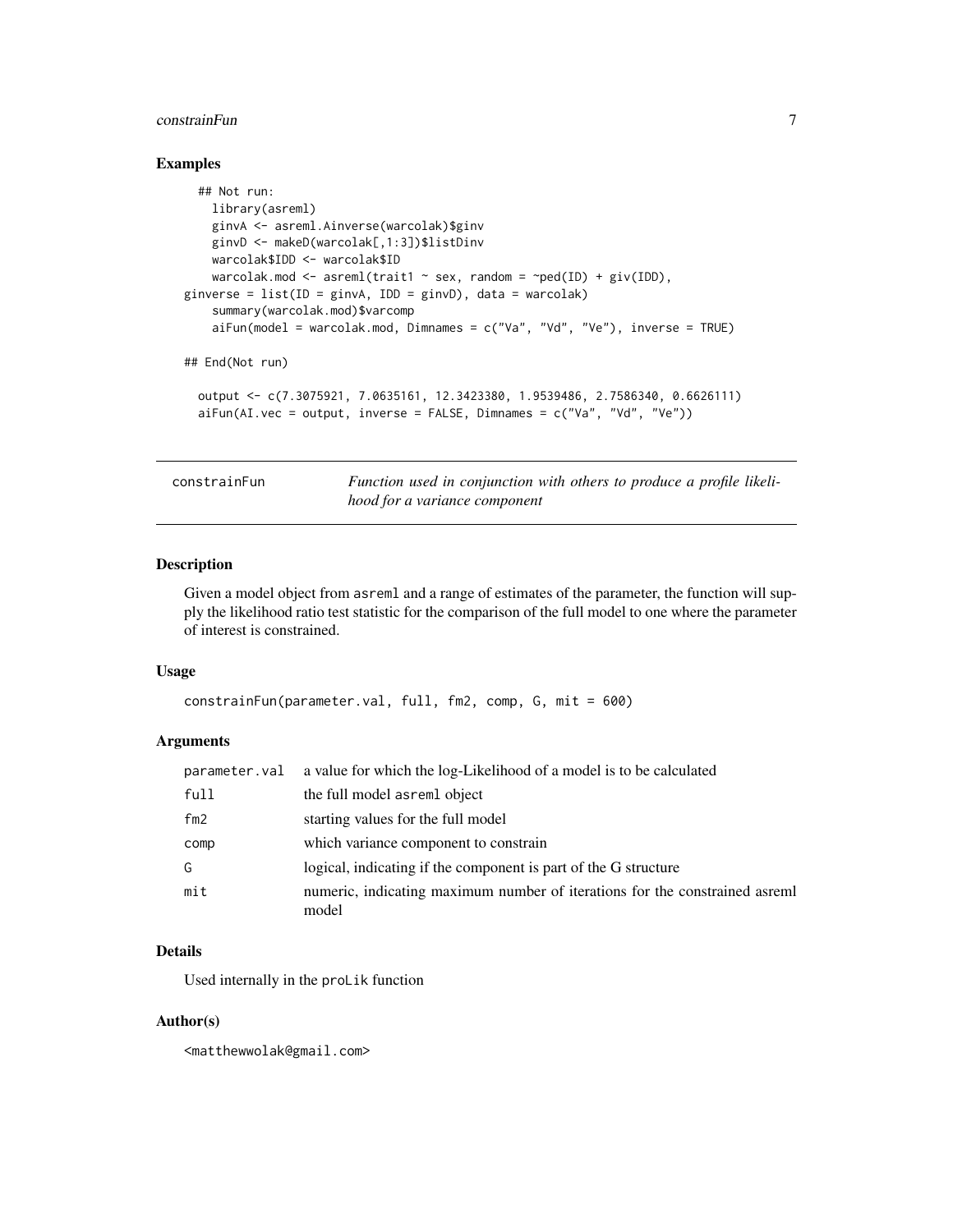#### <span id="page-7-0"></span>See Also

See also [proLik](#page-41-1)

#### <span id="page-7-1"></span>drfx *Simulated design random effects*

#### Description

This function simulates effects for random terms in a linear mixed model based on design matrices. The intended purpose is for simulating environmental effects from a pedigree.

#### Usage

drfx(G, fac, dataf, ...)

#### Arguments

| G     | The variance-covariance matrix to model the effects after                                |
|-------|------------------------------------------------------------------------------------------|
| fac   | A character indicating the factor in data f with which to construct the design<br>matrix |
| dataf | A dataframe with fac in it                                                               |
| .     | Arguments to be passed to the internal use of grfx                                       |

### Details

If  $G = x$ , where 'x' is a single number, then 'x' should still be specified as a 1-by-1 matrix (e.g.,  $matrix(x)$ ). Note, the G-matrix should never have a structure which produces a correlation exactly equal to 1 or -1. Instead, covariances should be specified so as to create a correlation of slightly less than (greater than) 1 (-1). For example: 0.9999 or -0.9999.

#### Value

| fx | A matrix with 'd' columns of random effects                                                   |
|----|-----------------------------------------------------------------------------------------------|
|    | A design matrix (of the format 'Matrix') from which the random effects in fx<br>were assigned |

#### Author(s)

<matthewwolak@gmail.com>

#### See Also

[grfx](#page-16-1)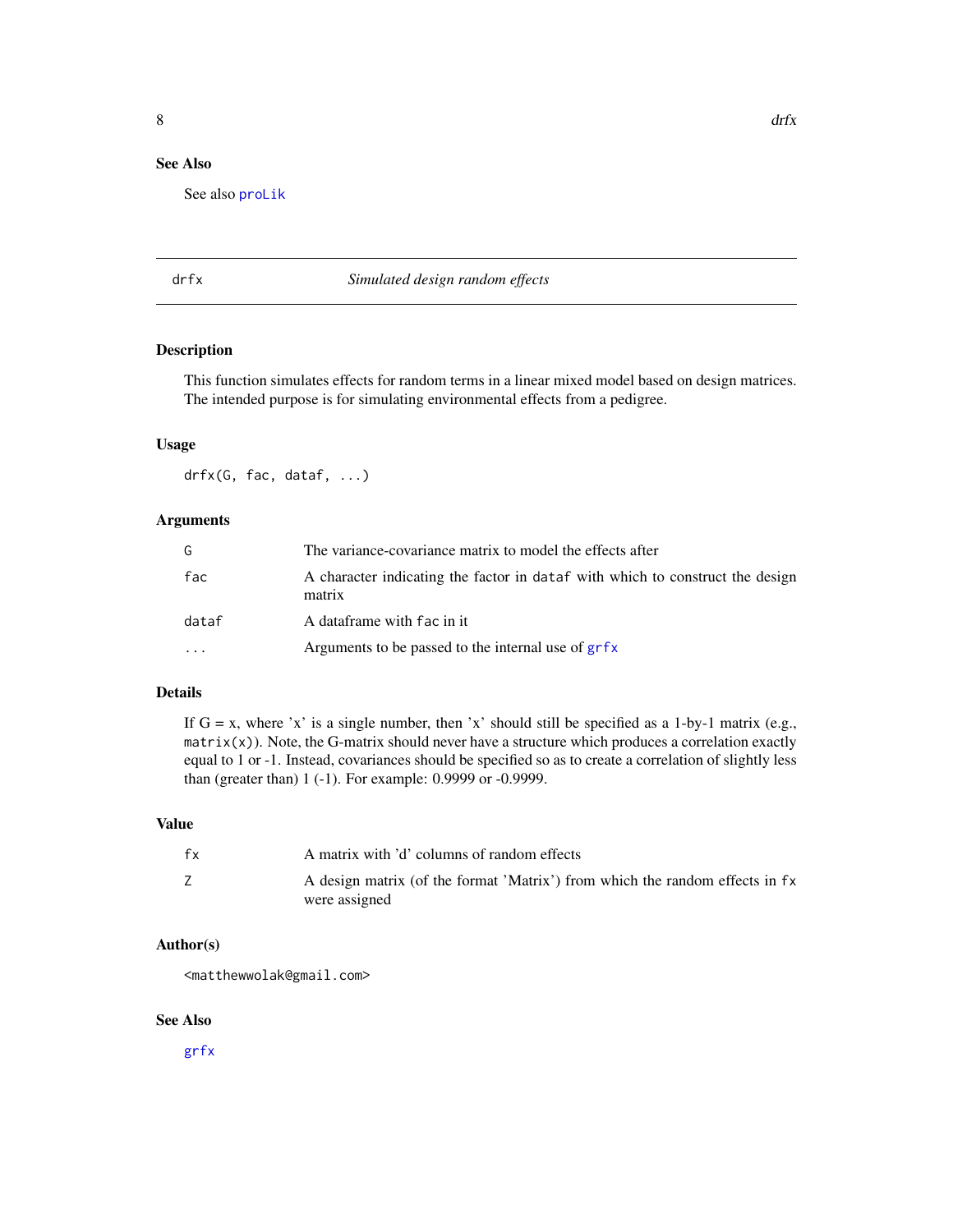#### <span id="page-8-0"></span> $F2009$  9

#### Examples

```
# Create maternal common environment effects for 2 traits
# with perfectly correlated effects
 Gmat <- matrix(c(10, 7.071, 7.071, 5), 2, 2)
 cfx \leq drfx(G = Gmat, fac = "Dam", dataf = warcolak[1:200, ])
```
#### *Pedigree, adapted from Fikse (2009)*

#### **Description**

An example pedigree with genetic groups and fuzzy classification of genetic groups.

#### Usage

data("F2009")

#### Format

A data frame with 16 observations on the following 11 variables.

id a factor with levels indicating the unique individuals (including phantom parents) and genetic groups

dam a factor of observed maternal identities

sire a factor vector of observed paternal identities

damGG a factor of maternal identities with genetic groups inserted instead of NA

sireGG a factor of paternal identities with genetic groups inserted instead of NA

phantomDam a factor of maternal identities with phantom parents inserted instead of NA

phantomSire a factor of paternal identities with phantom parents inserted instead of NA

group a factor of genetic groups to which each phantom parent belongs

- g1 a numeric vector with probabilities of group g1 membership for each phantom parent
- g2 a numeric vector with probabilities of group g2 membership for each phantom parent
- g3 a numeric vector with probabilities of group g3 membership for each phantom parent

#### Source

Fikse, F. 2009. Fuzzy classification of phantom parent groups in an animal model. Genetics Selection Evolution 41:42.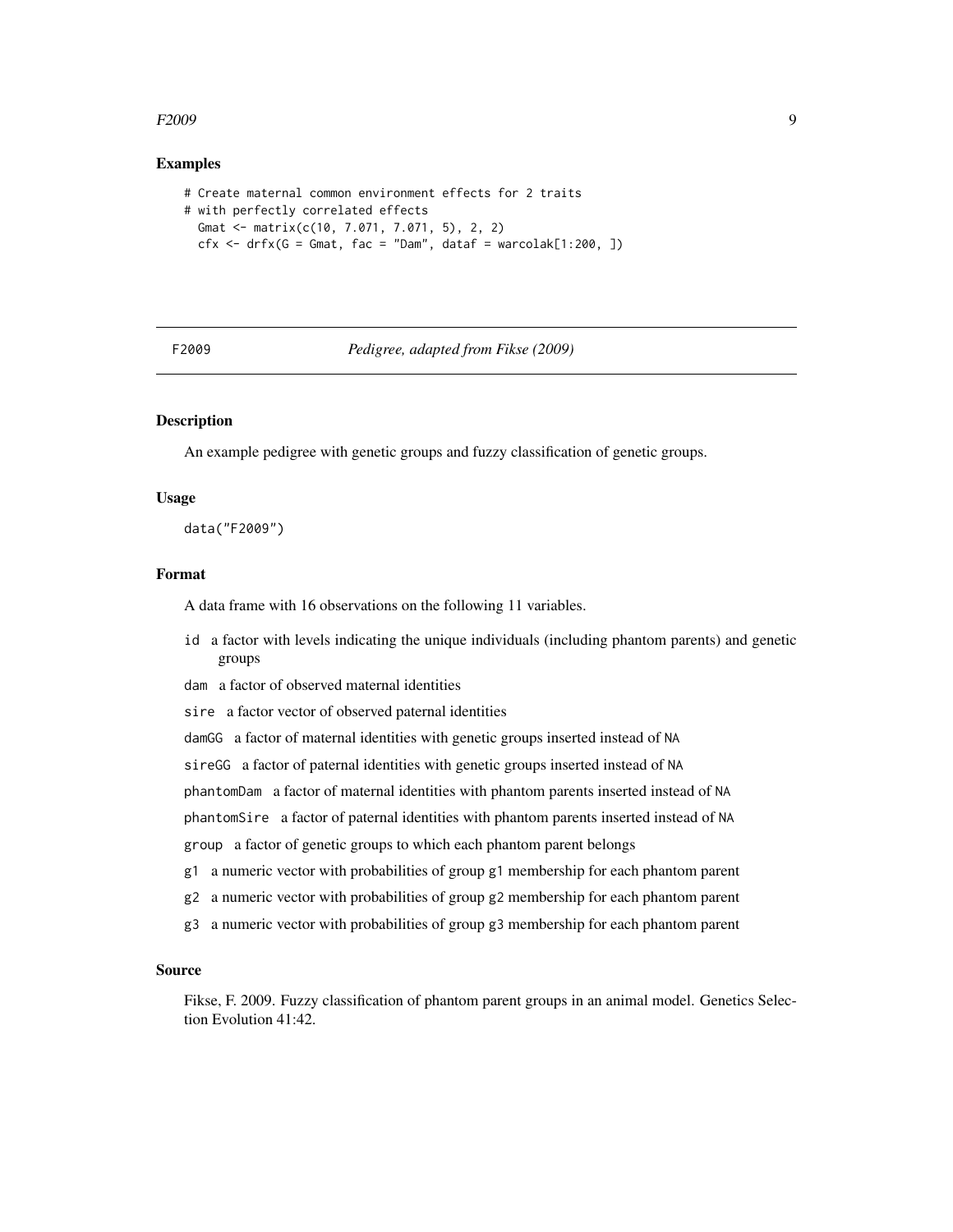<span id="page-9-0"></span>

#### Description

An example pedigree

#### Usage

data(FG90)

#### Format

A data frame with 8 observations on the following 4 variables.

id a factor with levels 1 2 3 4 5 6 7 8

dam a factor with levels 2 4 6

sire a factor with levels 1 3 5

sex a factor with levels 0 1

#### Source

Fernando, R.L. & M. Grossman. 1990. Genetic evaluation with autosomal and X-chromosomal inheritance. Theoretical and Applied Genetics 80:75-80.

findDFC *Finds the double first cousins in a pedigree*

#### Description

Given a pedigree, all pairs of individuals that are double first cousins are returned.

#### Usage

findDFC(pedigree, exact = FALSE, parallel = FALSE, ncores = getOption("mc.cores", 2L))

#### Arguments

| pedigree | A pedigree with columns organized: ID, Dam, Sire                                                                                   |
|----------|------------------------------------------------------------------------------------------------------------------------------------|
| exact    | A logical statement indicating if individuals who are exactly double first cousins<br>are to be identified                         |
| parallel | A logical statement indicating if parallelization should be attempted. Note, only<br>reliable for Mac and Linux operating systems. |
| ncores   | Number of cpus to use, default is maximum available                                                                                |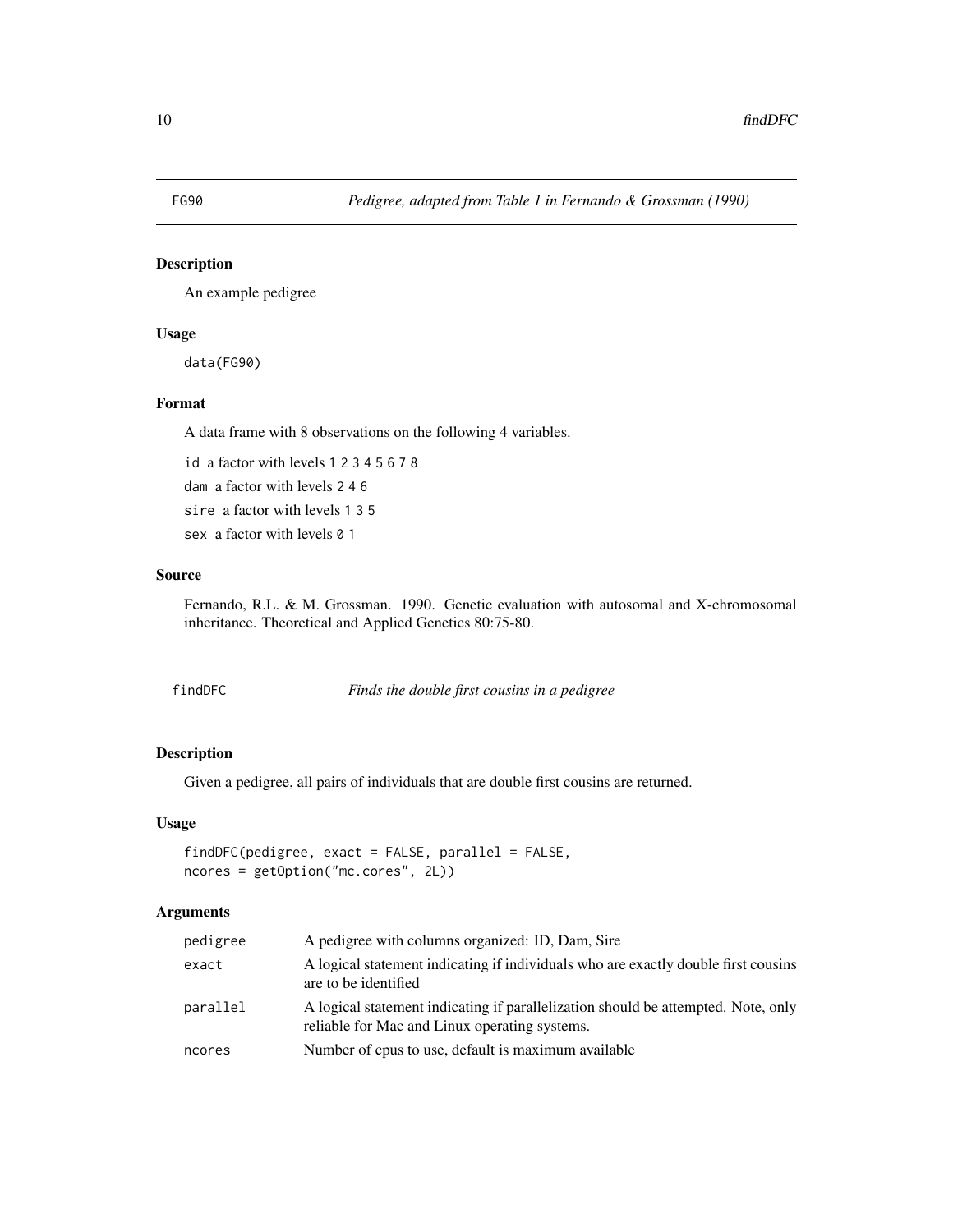#### <span id="page-10-0"></span>founderLine that the set of the set of the set of the set of the set of the set of the set of the set of the set of the set of the set of the set of the set of the set of the set of the set of the set of the set of the set

#### Details

When exact = TRUE, only those individuals whose grandparents are completely unrelated will be identified as double first cousins. When exact  $=$  FALSE, as long as the parents of individuals  $\overline{\phantom{a}}$  individuals j are two sets of siblings (i.e., either sires full brothers/dams full sisters or two pairs of opposite sex full sibs) then i and j will be considered double first cousins. In the event where the grandparents of i and j are also related, exact = FALSE will still consider i and j full sibs, even though genetically they will be more related than exact = TRUE double first cousins.

parallel = TRUE should only be used on Linux or Mac OSes (i.e., not Windows).

#### Value

| PedPositionList |                                                                                                                                                                                                                                                      |
|-----------------|------------------------------------------------------------------------------------------------------------------------------------------------------------------------------------------------------------------------------------------------------|
|                 | gives the list of row numbers for all the pairs of indidivides that are related as<br>double first cousins                                                                                                                                           |
| DFC.            | gives the list of IDs, as characters, for all the pairs of individuals that are related<br>as double first cousins                                                                                                                                   |
| FamilyCnt       | If two individuals, i and j, are double first cousins, then i's siblings will also<br>be double first cousins with <i>i</i> 's siblings. Therefore, this is the total number of<br>family pairs where offspring are related as double first cousins. |

#### Author(s)

<matthewwolak@gmail.com>

| founderLine | Identifies the matriline or patriline to which each individual in a pedi- |
|-------------|---------------------------------------------------------------------------|
|             | gree belongs                                                              |

#### Description

For every individual in a pedigree, the function identifies either the one female or male ancestor that is a founder (defined here as an individual identity in the pedigree for which both dam and sire information are missing).

#### Usage

```
founderLine(pedigree, sex)
```
#### Arguments

| pedigree | A pedigree where the columns are ordered ID, Dam, Sire, Sex                 |
|----------|-----------------------------------------------------------------------------|
| sex      | Character indicating the column name in pedigree identifying either the dam |
|          | (for matriline) or sire (for patriline) identities                          |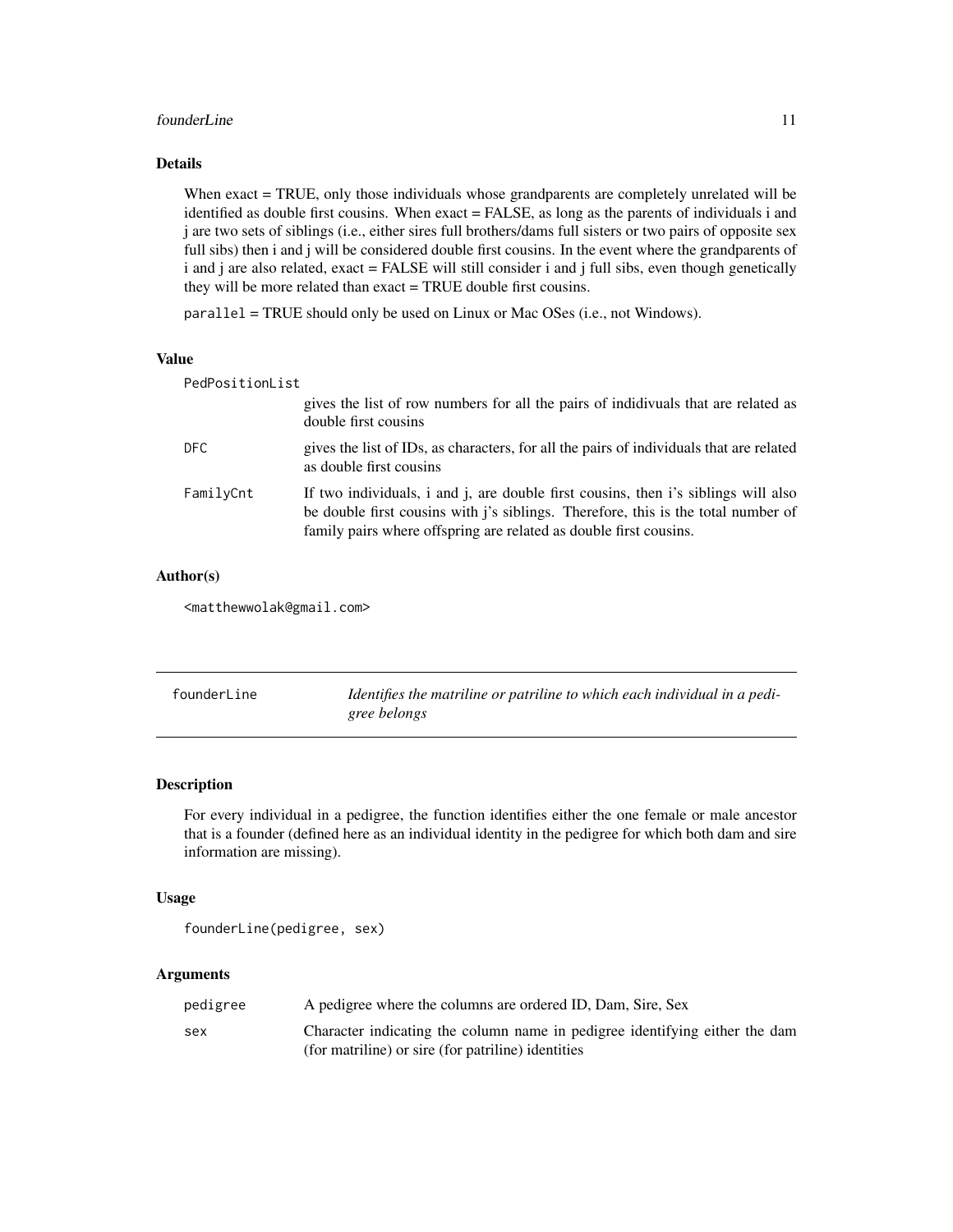#### Details

Missing parents (e.g., base population) should be denoted by either 'NA', '0', or '\*'.

Individuals with a missing parent for the column identified by the 'sex' argument are assigned themselves as their founder line. Thus, the definition of the founder population from a given pedigree is simply all individuals with missing parents (and in this case just a single missing parent classifies an individual as a founder).

#### Value

A vector of length equal to the number of rows in the pedigree

#### Author(s)

<matthewwolak@gmail.com>

#### Examples

founderLine(FG90, sex = "dam") # matriline from this example pedigree

```
#Create random pedigree, tracking the matrilines
## Then compare with founderLine() output
K < -8 # No. individuals per generation (KEEP and even number)
gen <- 10 # No. of generations
datArr \leq array(NA, dim = c(K, 5, gen))
dimnames(datArr) <- list(NULL, c("id", "dam", "sire", "sex", "matriline"), NULL)
# initialize the data array
datArr[, "id", ] <- seq(K*gen)
datArr[, "sex", \exists <- c(1, 2)
femRow <- which(datArr[, "sex", 1] == 2) # assume this is same each generation
# (Why K should always be an even number)
datArr[femRow, "matriline", 1] <- femRow
# males have overlapping generations, BUT females DO NOT
for(g in 2:gen){
  datArr[, "sire", g] <- sample(c(datArr[femRow-1, "id", 1:(g-1)]), size = K, replace = TRUE)
  gdams < - sample(femRow, size = K, replace = TRUE)datArr[, c("dam", "matriline"), g] <- datArr[gdams, c("id", "matriline"), g-1]
}
ped \leq data.frame(apply(datArr, MARGIN = 2, FUN = function(x){x}))
nrow(ped)
#Now run founderLine() and compare
ped$line <- founderLine(ped, sex = "dam")
stopifnot(identical(ped$matriline, ped$line),
sum(ped$matriline-ped$line, na.rm = TRUE) == 0,
range(ped$matriline-ped$line, na.rm = TRUE) == 0)
```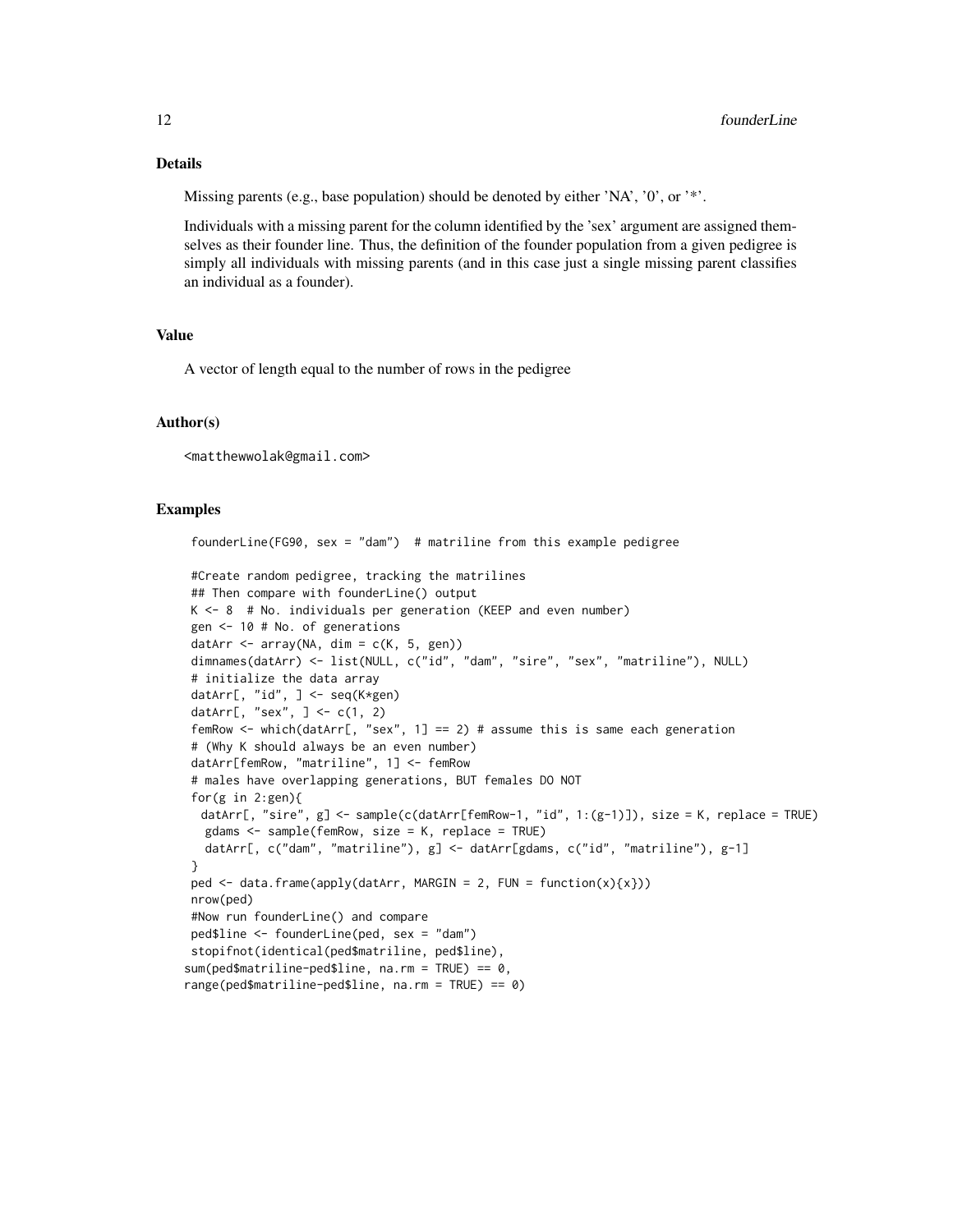<span id="page-12-2"></span><span id="page-12-0"></span>

#### Description

Given a pedigree, the function assigns the generation number to which each individual belongs.

#### Usage

genAssign(pedigree)

#### Arguments

pedigree A pedigree with columns organized: ID, Dam, Sire

#### Details

0 is the base population.

Migrants, or any individuals where both parens are unknown, are assigned to generation zero. If parents of an individual are from two different generations (e.g., mom =  $0$  and dad = 1), the individual is assigned to the generation following the greater of the two parents (e.g., 2 in this example).

#### Value

A vector of values is returned. This vector is in the same order as the ID column of the pedigree.

<span id="page-12-1"></span>

|--|--|

#### Description

Calculates the genomic contribution each genetic group makes to every individual in a pedigree

#### Usage

```
ggcontrib(pedigree, ggroups = NULL, fuzz = NULL, output = "matrix")
```
#### Arguments

| pedigree | A pedigree where the columns are ordered ID, Dam, Sire                                                                                                                                   |
|----------|------------------------------------------------------------------------------------------------------------------------------------------------------------------------------------------|
| ggroups  | An optional vector of either: genetic group assignment for every individual or<br>just the unique genetic groups. fuzz must be NULL if an object is supplied to the<br>ggroups argument. |
| fuzz     | A matrix containing the fuzzy classification of phantom parents into genetic<br>groups. ggroups must be NULL if an object is supplied to the fuzz argument.                              |
| output   | Format for the output                                                                                                                                                                    |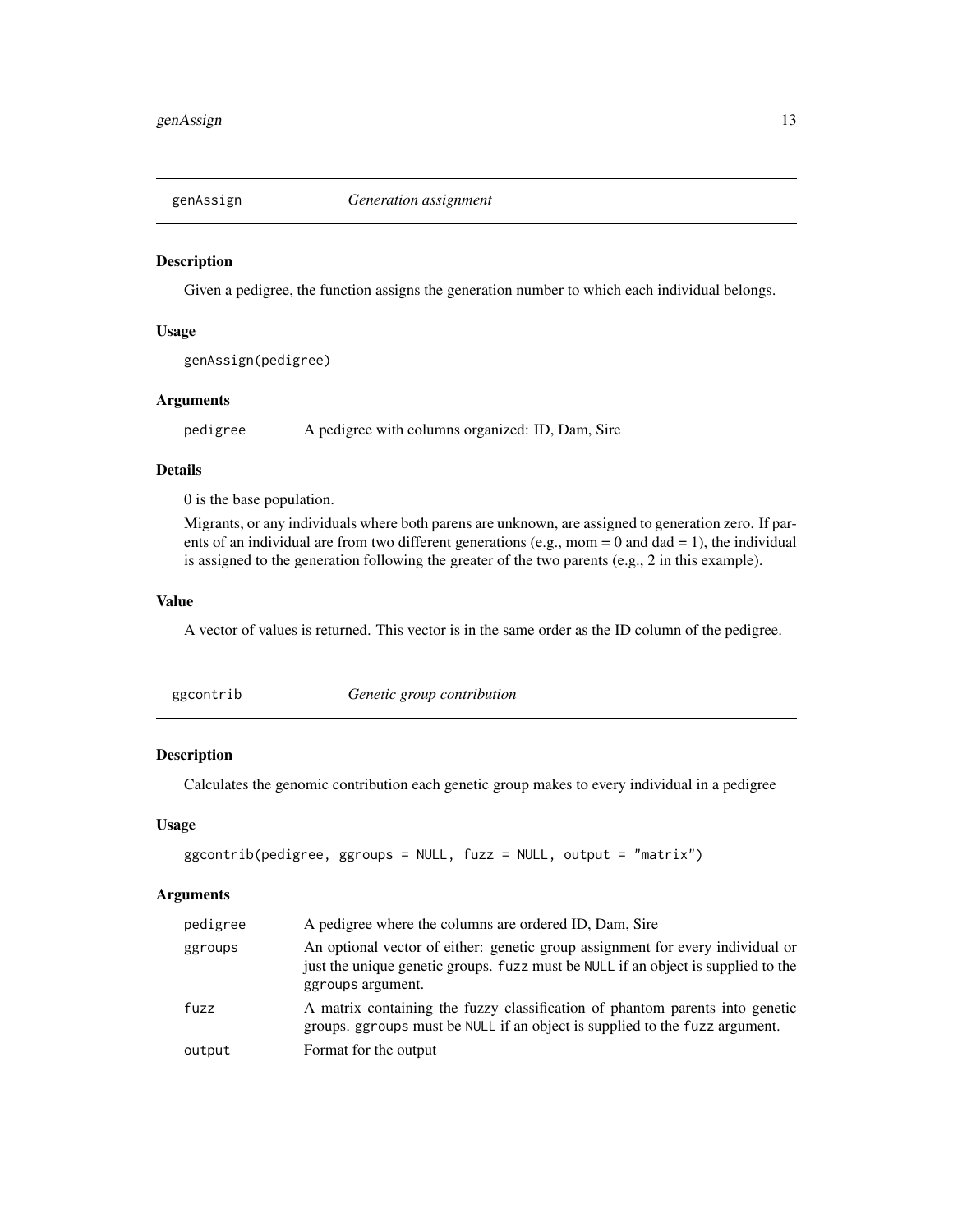#### Details

The specification of genetic groups is done in one of two approaches, either using fuzzy classification or not.

Fuzzy classification enables phantom parents to be assigned to (potentially) more than one genetic group (Fikse 2009). This method requires unique phantom parent identities to be included in the pedigree for all observed individuals with unknown parents. For 'p' phantom parents, 'p' identities should be listed as individuals in the first 'p' rows of the pedigree and these should be the only individuals in the pedigree with missing values in their Dam and Sire columns (denoted by either 'NA', '0', or '\*'). The matrix supplied to the fuzz argument should have 'p' rows (one for each phantom parent) and 'r' columns, where 'r' is the number of genetic groups.

Non-fuzzy classification can handle the specification of genetic groups in three formats:

(1) similar to ASReml's format for specifying genetic groups, the first 'r' rows of the pedigree (given to the pedigree argument) contain the label for each genetic group in the ID column and indicate missing values for the Dam and Sire columns (denoted by either 'NA', '0', or '\*'). No object is supplied to the ggroups argument. All individuals in the pedigree must then have one of the 'r' genetic groups as parent(s) for each unknown parent. Note, a warning message indicating In numPed(pedigree): Dams appearing as Sires is expected, since the dam and sire can be the same for all individuals in the pedigree composing the base population of a genetic group.

(2) similar to Jarrod Hadfield's rbv function arguments in the MCMCglmm package, for a pedigree of dimension i x 3 (given to the pedigree argument), where 'i' is the total number of individuals in the pedigree, a similar vector of length 'i' is given to the ggroups argument. This vector lists either the genetic group to which each individual's phantom parents belong or NA if the individual is not to be considered part of one of the base populations (genetic groups). NOTE, this approach does not allow phantom dams and phantom sires of a given individual to be from different genetic groups.

(3) similar to DMU's format for specifying genetic groups. For a pedigree of dimension i x 3 (given to the pedigree argument), where 'i' is the total number of individuals in the pedigree, instead of missing values for a parent, one of the 'r' genetic groups is specified. A character vector of length 'r' with unique genetic group labels is given to the ggroups argument. Note, that all individuals with a missing parent should have a genetic group substituted instead of the missing value symbol (i.e., either 'NA', '0', or '\*').

#### Value

Returns i x r genetic group contributions to all 'i' individuals from each of the 'r' genetic groups. Default output is a matrix (dense), but this format can be changed (e.g., "dgCMatrix" for a sparse matrix).

#### Author(s)

<matthewwolak@gmail.com>

#### References

Fikse, F. 2009. Fuzzy classification of phantom parent groups in an animal model. Genetics, Selection, Evolution. 41:42.

Quaas, R.L. 1988. Additive genetic model with groups and relationships. Journal of Dairy Science. 71:1338-1345.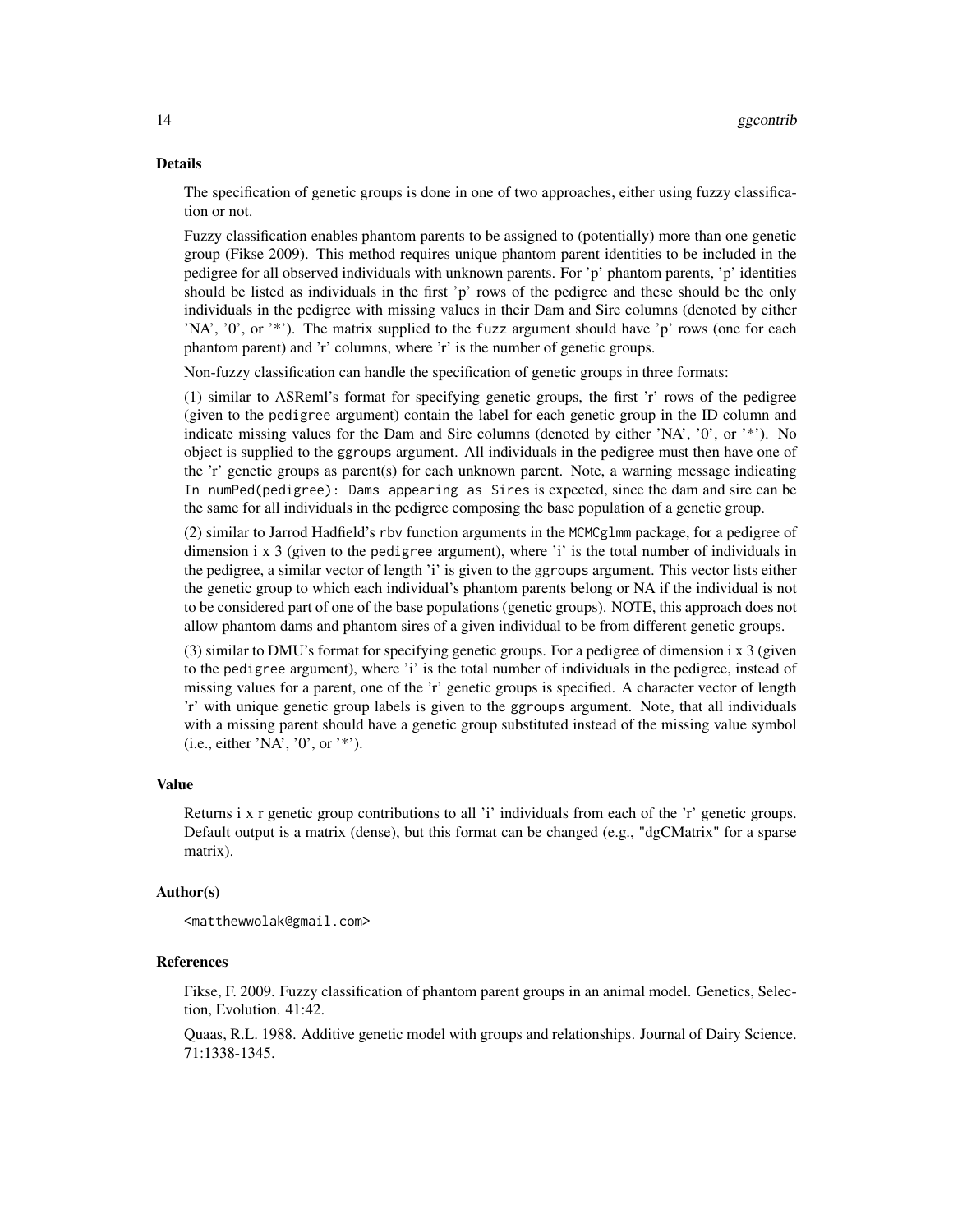#### ggcontrib 15

#### Examples

```
# Use the pedigree from Quaas 1988 (See `data(Q1988)`)
##########################
# Fuzzy classification
 ## Fuzzy classification with complete assignment to one group
    Q1988fuzz <- Q1988[-c(1:2), c("id", "phantomDam", "phantomSire")]
    Qfnull <- matrix(c(1,0,0,1,0, 0,1,1,0,1), nrow = 5, ncol = 2,
dimnames = list(letters[1:5], c("g1", "g2")))
    (Qfuzznull <- ggcontrib(Q1988fuzz, fuzz = Qfnull))
    ## Should be identical to the non-fuzzy classification output
    # format (1) from above
      (Q \leq gccontrib(Q1988[-c(3:7), c(1,4,5)]))stopifnot(Qfuzznull == Q)
 ## Fuzzy classification with arbitrary assignments
    Qf \leq matrix(c(1,0,0.5,0.5,0.5, 0,1,0.5,0.5,0.5), nrow = 5, ncol = 2,
dimnames = list(lefters[1:5], c("g1", "g2"))(Qfuzz <- ggcontrib(Q1988fuzz, fuzz = Qf))
 ## Using the pedigree and fuzzy classification in Fikse (2009)
   F2009fuzz \le data.frame(id = c(letters[1:7], LETTERS[1:6]),
dam = c(rep(NA, 7), "a", "c", "e", "A", "C", "D"),
sire = c(rep(NA, 7), "b", "d", "f", "B", "g", "E"))Ff \leq matrix(c(1,0,1,0,0,0,0.2,
0,1,0,0.6,0,0.3,0.4,
0,0,0,0.4,1,0.7,0.4),
nrow = 7, ncol = 3,
dimnames = list(lefters[1:7], paste0("g", 1:3)))# Actual Q matrix printed in Fikse (2009)
     Fikse2009Q <- matrix(c(0.5,0.5,0,0.5,0.1,0.3,
0.5,0.3,0.15,0.4,0.275,0.3375,
0,0.2,0.85,0.1,0.625,0.3625),
nrow = 6, ncol = 3,
dimnames = list(LEFTERS[1:6], paste0("g", seq(3))))Ffuzz <- ggcontrib(F2009fuzz, fuzz = Ff)
      (diffFfuzz <- Ffuzz - Fikse2009Q)
      # Encountering some rounding error
      stopifnot(length((drop0(diffFfuzz, tol = 1e-12))@x) == 0)
##########################
# Non-fuzzy classification
 # format (1) from above
    Q1 \leq Q1988[-c(3:7), c(1,4,5)](gg1 <- ggcontrib(Q1, ggroups = NULL)) # note the warning message which is typical
 # format (2) from above
    Q2 \leq Q1988[-c(1:7), 1:3]# arbitrarily assign individuals genetic groups for unknown parents
    ## Means gg2 is NOT comparable to gg1 or gg3!
```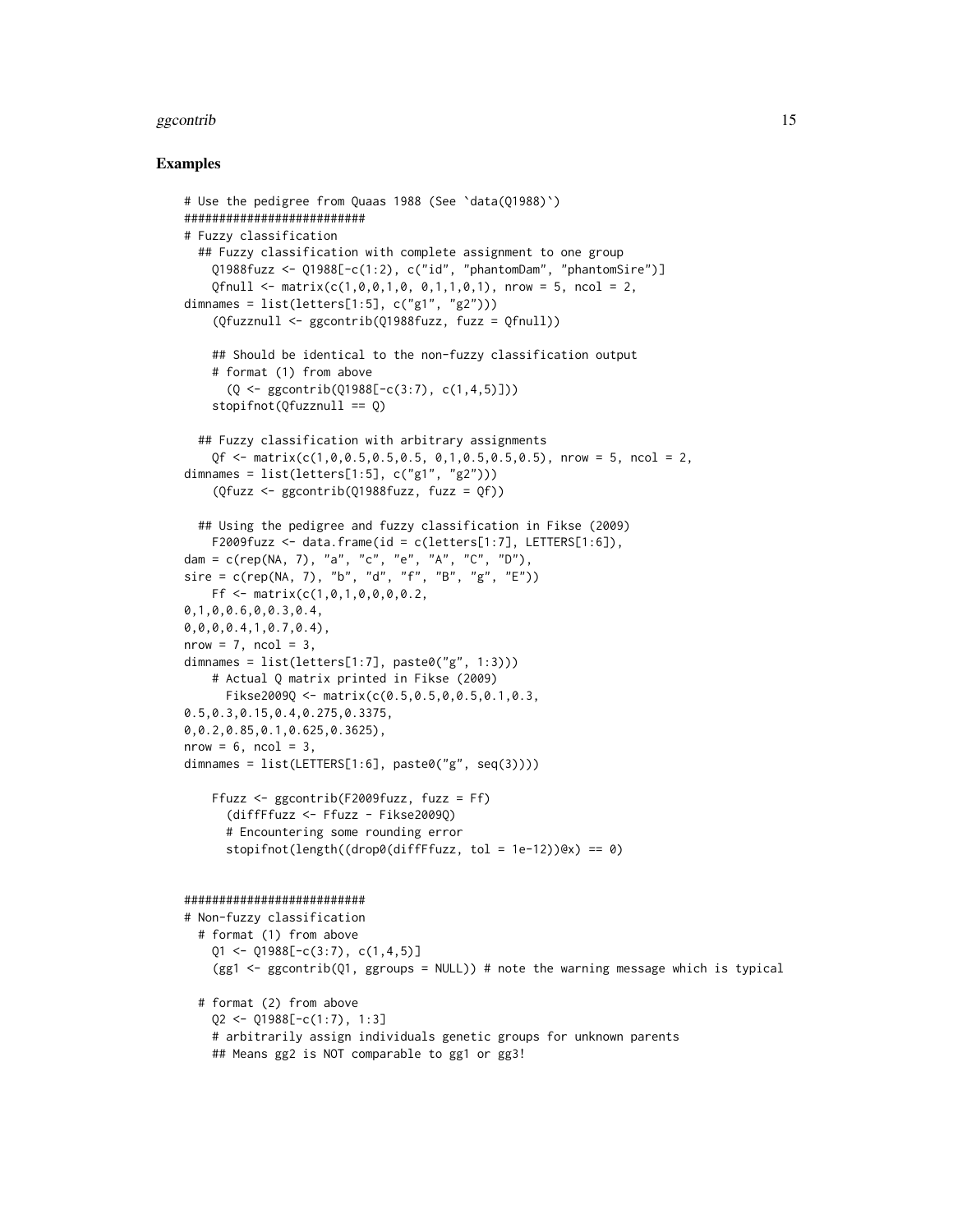```
ggvec.in <- c("g1", "g2", "g1", NA)
  (gg2 <- ggcontrib(Q2, ggroups = ggvec.in))
# format (3) from above
  Q3 \leq Q1988[-c(1:7), c(1,4,5)]gg3 \le - ggcontrib(Q3, ggroups = c("g1", "g2"))
stopifnot(gg1 == gg3)
```
<span id="page-15-1"></span>ggTutorial *Simulated dataset used to analyze data with genetic group animal models*

#### Description

The dataset was simulated using the [simGG](#page-45-1) function so that the pedigree contains a base population comprised of founders and non-founder immigrants. These data are then used in the main manuscript and tutorials accompanying Wolak & Reid (unpublished manuscript).

#### Usage

data("ggTutorial")

#### Format

A data frame with 6000 observations on the following 10 variables.

- id an integer vector specifying the 6000 unique individual identities
- dam an integer vector specifying the unique dam for each individual
- sire an integer vector specifying the unique sire for each individual
- parAvgU a numeric vector of the average autosomal total additive genetic effects (u) of each individual's parents
- mendel a numeric vector of the Mendelian sampling deviations from parAvgU autosomal total additive genetic effects that is unique to each individual
- u a numeric vector of the total autosomal additive genetic effects underlying p
- r a numeric vector of the residual (environmental) effects underlying p
- p a numeric vector of phenotypic values
- is an integer vector with 0 for individuals born in the focal population and 1 for individuals born outside of the focal population, but immigrated
- gen an integer vector specifying the generation in which each individual was born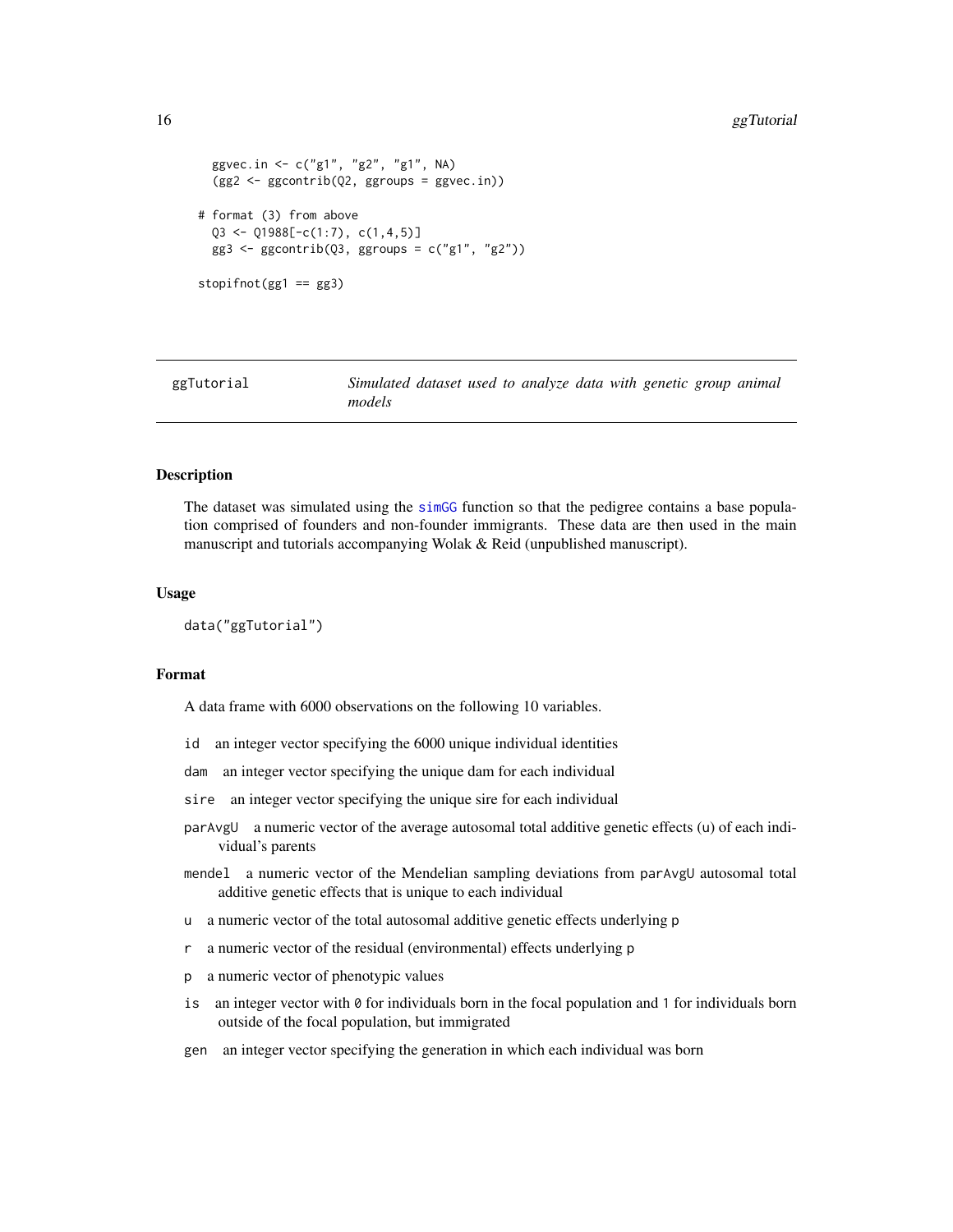#### Details

The dataset was simulated as described in the 'examples' section using the [simGG](#page-45-1) function. Full details of the function and dataset can be found in Wolak & Reid (unpublished manuscript).

The data. frame contains 6000 individuals across 15 generations. In each generation, the carrying capacity is limited to 400 individuals, the number of mating pairs limited to 200 pairs, and 40 immigrants per generation arrive starting in the second generation.

The breeding values of the founders are drawn from a normal distribution with an expected mean of 0 and a variance of 1. The breeding values of all immigrants are drawn from a normal distribution with an expected mean of 3 and variance of 1. Consequently, the expected difference between mean breeding values in the founders and immigrants is 3. All individuals are assigned a residual (environmental) deviation that is drawn from a normal distribution with an expected mean of 0 and variance of 1.

#### Source

Wolak, M.E. & J.M. Reid. Unpublished manuscript. Accounting for genetic differences among unknown parents in microevolutionary studies: How to include genetic groups in quantitative genetic animal models.

#### Examples

```
## Not run:
rm(list = ls())set.seed(102) #<-- seed value used originally
library(nadiv)
# create data using `simGG()`
ggTutorial \le simGG(K = 400, pairs = 200, noff = 4, g = 15,
  nimm = 40, nimG = seq(2, g-1, 1), # nimG default value
  VAf = 1, VAi = 1, VRf = 1, VRi = 1, # all default values
  mup = 20, muf = 0, mui = 3, murf = 0, muri = 0, # mup and mui non-default values
  d_bvf = 0, d_bvi = 0, d_rf = 0, d_ri = 0) # all default values
```
## End(Not run)

<span id="page-16-1"></span>grfx *Simulated genetic random effects*

#### Description

This function simulates effects for random terms in a linear mixed model based on relatedness matrices. The intended purpose is for simulating genetic and environmental effects from a pedigree.

#### Usage

```
grfx(n, G, incidence = NULL, saveIncidence = FALSE,
output = "matrix", stdnorms = NULL, warn = TRUE)
```
<span id="page-16-0"></span> $grfx$  17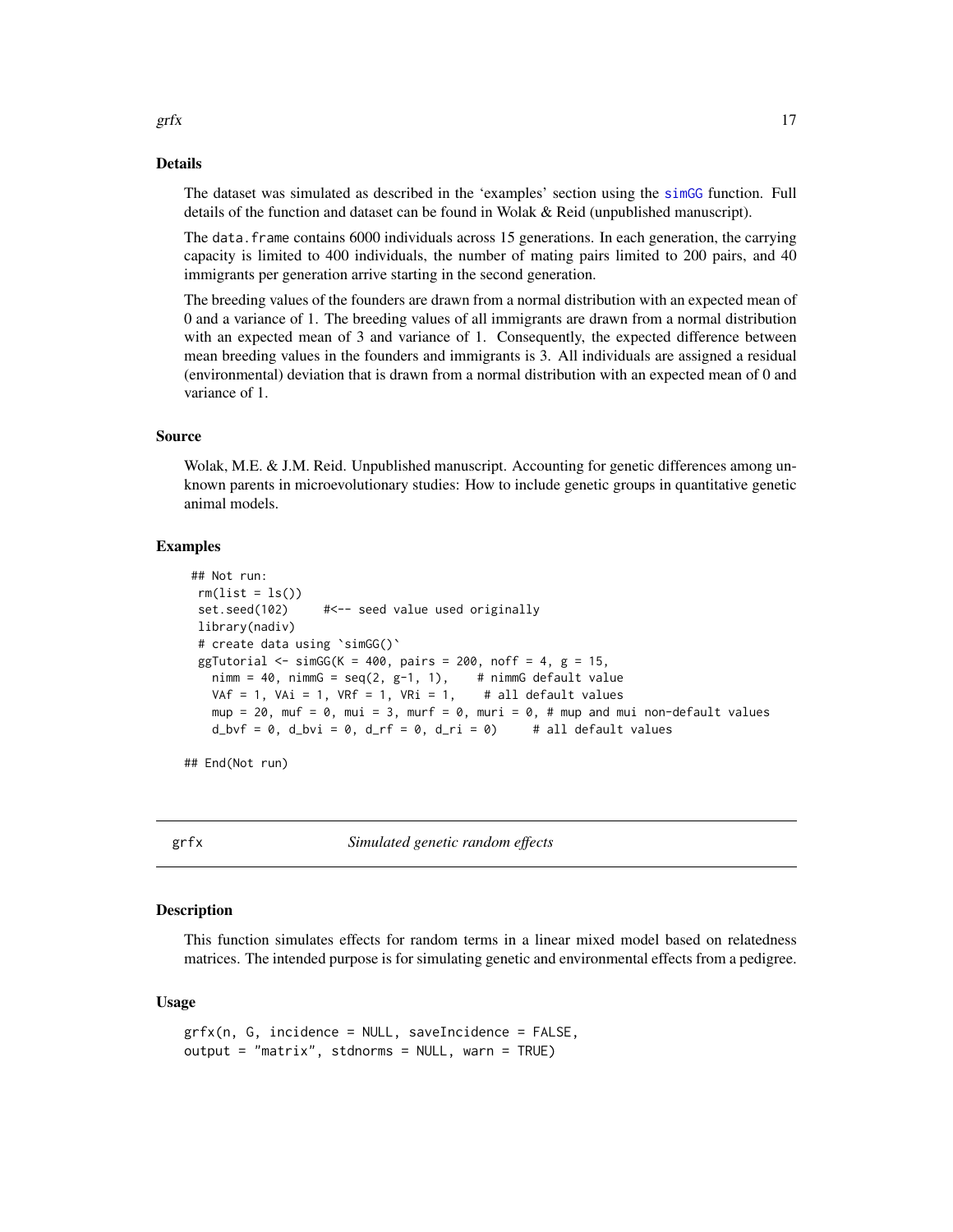#### <span id="page-17-0"></span>Arguments

| n             | The number of individuals for which to simulate effects                                                                                                         |
|---------------|-----------------------------------------------------------------------------------------------------------------------------------------------------------------|
| G             | The variance-covariance matrix to model the effects after                                                                                                       |
| incidence     | The covariance structure of the 'n' individuals                                                                                                                 |
| saveIncidence | A logical or NULL, indicating if the cholesky decomposition of the incidence<br>matrix should be saved/retrieved to the global environment. SEE details below!! |
| output        | Format for the output                                                                                                                                           |
| stdnorms      | Standard normal deviates to use                                                                                                                                 |
| warn          | Should a warning be produced when incidence = NULL indicating that a pre-<br>vious incidence matrix is being used if one exists, otherwise an Identity matrix   |

### Details

The total number of effects simulated will be n\*d, where d is the number of columns in the 'G' matrix. The standard normal deviates can be supplied instead of generated within the function when stdnorms  $!=$  NULL. The length of this vector must be  $n*nrow(G)$ .

Supplied incidence matrices should be n-by-n symmetric matrices. For simulated random effects using design matrices, see  $drfx$ . If no incidence matrix is supplied, incidence = NULL, the function first checks the environment to see if anything with the name 'nadiv\_prev\_Mincidence' exists when checking  $ls()$ . If so, this saved version is used with a warning. Otherwise the Identity matrix is used, which assumes that all 'n' random effects are independently and identically distributed (default to Identity matrix).

BE CAREFUL with saveIncidence = TRUE as this will save the incidence matrix outside of the function environment so as to be accessed within the function at a later call. This can be useful for Monte Carlo simulation, to avoid performing the cholesky decomposition on a large matrix at each iteration. Setting warn = FALSE will suppress the warnings that this is occuring. DO NOT turn this warning off unless you are sure which incidence matrix will be used by grfx.

If  $G = x$ , where 'x' is a single number, then 'x' should still be specified as a 1-by-1 matrix (e.g.,  $matrix(x)$ ). Note, the G-matrix should never have a structure which produces a correlation exactly equal to 1 or -1. Instead, covariances should be specified so as to create a correlation of slightly less than (greater than) 1 (-1). For example: 0.9999 or -0.9999.

#### Value

The random effects coerced to be in the format specified by output. The default is a "matrix".

#### Author(s)

<matthewwolak@gmail.com>

#### See Also

[MCMCglmm](#page-0-0), [drfx](#page-7-1), [makeA](#page-19-1), [makeAA](#page-20-1), [makeD](#page-27-1), [makeDomEpi](#page-29-1), [makeDsim](#page-30-1), [makeS](#page-32-1)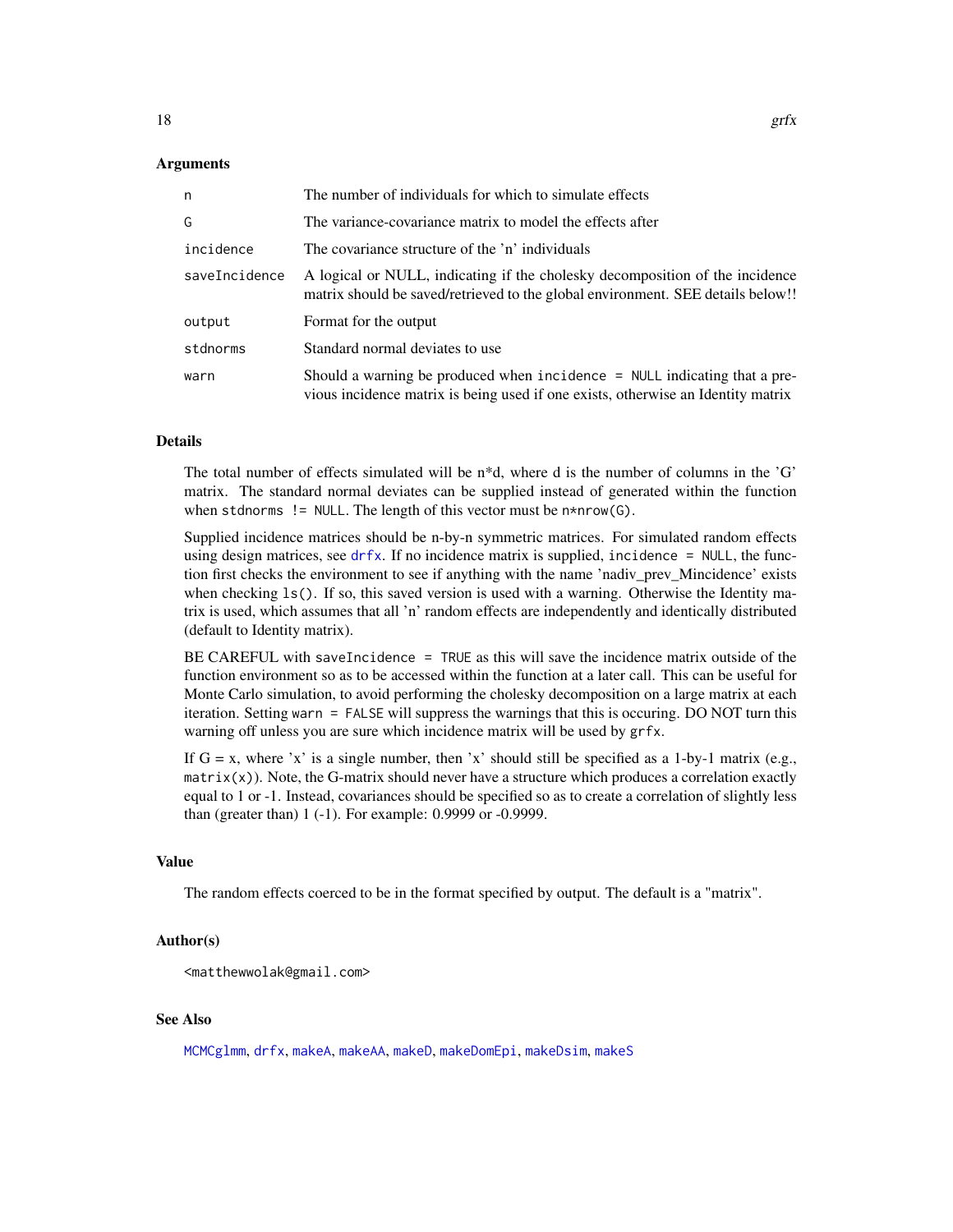#### <span id="page-18-0"></span>**LRTest** 19

#### Examples

```
# Create additive genetic breeding values for 2 uncorrelated traits
# with different additive genetic variances
 A <- makeA(warcolak[1:200, 1:3])
 Gmat <- matrix(c(20, 0, 0, 10), 2, 2)
 breedingValues <- grfx(n = 200, G = Gmat, incidence = A, saveIncidence = FALSE)
 # Now with a user supplied set of standard normal deviates
 snorms <- rnorm(nrow(warcolak[1:200,]) * ncol(Gmat))
 breedingValues2a \leq grfx(n = 200, G = Gmat, incidence = A, stdnorms = snorms)
 breedingValues2b <- grfx(n = 200, G = Gmat, incidence = A, stdnorms = snorms)identical(breedingValues2a, breedingValues2b) # TRUE
 var(breedingValues2a)
 var(breedingValues2b)
```
LRTest *log-Likelihood Ratio Test*

#### Description

Test the null hypothesis that the two models fit the data equally well.

#### Usage

```
LRTest(full, reduced, df = 1, boundaryCorrection = FALSE)
```
#### Arguments

| full               | A numeric variable indicating the log-likelihood of the full model                                                                                                                                                                                                                                                   |
|--------------------|----------------------------------------------------------------------------------------------------------------------------------------------------------------------------------------------------------------------------------------------------------------------------------------------------------------------|
| reduced            | A numeric variable indicating the log-likelihood of the reduced model                                                                                                                                                                                                                                                |
| df                 | The number of degrees of freedom to use, representing the difference between<br>the full and reduced model in the number of parameters estimated                                                                                                                                                                     |
| boundaryCorrection |                                                                                                                                                                                                                                                                                                                      |
|                    | A logical argument indicating whether a boundary correction under one degree<br>of freedom should be included. If the parameter that is dropped from the reduced<br>model is estimated at the boundary of its parameter space in the full model, the<br>boundary correction is often required. See Details for more. |

#### Details

Boundary correction should be applied if the parameter that is dropped from the full model was on the boundary of its parameter space. In this instance, the distribution of the log-likelihood ratio test statistic is approximated by a mix of chi-square distributions (Self and Liang 1987). A TRUE value will implement the boundary correction for a one degree of freedom test. This is equivalent to halving the p-value from a test using a chi-square distribution with one degree of freedom (Dominicus et al. 2006).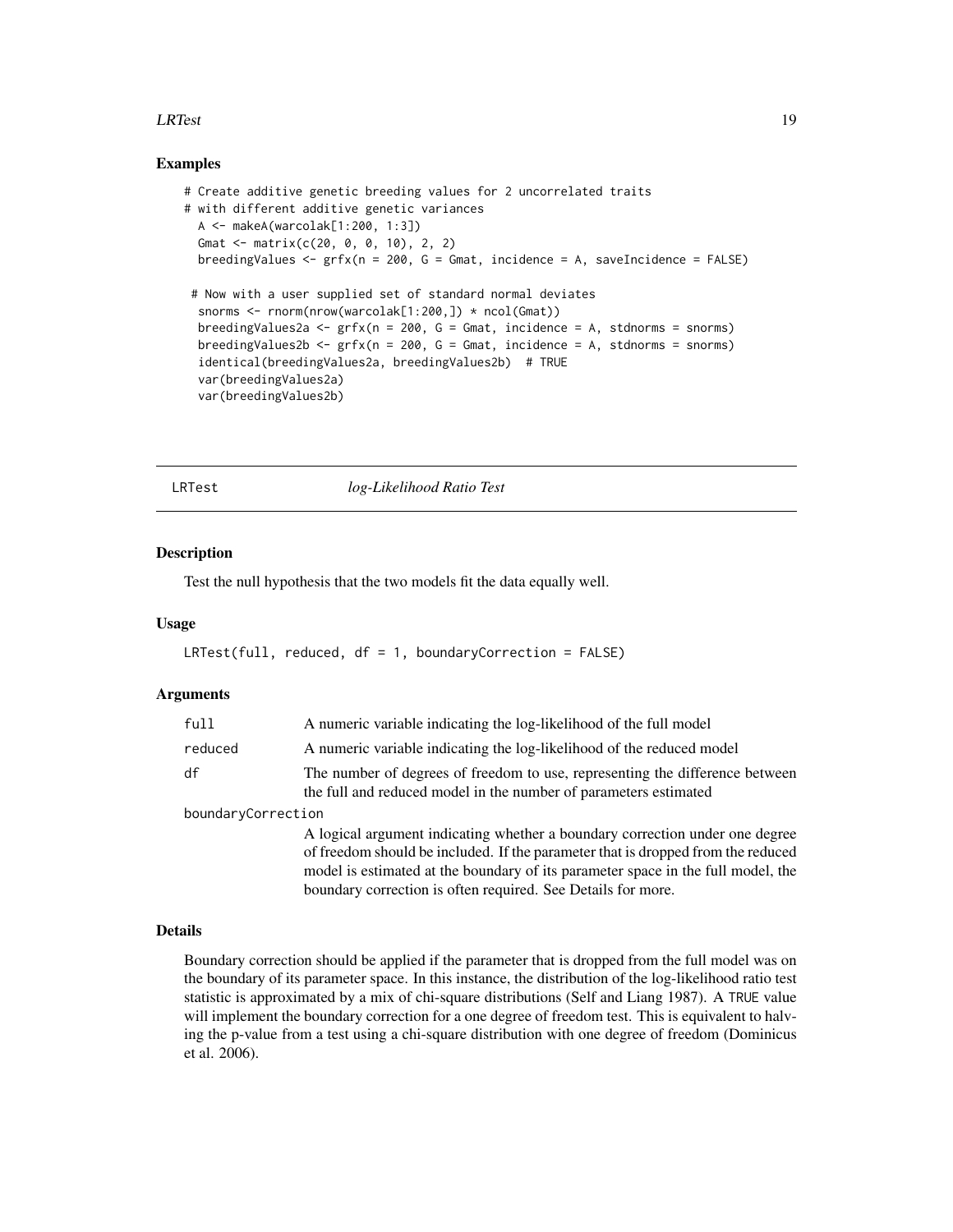<span id="page-19-0"></span>Currently, the test assumes that both log-likelihoods are negative or both are positive and will stop if they are of opposite sign. The interpretation is that the model with a greater negative log-likelihood (closer to zero) or greater positive log-likelihood provides a better fit to the data.

#### Value

| lambda         | a numeric log-likelihood ratio test statistic                                                                                                                                      |
|----------------|------------------------------------------------------------------------------------------------------------------------------------------------------------------------------------|
| Pval           | a numeric p-value given the lambda tested against a chi-squared distribution<br>with the number of degrees of freedom as specified. May have had a boundary<br>correction applied. |
| corrected.Pval | a logical indicating if the p-value was derived using a boundary correction. See<br>Details                                                                                        |

#### Author(s)

<matthewwolak@gmail.com>

#### References

Self, S. G., and K. Y. Liang. 1987. Asymptotic properties of maximum likelihood estimators and likelihood ratio tests under nonstandard conditions. Journal of the American Statistical Association 82:605-610.

Dominicus, A., A. Skrondal, H. K. Gjessing, N. L. Pedersen, and J. Palmgren. 2006. Likelihood ratio tests in behavioral genetics: problems and solutions. Behavior Genetics 36:331-340.

#### See Also

#### [constrainFun](#page-6-1)

#### Examples

```
# No boundary correction
(noBC <- LRTest(full = -2254.148, reduced = -2258.210,
df = 1, boundaryCorrection = FALSE))
# No boundary correction
(withBC <- LRTest(full = -2254.148, reduced = -2258.210,
df = 1, boundaryCorrection = TRUE))
stopifnot(noBC$Pval == 2*withBC$Pval)
```
<span id="page-19-1"></span>makeA *Creates the additive genetic relationship matrix*

#### Description

This returns the additive relationship matrix in sparse matrix format.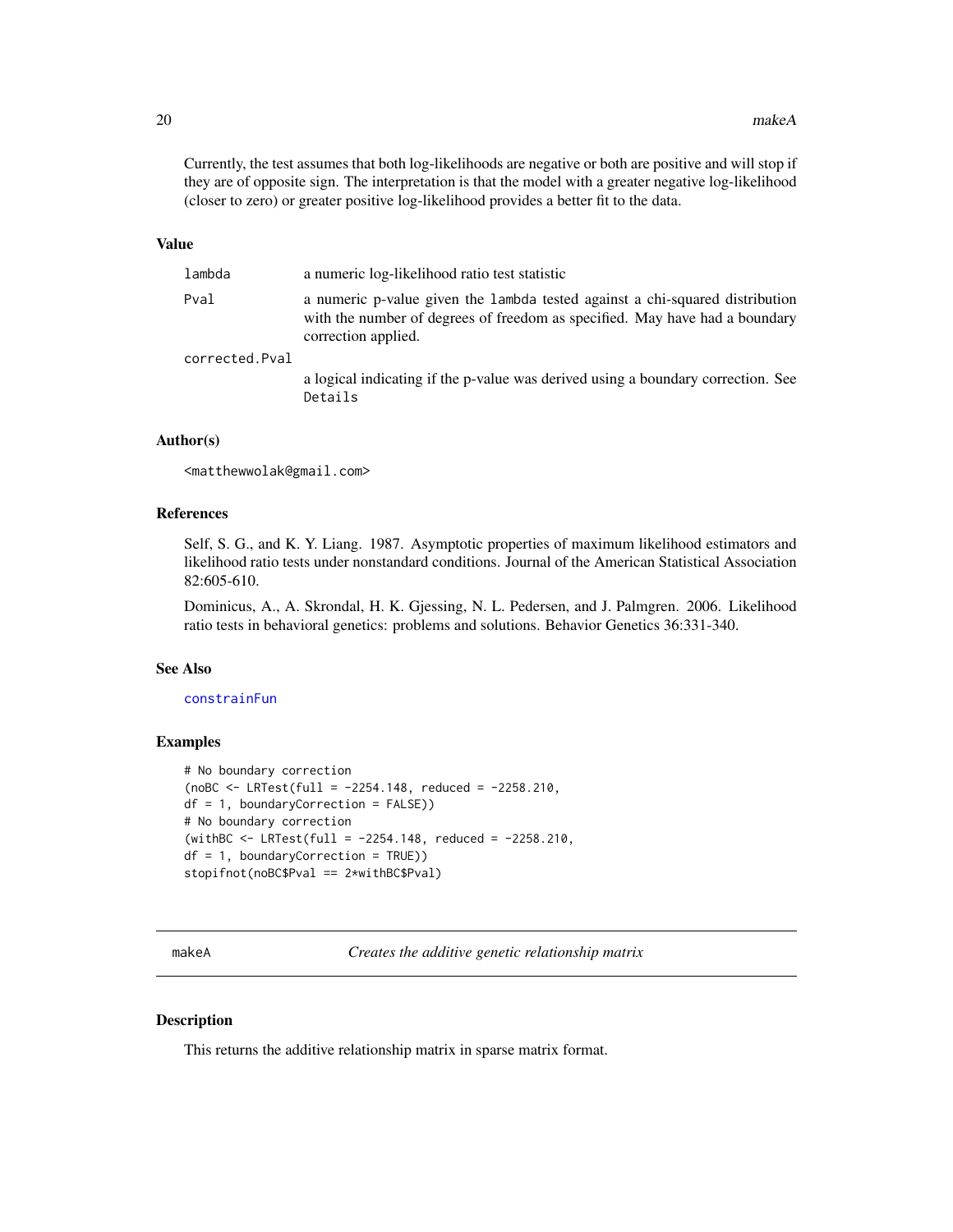#### <span id="page-20-0"></span> $makeAA$  21

#### Usage

makeA(pedigree)

#### Arguments

pedigree A pedigree where the columns are ordered ID, Dam, Sire

#### Details

Missing parents (e.g., base population) should be denoted by either 'NA', '0', or '\*'.

Used as a support function to [makeD](#page-27-1).

See function [makeAinv](#page-21-1) for directly obtaining the inverse of the additive genetic relationship matrix.

#### Value

Returns A, or the numerator relationship matrix, in sparse matrix form.

#### Author(s)

<matthewwolak@gmail.com>

#### See Also

[makeD](#page-27-1), [makeS](#page-32-1)

#### Examples

makeA(Mrode2)

<span id="page-20-1"></span>makeAA *Creates the additive by additive epistatic genetic relationship matrix*

#### Description

Given a pedigree, the matrix of additive by additive genetic relatedness (AA) among all individuals in the pedigree is returned.

#### Usage

```
makeAA(pedigree)
```
#### Arguments

pedigree A pedigree where the columns are ordered ID, Dam, Sire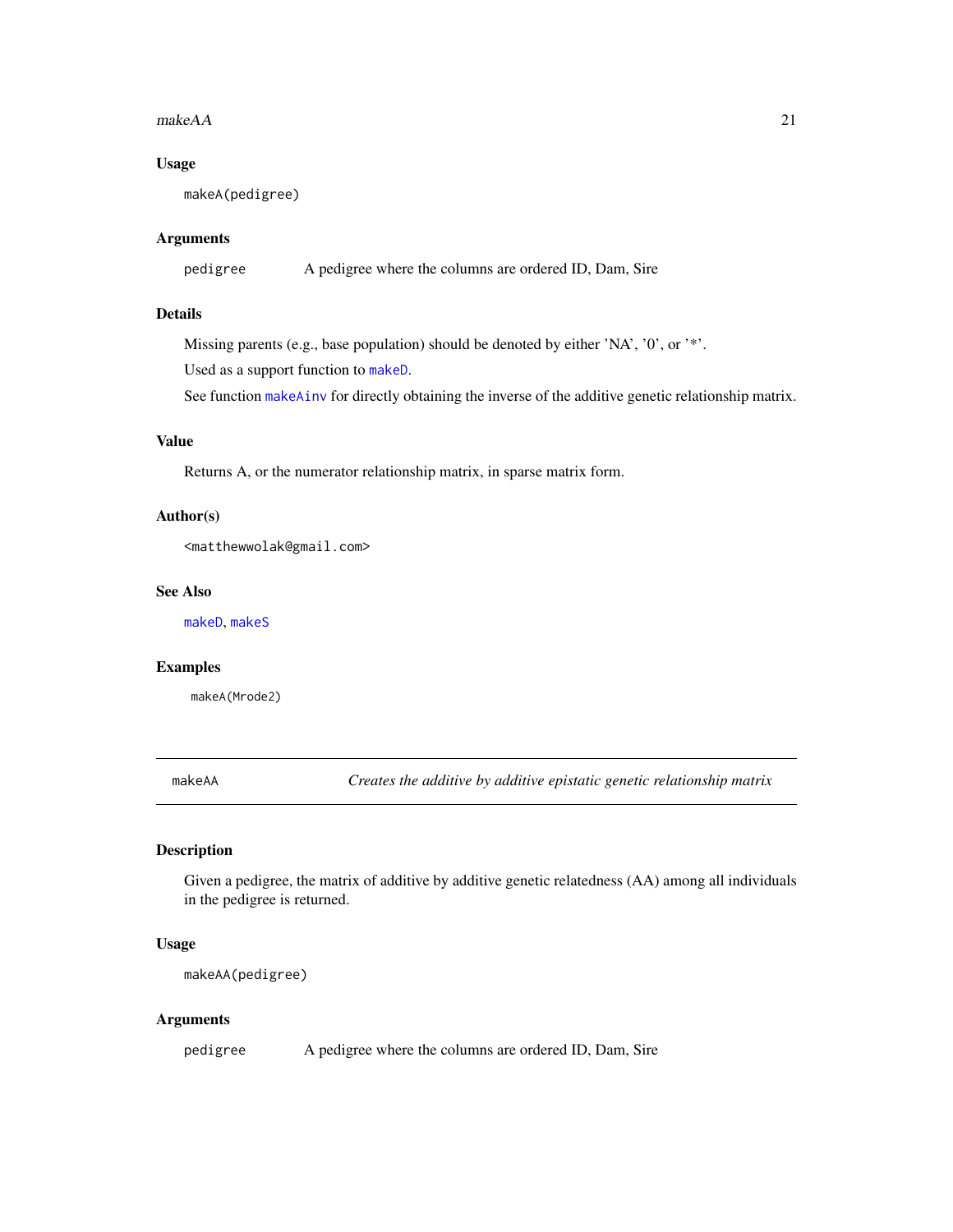#### <span id="page-21-0"></span>Details

Missing parents (e.g., base population) should be denoted by either 'NA', '0', or '\*'.

The function first estimates the A matrix using [makeA](#page-19-1), then it calculates the Hadamard (elementwise) product of the A matrix with itself (A # A).

#### Value

| AA        | the AA matrix in sparse matrix form                                             |
|-----------|---------------------------------------------------------------------------------|
| logDet    | the log determinant of the AA matrix                                            |
| AAinv     | the inverse of the AA matrix in sparse matrix form                              |
| listAAinv | the three column form of the non-zero elements for the inverse of the AA matrix |

#### Author(s)

<matthewwolak@gmail.com>

#### See Also

[makeA](#page-19-1)

#### Examples

makeAA(Mrode2)

<span id="page-21-1"></span>makeAinv *Creates the inverse additive genetic relationship matrix*

#### Description

This returns the inverse of the numerator relationship matrix (inverse additive genetic relatedness matrix). It can also be used to obtain coefficients of inbreeding for the pedigreed population.

#### Usage

```
makeAinv(pedigree, f = NULL, ggroups = NULL, fuzz = NULL,
     gOnTop = FALSE, det = FALSE, ...)## Default S3 method:
makeAinv(pedigree, f = NULL, ggroups = NULL, fuzz = NULL,
     gOnTop = FALSE, det = FALSE, ...)## S3 method for class 'fuzzy'
makeAinv(pedigree, f = NULL, ggroups = NULL, fuzz,
     gOnTop = FALSE, det = FALSE, ...)
```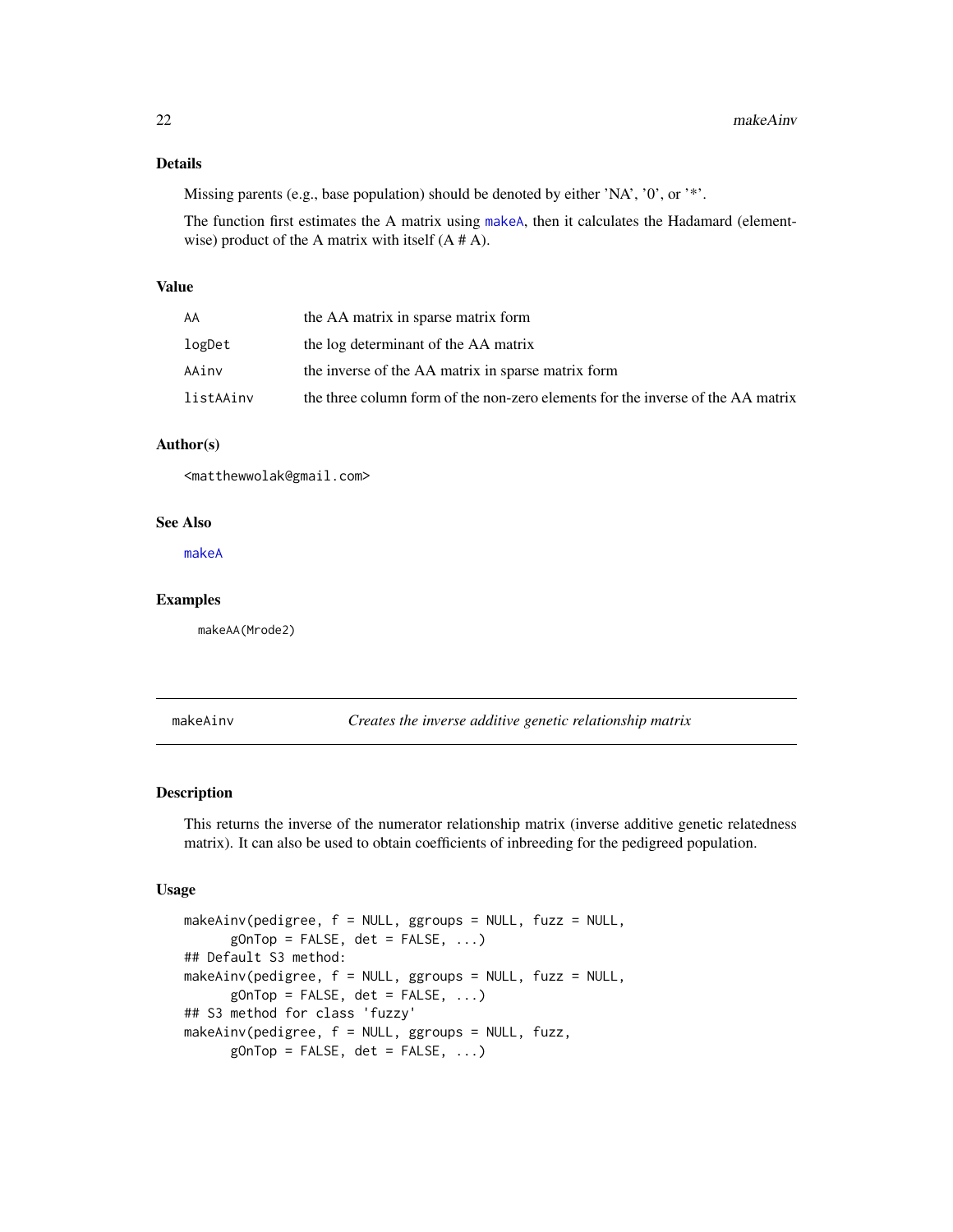#### makeAinv 23

#### Arguments

| pedigree     | A pedigree where the columns are ordered ID, Dam, Sire                                                                                                                                                                                                                               |
|--------------|--------------------------------------------------------------------------------------------------------------------------------------------------------------------------------------------------------------------------------------------------------------------------------------|
| $\mathsf{f}$ | A numeric indicating the level of inbreeding. See Details                                                                                                                                                                                                                            |
| ggroups      | Either a vector with the unique name of each genetic group, or a numeric indi-<br>cating the number of unique genetic groups. See Details for different ways to<br>specify. Note, if NULL then the regular A-inverse will be constructed. Also,<br>must be NULL if fuzz is non-NULL. |
| fuzz         | A matrix containing the fuzzy classification of phantom parents into genetic<br>groups. See Details.                                                                                                                                                                                 |
| g0nTop       | A logical indicating if (when including genetic groups) the A-inverse should be<br>constructed with the 'g' genetic groups located in the first 'g' rows and columns<br>if TRUE, else the 'g' genetic groups are located in the last 'g' rows and columns<br>of A-inverse            |
| det          | Logical, indicating if the (log) determinant of the A matrix should be returned                                                                                                                                                                                                      |
| .            | Arguments to be passed to methods                                                                                                                                                                                                                                                    |

#### Details

Missing parents (e.g., base population) should be denoted by either 'NA', '0', or '\*'.

The function implements an adaptation of the Meuwissen and Luo (1992) algorithm (particularly, forllowing the description of the algorithm in Mrode 2005) with some code borrowed from the inverseA function by Jarrod Hadfield in the MCMCglmm package. Further, providing a non-NULL argument to ggroups incorporates the Quaas (1988) algorithm for directly obtaining the augmented A-inverse matrix for genetic groups into Meuwissen and Luo's (1992) algorithm, thereby, considering inbreeding during the construction of the A-inverse. Further calculations needed for the algorithm to incorporate inbreeding and genetic groups follow the theory presented in VanRaden (1992).

At the moment, providing the inbreeding level of individuals or the base population has not been implemented. However, this argument is a placeholder for now.

Genetic groups can be incorporated into the A-inverse by providing a value to the ggroups argument. The value supplied to ggroups can either be (1) a single integer indicating the number of unique genetic groups or (2) a character vector containing the name for each genetic group. These are referred to as pedigree types "A" and "D", respectively, and further details follow below. (Type="A") the pedigree contains unique IDs for the 'g' genetic groups in the first 'g' lines of the pedigree. The dam and sire of the genetic group rows should contain missing values (e.g., NA, "0", or " $*$ "). All individuals in the pedigree should then have one of the 'g' genetic groups instead of an unknown parent. (Type="D") the pedigree contains only individuals in the ID column (no genetic groups have an ID) and there should be no missing values for any dams or sires. Instead, individuals for whom the dam and/or sire is unknown should have one of the genetic groups identified in the vector supplied to ggroups as the dam or sire.

'Fuzzy classification' of genetic groups (Fikse 2009) can be implemented if a 'matrix' (of class matrix or Matrix) is supplied to the fuzzy argument. The fuzzy classification matrix must have row names matching all of the phantom parents in the pedigree and the column names must be present and specify the genetic groups. The fuzzy classification matrix essentially contains probability of group membership for each phantom parent. Therefore, each row should sum to 1. The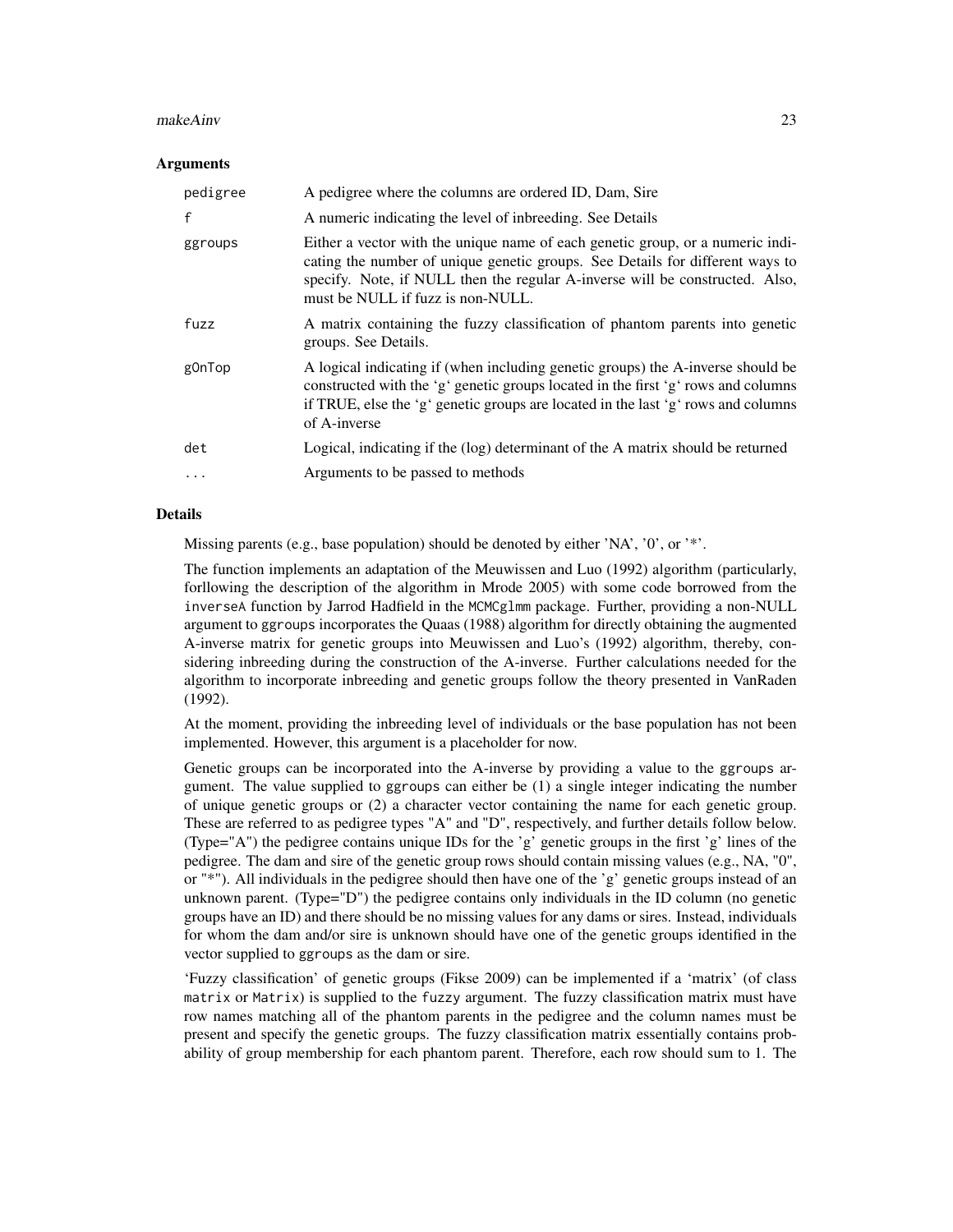pedigree must have an identity in a unique row for every phantom parent and cannot have genetic groups as either identities (in the first column) or as dam or sire (second and third columns). Further, if fuzzy classification is desired, the function must specify ggroups = NULL.

When genetic groups (including the case of fuzzy classification of genetic groups) are included in the A-inverse matrix, the argument to gOnTop specifies if the genetic group elements in the Ainverse should occupy the top-left (gOnTop = TRUE) or bottom-right (gOnTop = FALSE) of the matrix. Depending on how the software implementing an animal model solves the mixed model equations, the equations for the genetic groups (and thus the elements in the augmented A-inverse) should be the first or last set of equations.

#### Value

| Ainv     | the inverse of the additive genetic relationship matrix in sparse matrix form                                                                                                                                                                                                                                                                                                                                                                                                                                                                                                                                                       |
|----------|-------------------------------------------------------------------------------------------------------------------------------------------------------------------------------------------------------------------------------------------------------------------------------------------------------------------------------------------------------------------------------------------------------------------------------------------------------------------------------------------------------------------------------------------------------------------------------------------------------------------------------------|
| listAinv | the three column list of the non-zero elements for the inverse of the additive ge-<br>netic relationship matrix with attributes rowNames and geneticGroups. attr(*, "rowNames")<br>links the integer for rows/columns to the ID column from the pedigree. $attr(*, "genetic Groups")$<br>is a two element vector with the first integer indicating how many genetic groups<br>are included in the pedigree. This last attribute is necessary for some software<br>programs to correctly specify the residual degrees of freedom when calculating<br>the log-likelihood in a model that implicitly fits fixed genetic group effects. |
|          | the individual coefficients of inbreeding for each individual in the pedigree<br>(matches the order of the first/ID column of the pedigree). If the pedigree con-<br>tains 'g' genetic groups in the first 'g' rows, then the first 'g' elements of f are<br>assigned 0. If the pedigree contains 'p' phantom parents in the first 'p' rows,<br>then the first 'p' elements of f are assigned 0.                                                                                                                                                                                                                                    |
| logDet   | the log determinant of the A matrix                                                                                                                                                                                                                                                                                                                                                                                                                                                                                                                                                                                                 |

#### Author(s)

<matthewwolak@gmail.com>

#### References

Fikse, F. 2009. Fuzzy classification of phantom parent groups in an animal model. Genetics Selection Evolution 41:42.

Meuwissen, T.H.E & Luo, Z. 1992. Computing inbreeding coefficients in large populations. Genetics, Selection, Evolution. 24:305-313.

Mrode, R.A. 2005. Linear Models for the Prediction of Animal Breeding Values, 2nd ed. Cambridge, MA: CABI Publishing.

Quaas, R.L. 1988. Additive genetic model with groups and relationships. Journal of Dairy Science. 71:1338-1345.

VanRaden, P.M. 1992. Accounting for inbreeding and crossbreeding in genetic evaluation of large populations. Journal of Dairy Science. 75:3136-3144.

#### See Also

[makeAstarMult](#page-24-1), [makeA](#page-19-1)

<span id="page-23-0"></span>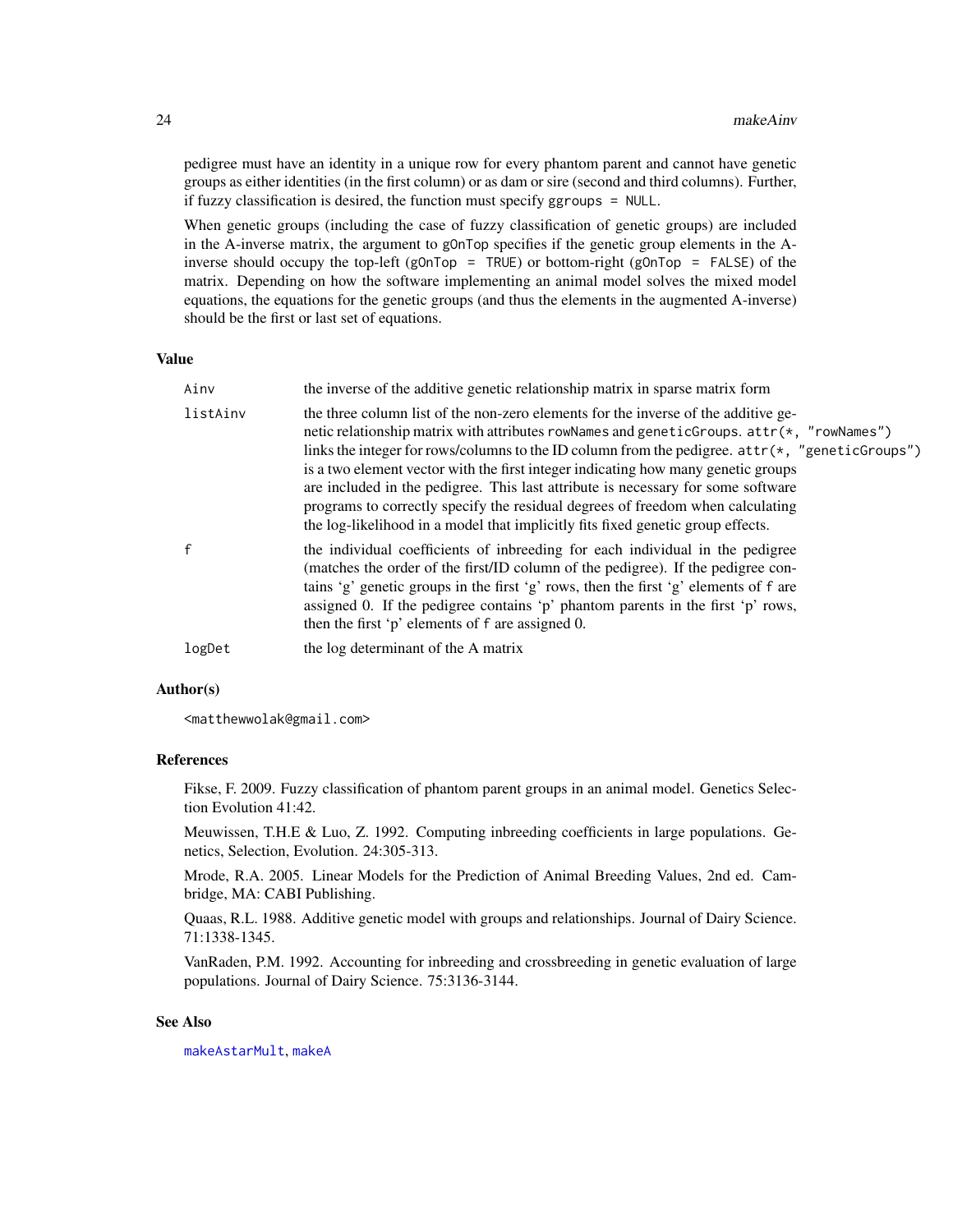#### <span id="page-24-0"></span>makeAstarMult 25

#### Examples

```
## Without genetic groups ##
makeAinv(Mrode2)
 ## With genetic groups ##
 ## Type A
  typeAped <- Q1988[-c(3:7), c("id", "damGG", "sireGG")]
  AstarA <- makeAinv(typeAped, ggroups = 2, gOnTop = FALSE)$Ainv
 ## Type D
  typeDped <- Q1988[-c(1:7), c("id", "damGG", "sireGG")]
  AstarD <- makeAinv(typeDped, ggroups = c("g1", "g2"), gOnTop = FALSE)$Ainv
  stopifnot(identical(AstarA, AstarD))
 # Show that the augmented A-inverse with genetic groups
  # contains the normal A-inverse (i.e., without genetic groups)
  ## Augmented A-inverse with genetic groups
    ggAinv <- makeAinv(Mrode3[-c(1,2), c("calf", "damGG", "sireGG")],
ggrows = c("g1", "g2"), gOnTop = FALSE)$Ainv
    noggAinv <- makeAinv(Mrode3[-c(1,2), c("calf", "dam", "sire")],
ggroups = NULL)$Ainv
    # First 8 rows & columns of ggAinv are same as the A-inverse without genetic groups
   ggAinv[1:8, 1:8]
   noggAinv
   stopifnot(all.equal(ggAinv[1:8, 1:8], noggAinv))
 ## With fuzzy classification of genetic groups ##
 ## example in Fikse (2009)
 Fped <- F2009[-c(1:3), c("id", "phantomDam", "phantomSire")]
   Fped$id <- factor(Fped$id, levels = as.character(unique(Fped$id)))
 Ffuzz <- as.matrix(F2009[4:10, c("g1", "g2", "g3")])
   dimnames(Ffuzz)[[1]] <- as.character(F2009[4:10, 1])
 AstarF <- makeAinv(Fped, fuzz = Ffuzz, gOnTop = FALSE)$Ainv
 ## Show that A-inverse with fuzzy classification of genetic groups
 ### can be the same as genetic group A-inverse without fuzzy classification
 ### Create a 'null' fuzzy classification matrix for Q1988 pedigree
 QfuzzNull \leq matrix(c(1, 0, 0, 1, 0, 0, 1, 1, 0, 1), nrow = 5, ncol = 2,dimnames = list(letters[1:5], c("g1", "g2")))
 typeFped <- Q1988[-c(1:2), c("id", "phantomDam", "phantomSire")]
 AstarNullFuzzy <- makeAinv(typeFped, fuzz = QfuzzNull, gOnTop = FALSE)$Ainv
 # Same as above using either pedigree type 'A' or 'D'
 stopifnot(identical(AstarNullFuzzy, AstarA),
identical(AstarNullFuzzy, AstarD))
```
<span id="page-24-1"></span>makeAstarMult *Creates the inverse additive genetic relationship matrix with genetic groups*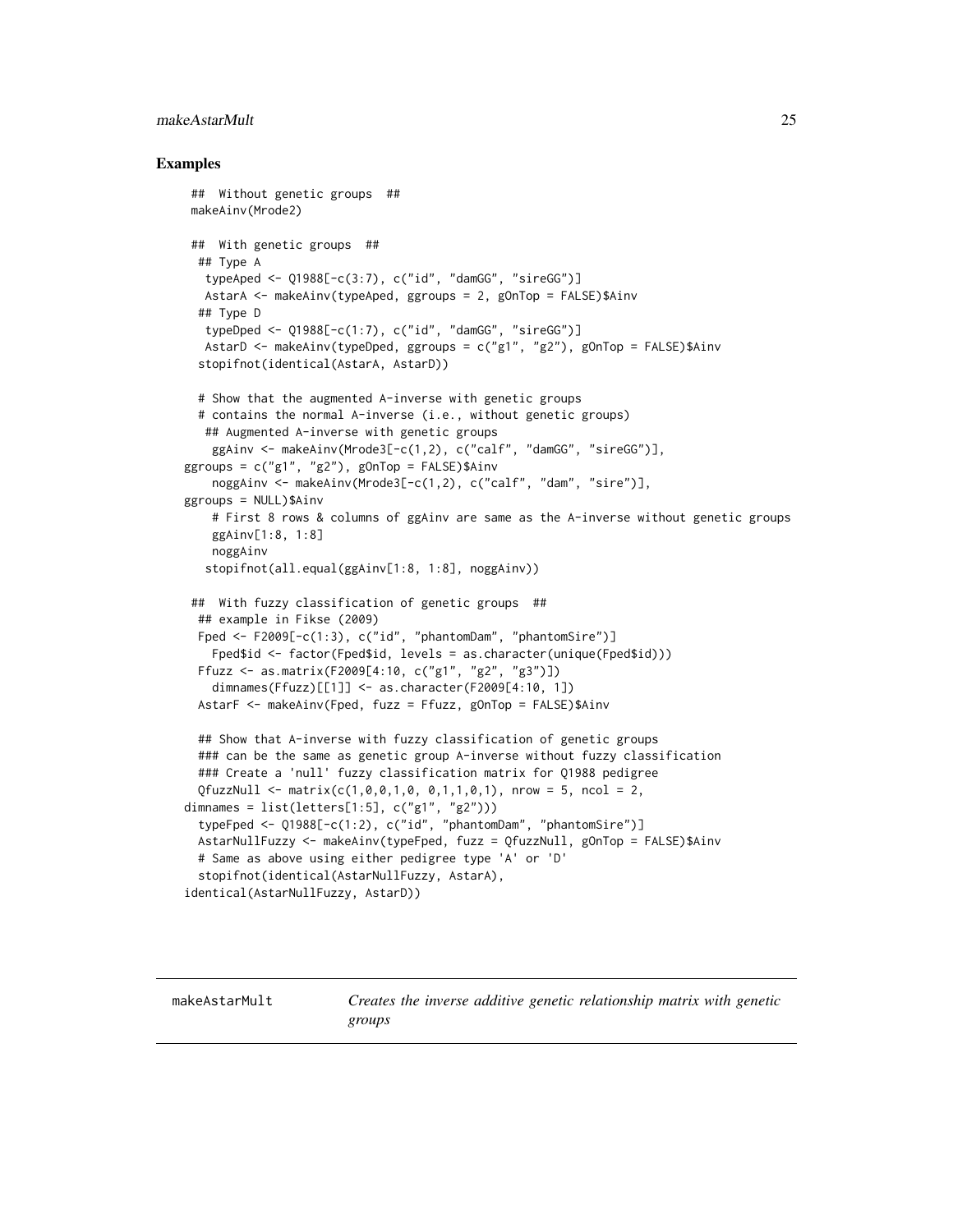#### <span id="page-25-0"></span>Description

This returns the invers of the additive genetic relationship matrix with genetic groups  $(A^*)$ . The matrix is set up through matrix multiplication of two sub-matrices instead of directly (as [makeAinv](#page-21-1) does).

#### Usage

```
makeAstarMult(pedigree, ggroups, fuzz = NULL, gOnTop = FALSE)
```
#### Arguments

| pedigree | A pedigree where the columns are ordered ID, Dam, Sire                                                                                                                                                                                 |
|----------|----------------------------------------------------------------------------------------------------------------------------------------------------------------------------------------------------------------------------------------|
| ggroups  | Either a vector with the unique name of each genetic group, or a numeric indi-<br>cating the number of unique genetic groups. See Details for different ways to<br>specify. Note, cannot be NULL.                                      |
| fuzz     | A matrix containing the fuzzy classification of individuals into genetic groups.                                                                                                                                                       |
| g0nTop   | A logical indicating if the A-inverse should be constructed with the 'g' genetic<br>groups located in the first 'g' rows and columns if TRUE, else the 'g' genetic<br>groups are located in the last 'g' rows and columns of A-inverse |

#### Details

Missing parents (e.g., base population) should be denoted by either 'NA', '0', or '\*'.

The function implements the matrix multiplication, using sub-matrices  $Q$  and  $A^{\wedge -1}$ , as detailed in Quaas (1988, pp. 1342-1343).

Genetic groups can be incorporated into the A-inverse by providing a value to the ggroups argument. The value supplied to ggroups can either be (1) a single integer indicating the number of unique genetic groups or (2) a character vector containing the name for each genetic group. These are referred to as pedigree types "A" and "D", respectively, and further details follow below. (Type="A") the pedigree contains unique IDs for the 'g' genetic groups in the first 'g' lines of the pedigree. The dam and sire of the genetic group rows should contain missing values (e.g., NA, "0", or "\*"). All individuals in the pedigree should then have one of the 'g' genetic groups instead of an unknown parent. (Type="D") the pedigree contains only individuals in the ID column (no genetic groups have an ID) and there should be no missing values for any dams or sires. Instead, individuals for whom the dam and/or sire is unknown should have one of the genetic groups identified in the vector supplied to ggroups as the dam or sire.

Fuzzy classification of genetic groups is implemented when fuzz is non-NULL.

The argument to gOnTop specifies if the elements in the A-inverse should come at the beggining (gOnTop = TRUE) or end (gOnTop = FALSE) of the matrix. Depending on how the software implementing an animal model solves the mixed model equations, the equations for the genetic groups (and thus the elements in the augmented A-inverse) should be the first or last set of equations.

See function [makeAinv](#page-21-1) for directly obtaining the inverse of the additive genetic relationship matrix with genetic groups.

#### Value

Returns A\*, or the inverse of the numerator relationship with groups, in sparse matrix form.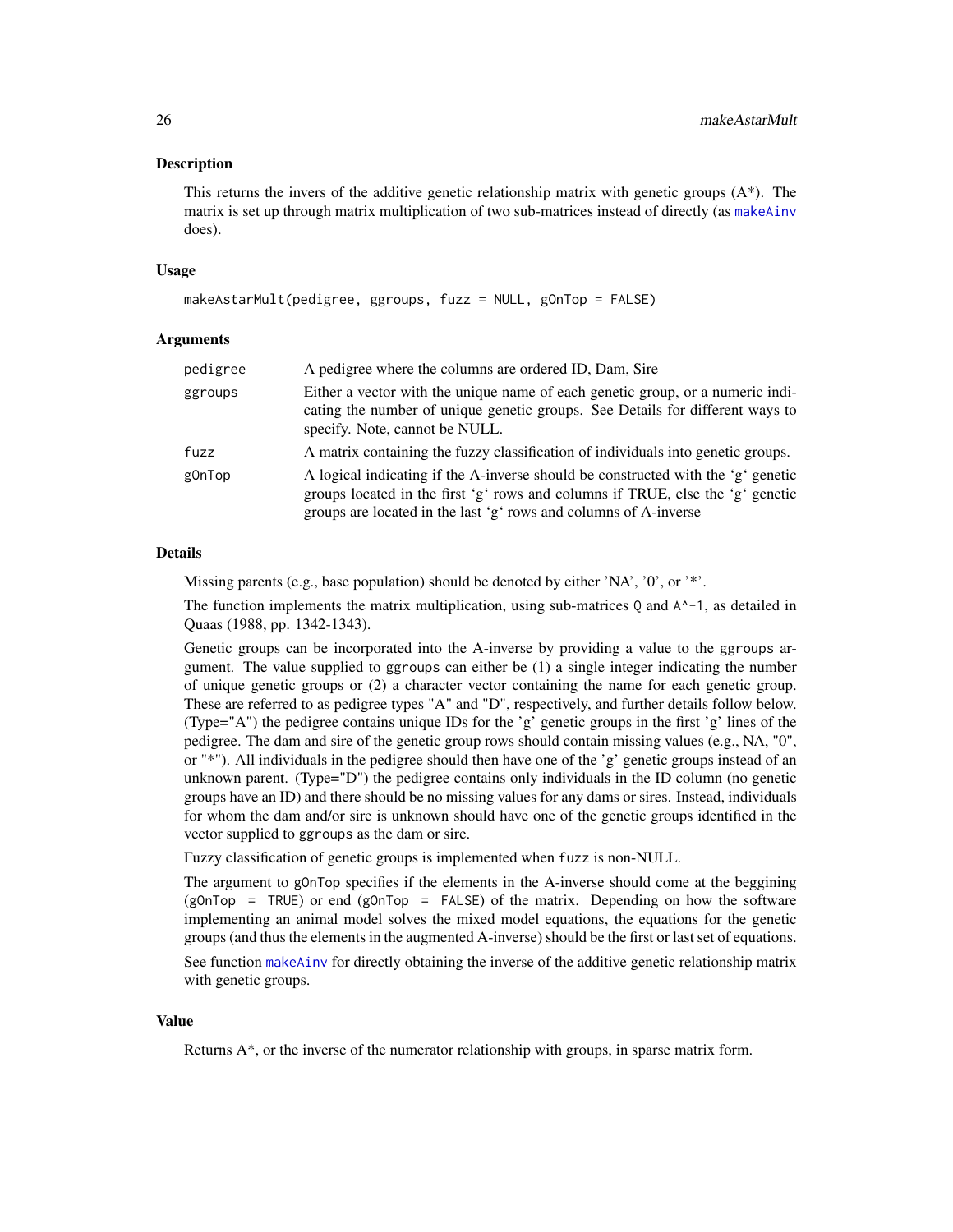#### <span id="page-26-0"></span>makeAstarMult 27

#### Author(s)

<matthewwolak@gmail.com>

#### References

Quaas, R.L. 1988. Additive genetic model with groups and relationships. Journal of Dairy Science. 71:1338-1345.

#### See Also

[makeAinv](#page-21-1), [ggcontrib](#page-12-1)

#### Examples

```
# Using the Q1988 dataset in nadiv
## assign a null fuzzy classification matrix
QfuzzNull \leq matrix(c(1,0,0,1,0, 0,1,1,0,1), nrow = 5, ncol = 2,dimnames = list(letters[1:5], c("g1", "g2")))
```

```
# Type A
## no fuzzy classification
 Astar_A <- makeAstarMult(Q1988[-c(3:7), c(1,4,5)], ggroups = 2)
## with fuzzy classification
 Astar_Afuzzy <- makeAstarMult(Q1988[, c(1, 6, 7)],
ggrows = 2, fuzz = QfuzzNull)
```

```
# Type D
## no fuzzy classification
 Astar_D <- makeAstarMult(Q1988[-c(1:7), c(1, 4, 5)], ggroups = c("g1", "g2"))
## with fuzzy classification
 Astar_Dfuzzy <- makeAstarMult(Q1988[-c(1:2), c(1, 6, 7)],
ggroups = c("g1", "g2"), fuzz = QfuzzNull)
```

```
# Obtain the matrix directly
## no fuzzy classification
Astar_direct <- makeAinv(Q1988[-c(3:7), c(1,4,5)], ggroups = 2)$Ainv
stopifnot(length(drop0(round(Astar_direct
- (Astar_A - Astar_Afuzzy)
- (Astar_D - Astar_Dfuzzy)
- Astar_direct, 10))@x) == 0)
```

```
## with fuzzy classification
Astar_directF <- makeAinv(Q1988[-c(1:2), c(1, 6, 7)], fuzz = QfuzzNull)$Ainv
stopifnot(length(drop0(round(Astar_directF
- (Astar_A - Astar_Afuzzy)
- (Astar_D - Astar_Dfuzzy)
```

```
- Astar_direct, 10))(x) == 0
```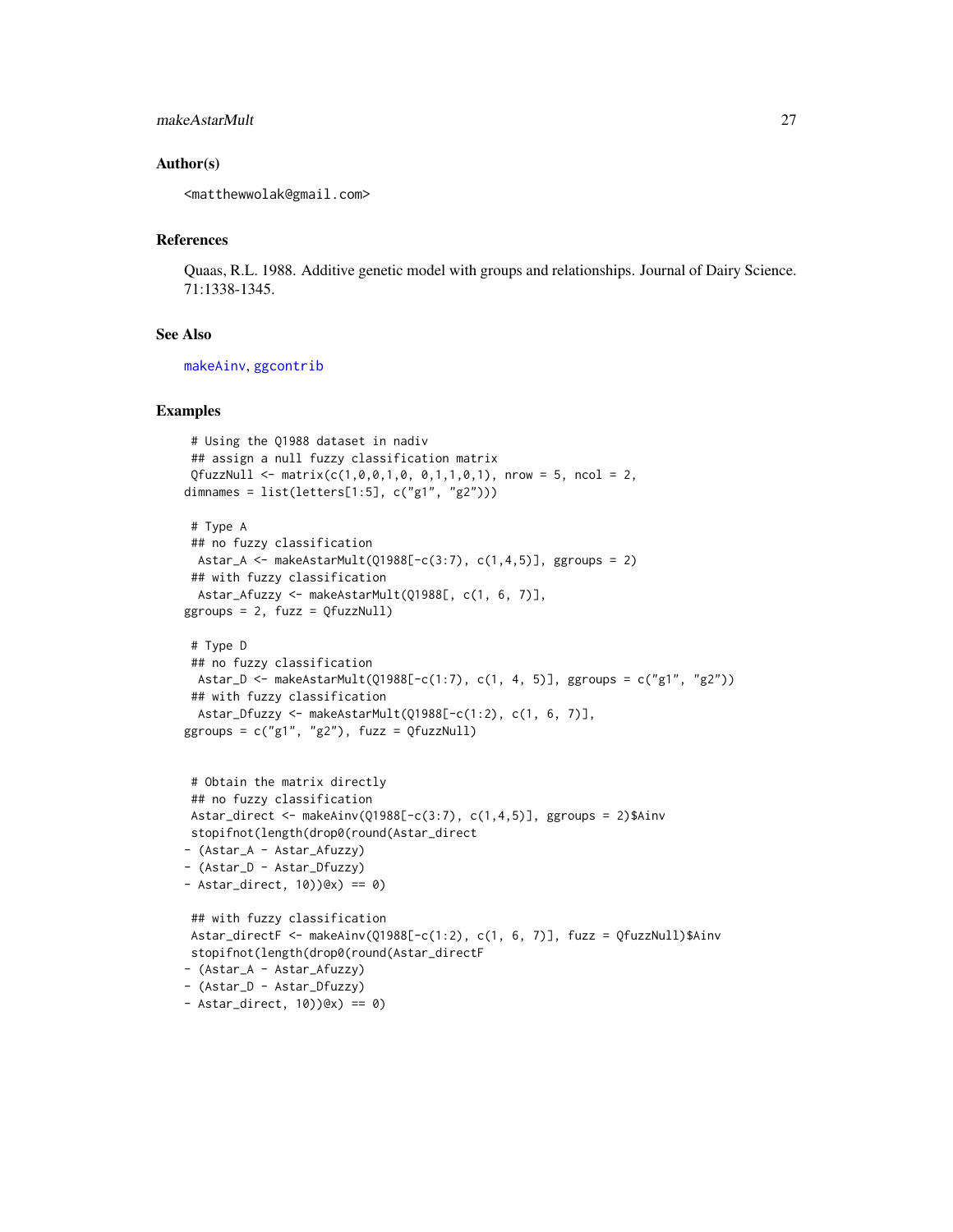#### <span id="page-27-1"></span><span id="page-27-0"></span>Description

Given a pedigree, the matrix of coefficients of fraternity are returned - the D matrix. Note, inbreeding is not directly incorporated into the calculation of the coefficients (see Details). Will return the inverse of the D matrix by default, otherwise this operation can be skipped if desired.

#### Usage

```
makeD(pedigree, parallel = FALSE, ncores = getOption("mc.cores", 2L),
      invertD = TRUE, returnA = FALSE, det = FALSE)
```
#### Arguments

| pedigree | A pedigree with columns organized: ID, Dam, Sire                                                                                              |
|----------|-----------------------------------------------------------------------------------------------------------------------------------------------|
| parallel | Logical, indicating whether computation should be run on multiple processors<br>at once. See details for considerations.                      |
| ncores   | Number of cores to use when parallel = TRUE. Default is maximum available.<br>Otherwise, set with an integer. See details for considerations. |
| invertD  | A logical indicating whether or not to invert the D matrix                                                                                    |
| returnA  | Logical, indicating if the numerator relationship matrix $(A)$ should be stored and<br>returned.                                              |
| det      | Logical, indicating if the determinant of the D matrix should be returned.                                                                    |

#### Details

Missing parents (e.g., base population) should be denoted by either 'NA', '0', or '\*'.

There exists no convenient method of obtaining the inverse of the dominance genetic relatedness matrix (or the D matrix itself) directly from a pedigree (such as for the inverse of A, i.e., Quaas (1995)). Therefore, this function computes the coefficient of fraternity (Lynch and Walsh, 1998) for every individual in the pedigree with a non-zero additive genetic relatedness. These coefficients are only approximations that assume no inbreeding. The algorithm used here, however, incorporates inbreeding into the calculation of coefficients of coancestry (using 'makeA()') that are used to calculate coefficients of fraternity. Similarly, the diagonals of the D matrix are corrected for inbreeding. Meaning, the diagonals of D are (1-f) so that the overall dominance genetic variance is equal to  $(1-f)V_D$ , where f is the coefficient of inbreeding and  $V_D$  is dominance genetic variance. This is interpreted as the amount of dominance genetic variance that would be expected if the allele frequencies in the inbred population were representative of a non-inbred, randomly mating population (Shaw et al. 1998; Wolak and Keller 2014). Note, the construction of the D matrix is more computationally demanding (in computing time and space requirements) than is the construction of A.

To overcome the computational difficulties, this function can enable parallel processing (see package parallel included in the R distribution) to speed up the execution. Note this may not be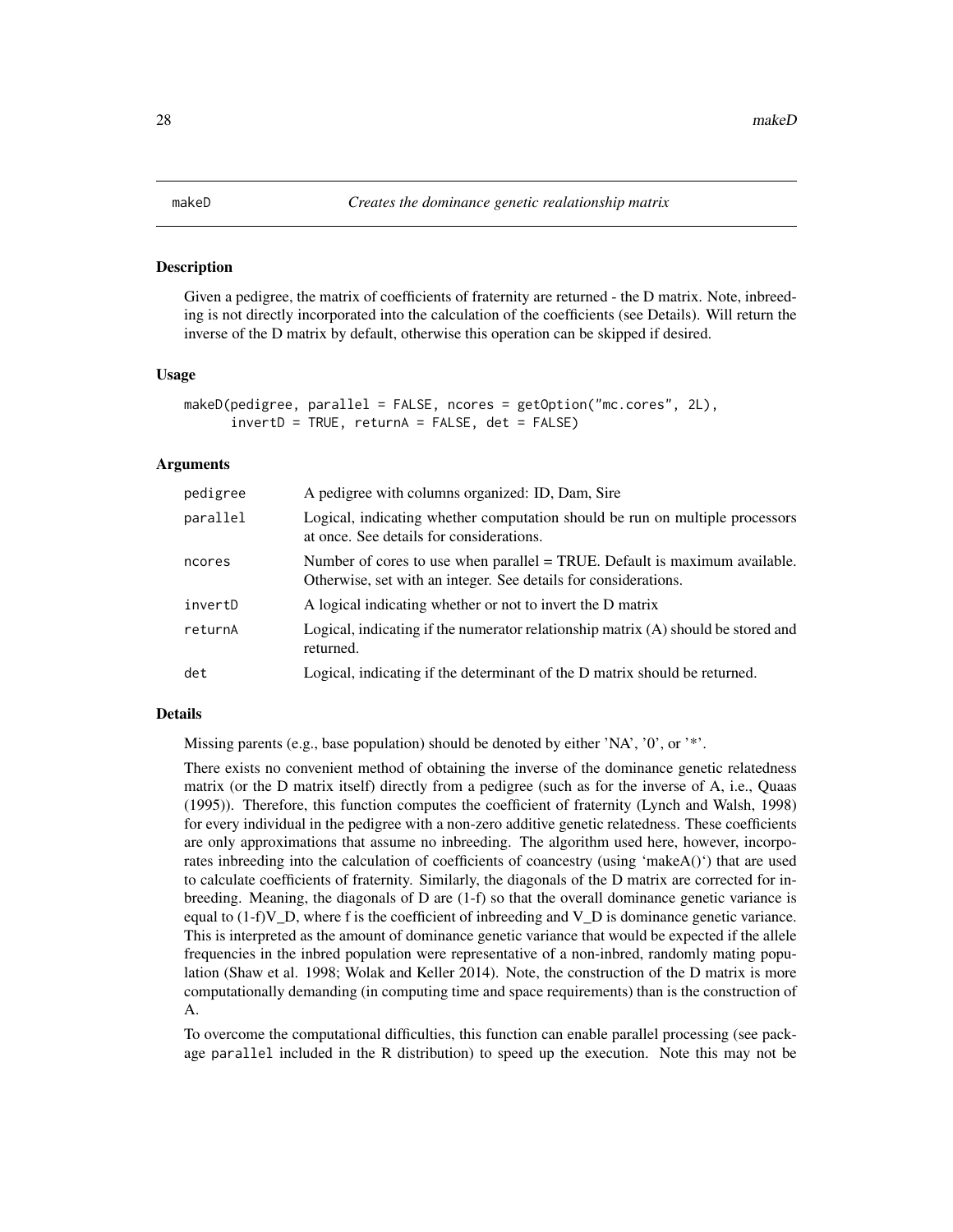#### <span id="page-28-0"></span>makeD 29

possible on Windows (See parallel documentation for further information), therefore parallel = TRUE should only be used on Linux or Mac operating systems (i.e., not Windows). The default is to use the maximum number of cpus available to the machine, but this can be restricted by indicating the number desired in the argument ncores. Setting up the multi-processing takes some overhead, so no real advantage is gained for small pedigrees. Also, since all processes are sharing a fixed amount of RAM, very large pedigrees using many processes in parallel may not be feasible due to RAM restrictions (i.e., if each process needs "n" amount of RAM to run, then ncores should be set to = total RAM/n). Otherwise the machine can become overworked.

Note, for very large pedigrees returnA should be set to FALSE to avoid drastically increasing the memory requirements while making D. When this occurs, 'NULL' is returned for the element of 'A' in the output of makeD.

#### Value

| A        | the A matrix in sparse matrix form                                             |
|----------|--------------------------------------------------------------------------------|
| D.       | the D matrix in sparse matrix form                                             |
| logDet   | the log determinant of the D matrix                                            |
| Dinv     | the inverse of the D matrix in sparse matrix form                              |
| listDinv | the three column form of the non-zero elements for the inverse of the D matrix |

#### Author(s)

<matthewwolak@gmail.com>

#### References

Quaas, R.L. 1995. Fx algorithms. An unpublished note.

Lynch M., & Walsh, B. 1998. Genetics and Analysis of Quantitative Traits. Sinauer, Sunderland, Massachusetts.

Shaw, R.G., D.L. Byers, and F.H. Shaw. 1998. Genetic components of variation in Nemophila menziesii undergoing inbreeding: Morphology and flowering time. Genetics. 150:1649-1661.

Wolak, M.E. and L.F. Keller. 2014. Dominance genetic variance and inbreeding in natural populations. In Quantitative Genetics in the Wild, A. Charmantier, L.E.B. Kruuk, and D. Garant eds. Oxford University Press, pp. 104-127.

#### See Also

[makeDsim](#page-30-1)

#### Examples

DinvMat <- makeD(Mrode9, parallel = FALSE)\$Dinv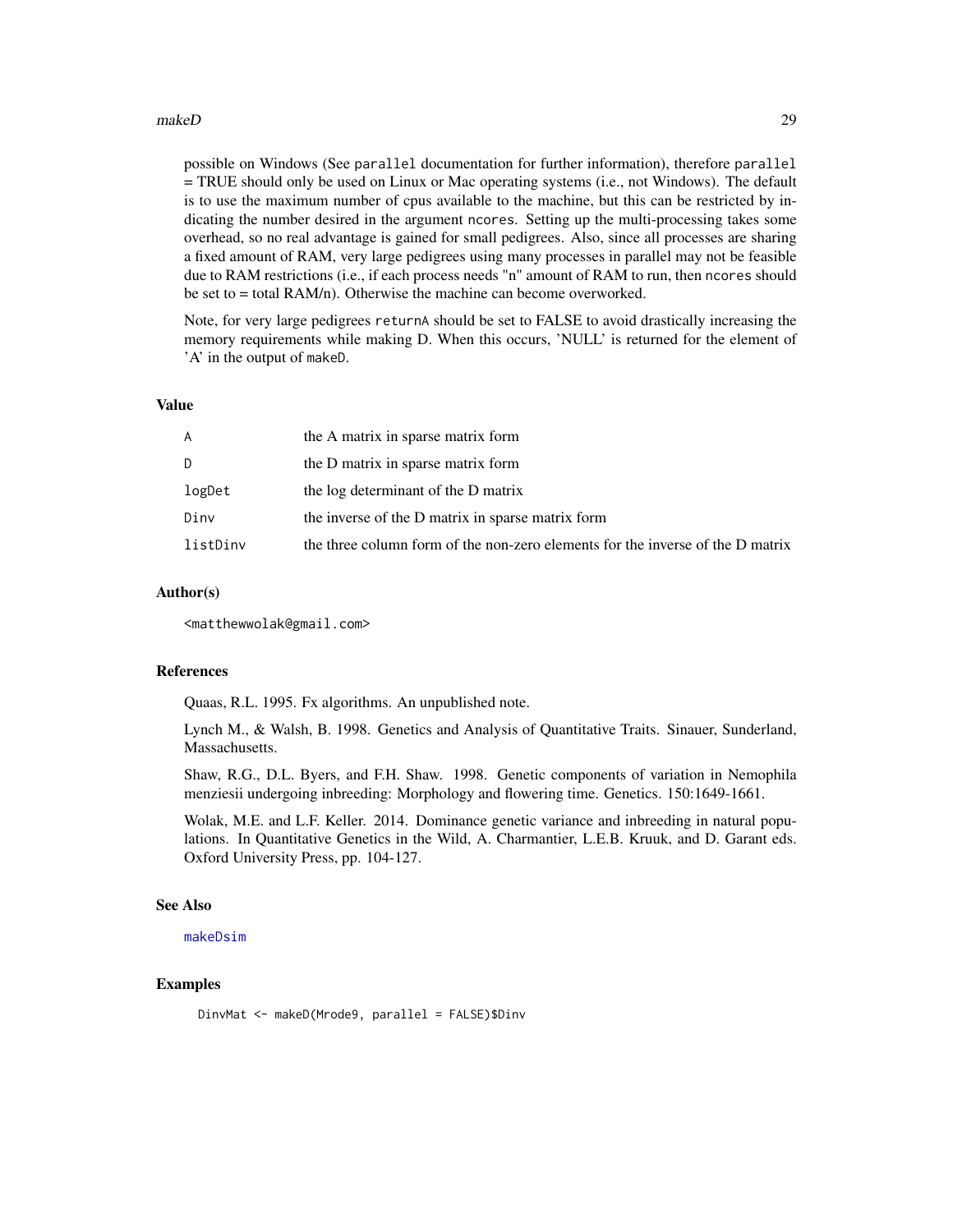<span id="page-29-1"></span><span id="page-29-0"></span>makeDomEpi *Creates the additive by dominance and dominance by dominance epistatic genetic relationship matrices*

#### Description

Given a pedigree, the matrix of additive by dominance (AD) genetic relatedness, dominance by dominance (DD) genetic relatedness, or both are returned.

#### Usage

```
makeDomEpi(pedigree, output = c("AD", "DD", "both"), parallel = FALSE,
invertD = FALSE, det = FALSE)
```
#### **Arguments**

| pedigree | A pedigree where the columns are ordered ID, Dam, Sire                                                                                  |
|----------|-----------------------------------------------------------------------------------------------------------------------------------------|
| output   | Character(s) denoting which matrix and its inverse is to be constructed.                                                                |
| parallel | A logical indicating whether or not to use parallel processing. Note, this may<br>only be available on Mac and Linux operating systems. |
| invertD  | A logical indicating whether or not to invert the D matrix                                                                              |
| det      | A logical indicating whether or not to return the determinants for the epistatic<br>relationship matrices                               |

#### Details

Missing parents (e.g., base population) should be denoted by either 'NA', '0', or '\*'.

Because of the computational demands of constructing the D matrix (see [makeD](#page-27-1)), this function allows for the inverses that are derived from the D matrix (i.e., D-inverse, AD-inverse, and DDinverse)to be constructed at the same time. This way, the D matrix will only have to be constructed once for use in the three seperate genetic relatedness inverse matrices that depend upon it. However, using the output and invertD options in different combinations will ensure that only the desired matrix inverses are constructed.

parallel = TRUE should only be used on Linux or Mac OSes (i.e., not Windows).

Both the AD and DD matrix are computed from the Hadamard product of the respective matrices (see also, [makeAA](#page-20-1)).

#### Value

All of the following will be returned. However, the values of the output and invertD options passed to the function will determine which of the following are not NULL objects within the list:

| D       | the D matrix in sparse matrix form  |
|---------|-------------------------------------|
| logDetD | the log determinant of the D matrix |
| AD      | the AD matrix in sparse matrix form |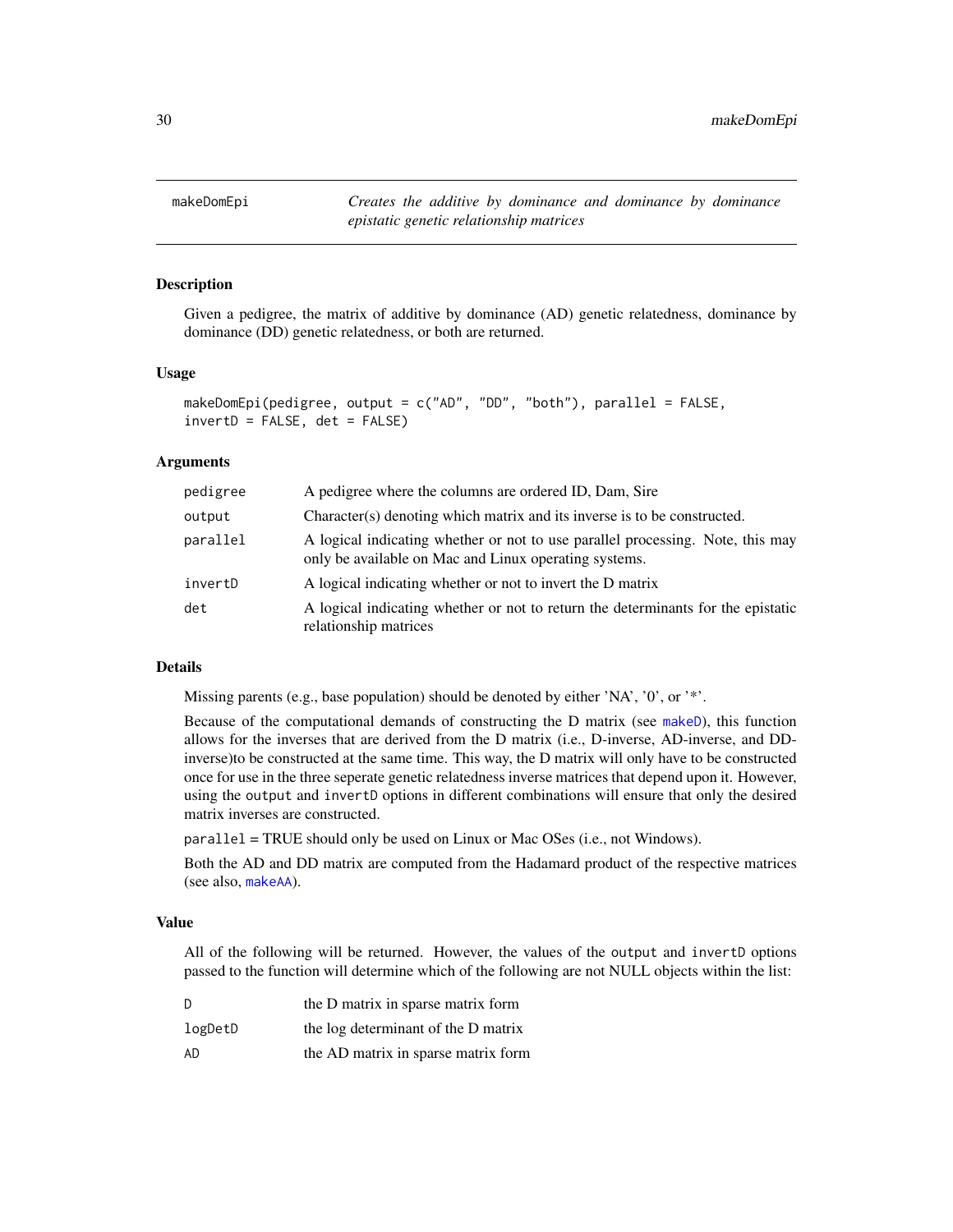#### <span id="page-30-0"></span>makeDsim 31

| logDetAD  | the log determinant of the AD matrix                                            |
|-----------|---------------------------------------------------------------------------------|
| <b>DD</b> | the DD matrix in sparse matrix form                                             |
| logDetDD  | the log determinant of the DD matrix                                            |
| Diny      | the inverse of the D matrix in sparse matrix form                               |
| ADinv     | the inverse of the AD matrix in sparse matrix form                              |
| DDinv     | the inverse of the DD matrix in sparse matrix form                              |
| listDinv  | the three column form of the non-zero elements for the inverse of the D matrix  |
| listADinv | the three column form of the non-zero elements for the inverse of the AD matrix |
| listDDinv | the three column form of the non-zero elements for the inverse of the DD matrix |

#### Author(s)

<matthewwolak@gmail.com>

#### See Also

[makeA](#page-19-1), [makeD](#page-27-1), [makeAA](#page-20-1)

#### Examples

```
Boutput <- makeDomEpi(Mrode9, output = "b", parallel = FALSE, invertD = FALSE)
str(Boutput)
```

```
DADoutput <- makeDomEpi(Mrode9, output = "AD", parallel = FALSE, invertD = TRUE)
str(DADoutput)
```
<span id="page-30-1"></span>makeDsim *Creates the dominance genetic relationship matrix through an iterative (simulation) process*

#### Description

Alleles are explicitly traced through a pedigree to obtain coefficients of fraternity between pairs of individuals (the probability of sharing both alleles identical by descent). This is accomplished in an iterative process to account for the various routes by which an allele will progress through a pedigree due to Mendelian sampling. This is an implementation of the simulation approach of Ovaskainen et al. (2008).

#### Usage

```
makeDsim(pedigree, N, parallel = FALSE, ncores = getOption("mc.cores", 2L),
         invertD = TRUE, calcSE = FALSE, returnA = FALSE)
```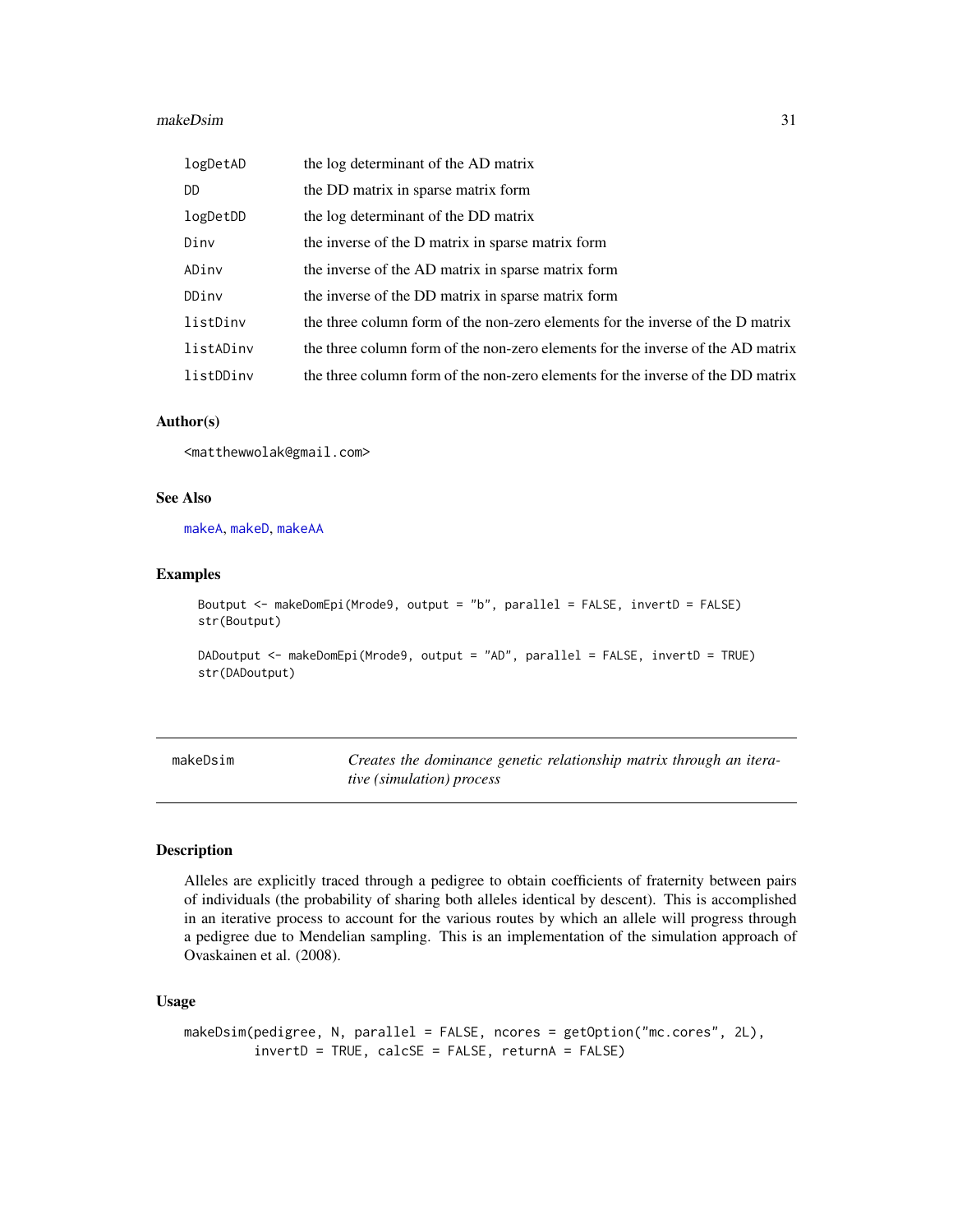#### Arguments

| pedigree | A pedigree with columns organized: ID, Dam, Sire                                                                                         |
|----------|------------------------------------------------------------------------------------------------------------------------------------------|
| N        | The number of times to iteratively trace alleles through the pedigree                                                                    |
| parallel | A logical indicating whether or not to use parallel processing. Note, this may<br>only be available for Mac and Linux operating systems. |
| ncores   | The number of cpus to use when constructing the dominance relatedness matrix.<br>Default is all available.                               |
| invertD  | A logical indicating whether or not to invert the D matrix                                                                               |
| calcSE   | A logical indicating whether or not the standard errors for each coefficient of<br>fraternity should be calculated                       |
| returnA  | Logical, indicating if the numerator relationship matrix (A) should be stored and<br>returned.                                           |

#### Details

Missing parents (e.g., base population) should be denoted by either 'NA', '0', or '\*'.

parallel = TRUE should only be used on Linux or Mac operating systems (i.e., not Windows).

Ovaskainen et al. (2008) indicated that the method of calculating the D matrix (see [makeD](#page-27-1)) is only an approximation. They proposed a simulation method that is implemented here. This should be more appropriate, especially when inbreeding occurs in the pedigree.

The value, listDsim will list both the approximate values (returned from [makeD](#page-27-1)) as well as the simulated values. If calcSE is TRUE, these values will be listed in listDsim.

#### Value

| A           | the A matrix in sparse matrix form                                                              |
|-------------|-------------------------------------------------------------------------------------------------|
| D           | the approximate D matrix in sparse matrix form                                                  |
| logDetD     | the log determinant of the approximate D matrix                                                 |
| Dinv        | the inverse of the approximate D matrix in sparse matrix form                                   |
| listDinv    | the three column form of the non-zero elements for the inverse of the approxi-<br>mate D matrix |
| Dsim        | the simulated D matrix in sparse matrix form                                                    |
| logDetDsim  | the log determinant of the simulated D matrix                                                   |
| Dsiminv     | the inverse of the simulated D matrix in sparse matrix form                                     |
| listDsim    | the three column form of the non-zero and non-self elements for the simulated<br>D matrix       |
| listDsiminv | the three column form of the non-zero elements for the inverse of the simulated<br>D matrix     |

#### Note

This simulation can take a long time for large values of N. If unsure, it is advisable to start with a lower N and gradually increase to gain a sense of the time required to execute a desired N.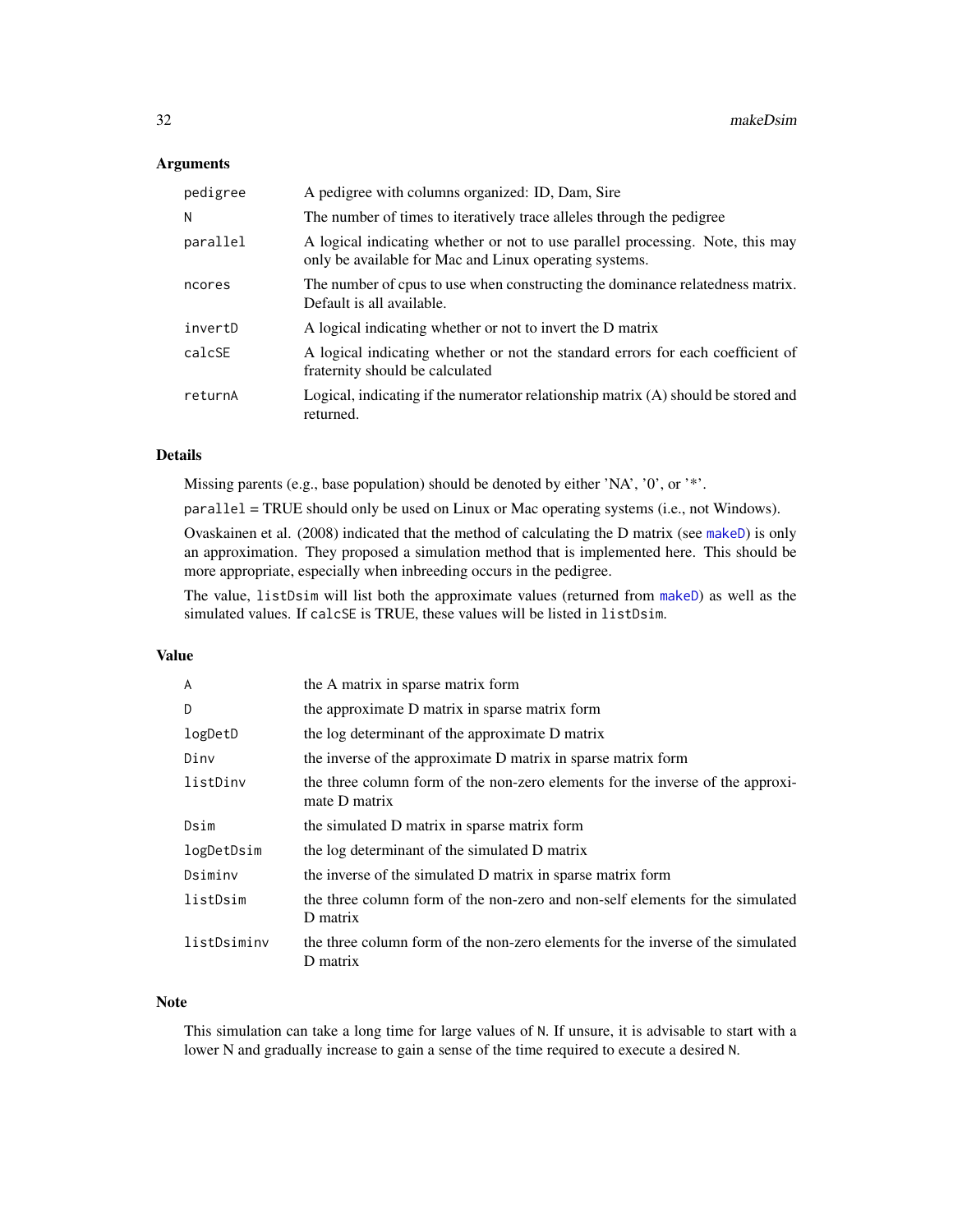#### <span id="page-32-0"></span> $makeS$  33

#### Author(s)

<matthewwolak@gmail.com>

#### References

Ovaskainen, O., Cano, J.M., & Merila, J. 2008. A Bayesian framework for comparative quantitative genetics. Proceedings of the Royal Society B 275, 669-678.

#### See Also

[makeD](#page-27-1)

#### Examples

```
simDinv <- makeDsim(Mrode9, N = 1000, parallel = FALSE, invertD = TRUE,
calcSE = TRUE)$listDsim
```
<span id="page-32-1"></span>makeS *Creates the additive genetic relationship matrix for the shared sex chromosomes*

#### Description

The function returns the inverse of the additive relationship matrix in sparse matrix format for the sex chromosomes (e.g., either X or Z).

#### Usage

```
makeS(pedigree, heterogametic, DosageComp = c(NULL, "ngdc",
"hori", "hedo", "hoha", "hopi"), returnS = FALSE)
```
#### Arguments

| pedigree      | A pedigree where the columns are ordered ID, Dam, Sire, Sex                                                       |
|---------------|-------------------------------------------------------------------------------------------------------------------|
| heterogametic | Character indicating the label corresponding to the heterogametic sex used in<br>the "Sex" column of the pedigree |
| DosageComp    | A character indicating which model of dosage compensation. If "NULL" then<br>the "ngdc" model is assumed.         |
| returnS       | Logical statement, indicating if the relationship matrix should be constructed in<br>addition to the inverse      |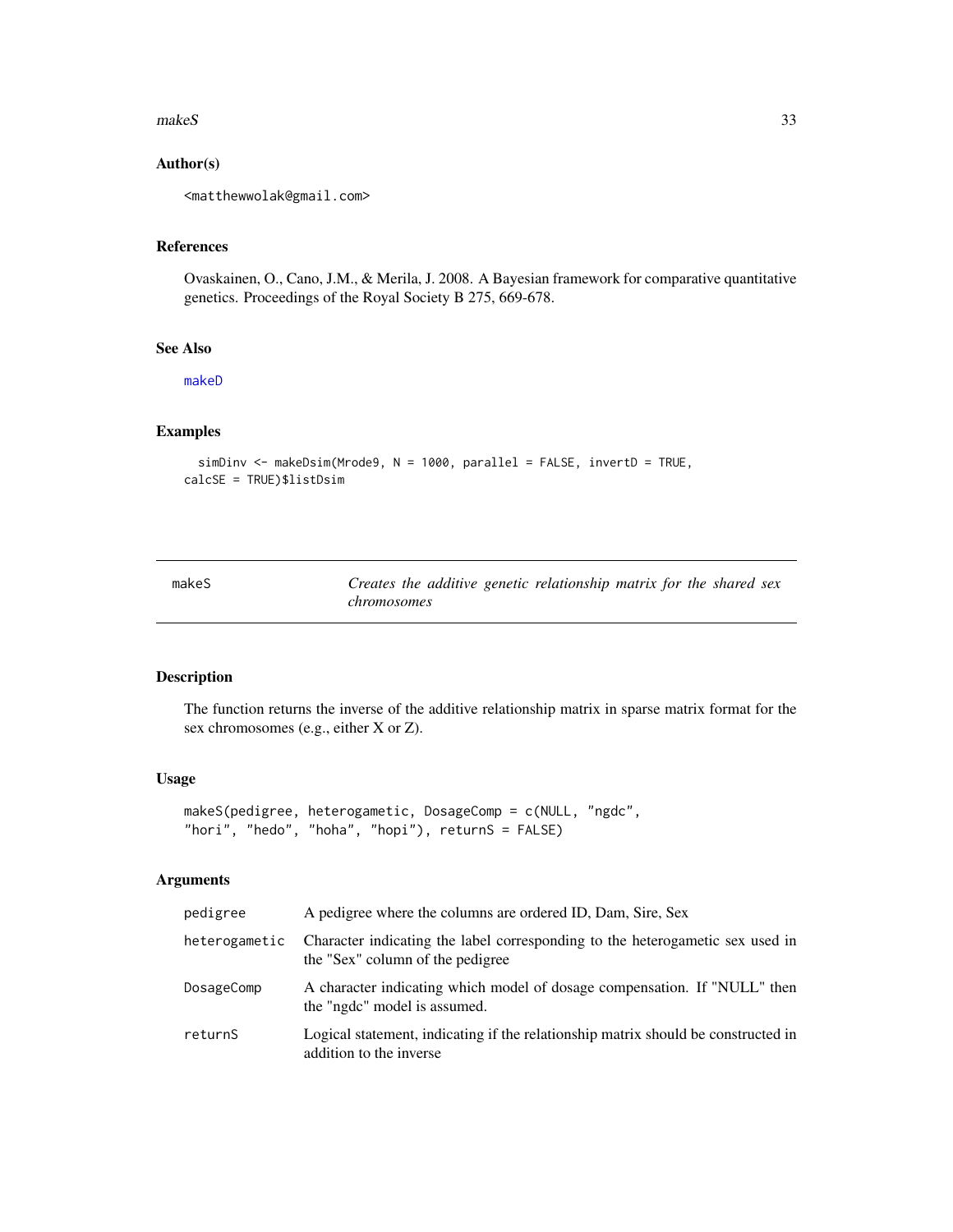#### Details

Missing parents (e.g., base population) should be denoted by either 'NA', '0', or '\*'.

The inverse of the sex-chromosome additive genetic relationship matrix (S-matrix) is constructed implementing the Meuwissen and Luo (1992) algorithm to directly construct inverse additive relationship matrices (borrowing code from Jarrod Hadfield's MCMCglmm function, inverseA) and using equations presented in Fernando & Grossman (1990; see Wolak et al. 2013). Additionally, the S-matrix itself can be constructed (although this takes much longer than computing S-inverse directly).

The choices of dosage compensation models are: no global dosage compensation ("ngdc"), random inactivation in the homogametic sex ("hori"), doubling of the single shared sex chromosome in the heterogametic sex ("hedo"), halving expression of both sex chromosomes in the homogametic sex ("hoha"), or inactivation of the paternal sex chromosome in the homogametic sex ("hopi").

#### Value

| model        | the model of sex-chromosome dosage compensation assumed.                                     |
|--------------|----------------------------------------------------------------------------------------------|
| <sub>S</sub> | the sex-chromosome relationship matrix in sparse matrix form or NULL if returnS<br>$=$ FALSE |
| Sinv         | the inverse of the S matrix in sparse matrix form                                            |
| listSinv     | the three column form of the non-zero elements for the inverse of the S matrix               |
| inbreeding   | the sex-linked inbreeding coefficients for all individuals in the pedigree                   |
| $\mathsf{v}$ | a vector of the Mendelian sampling variances for a sex-linked locus                          |

#### Author(s)

<matthewwolak@gmail.com>

#### References

Wolak, M.E., D.A. Roff, and D.J. Fairbairn. in prep. The contribution of sex chromosomal additive genetic (co)variation to the phenotypic resemblance between relatives under alternative models of dosage compensation.

Fernando, R.L. & Grossman, M. 1990. Genetic evaluation with autosomal and X-chromosomal inheritance. Theoretical and Applied Genetics, 80:75-80.

Meuwissen, T.H.E. and Z. Luo. 1992. Computing inbreeding coefficients in large populations. Genetics, Seleciton, Evolution, 24:305-313.

#### Examples

```
makeS(FG90, heterogametic = "0", returnS = TRUE)
```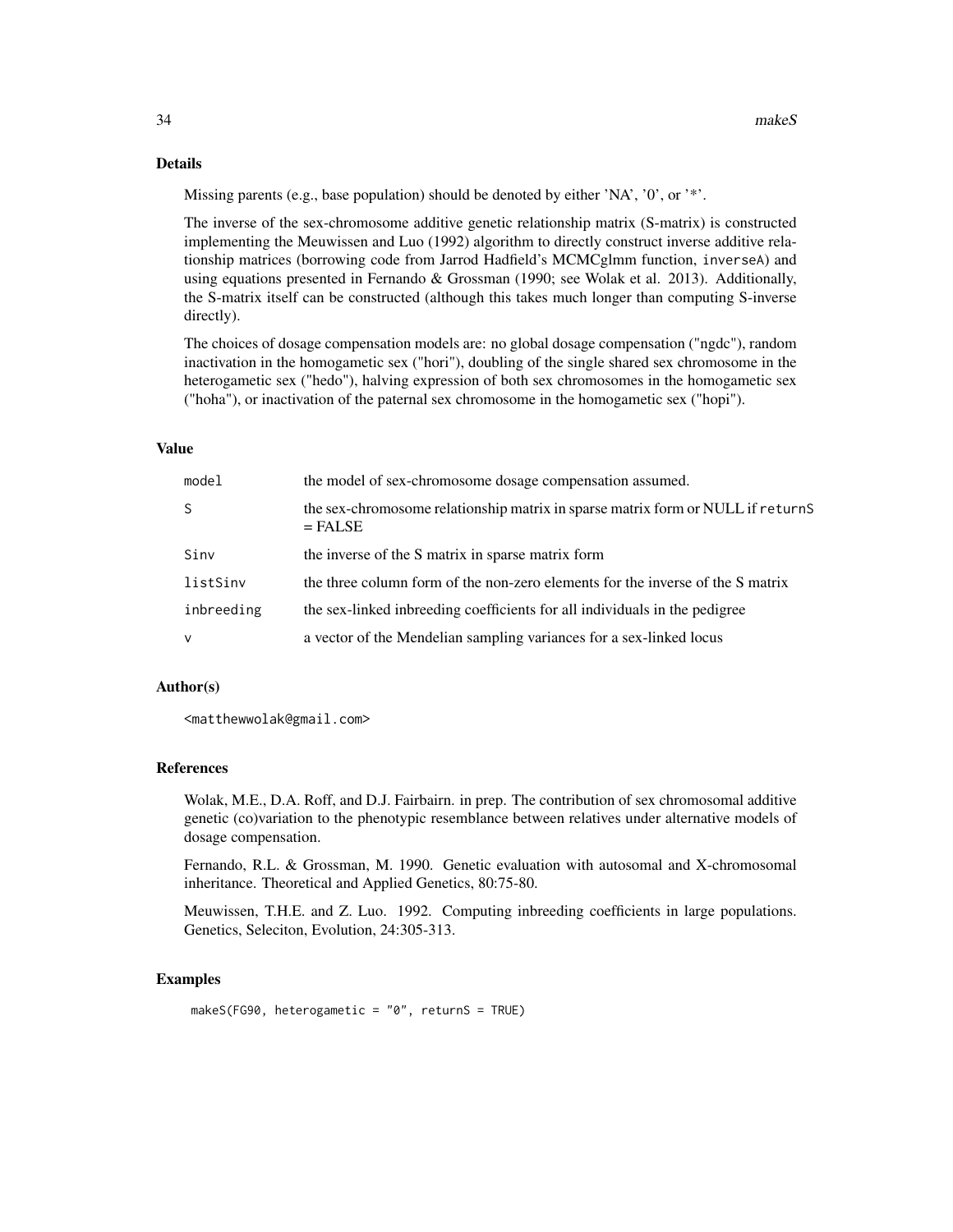<span id="page-34-0"></span>

#### Description

An example pedigree

#### Usage

data(Mrode2)

#### Format

A data frame with 6 observations on the following 3 variables.

id a numeric vector

dam a numeric vector

sire a numeric vector

#### Source

Mrode, R.A. 2005. Linear Models for the Prediction of Animal Breeding Values, 2nd ed. Cambridge, MA: CABI Publishing.

Mrode3 *Pedigree, from chapter 3 of Mrode (2005)*

#### Description

An example pedigree with genetic groups and a data column

#### Usage

data(Mrode3)

#### Format

A data frame with 10 observations on the following 8 variables.

calf a factor with levels indicating the unique genetic groups and individuals

dam a numeric vector of maternal identities

sire a numeric vector of paternal identities

damGG a factor of maternal identities with genetic groups inserted instead of NA

sireGG a factor of paternal identities with genetic groups inserted instead of NA

sex a factor with levels female male

WWG a numeric vector of pre-weaning weight gain (kg) for five beef calves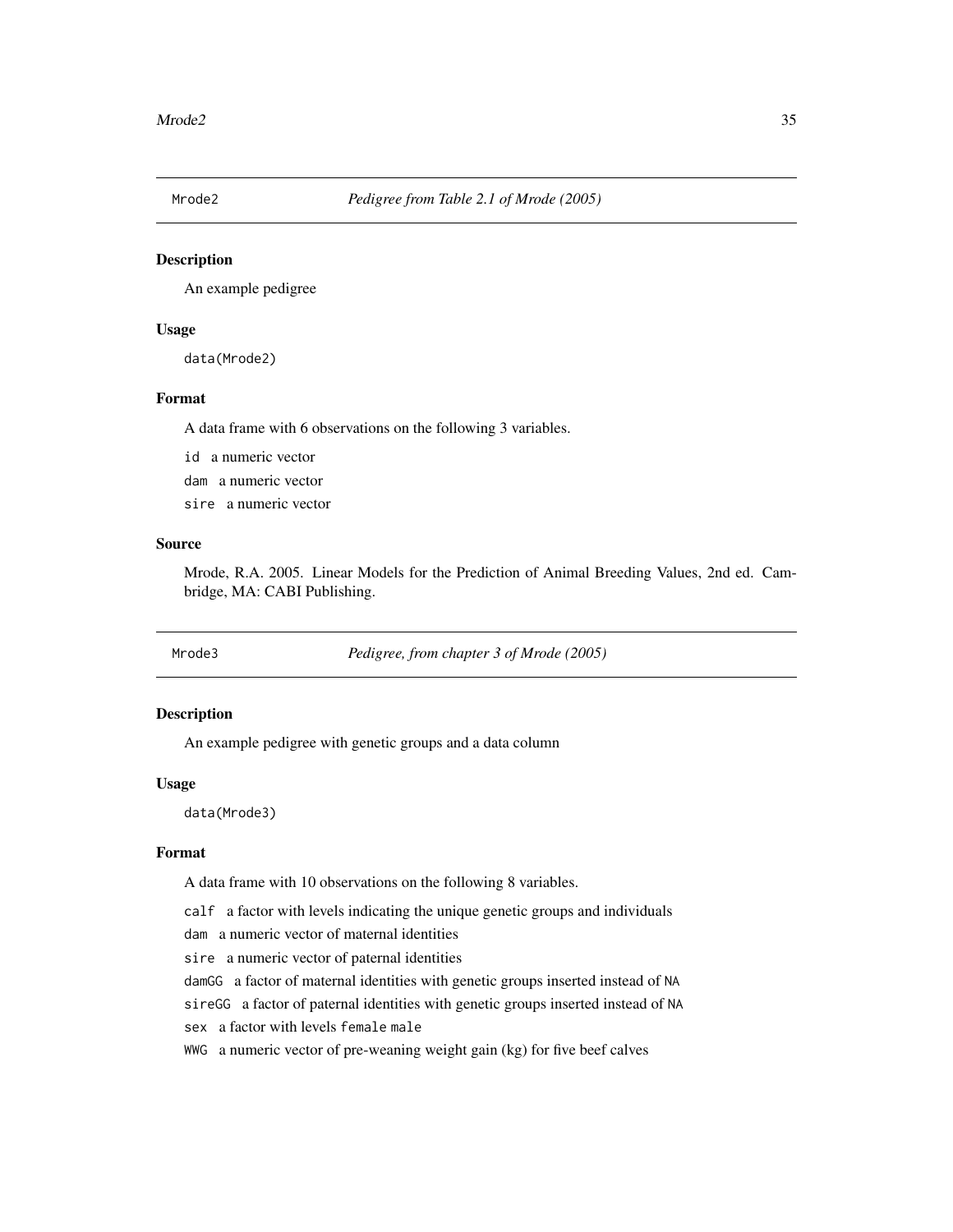#### <span id="page-35-0"></span>Source

Mrode, R.A. 2005. Linear Models for the Prediction of Animal Breeding Values, 2nd ed. Cambridge, MA: CABI Publishing.

Mrode9 *Pedigree, adapted from example 9.1 of Mrode (2005)*

#### Description

An example pedigree

#### Usage

data(Mrode9)

#### Format

A data frame with 12 observations on the following 3 variables.

pig a numeric vector

dam a numeric vector

sire a numeric vector

#### Source

Mrode, R.A. 2005. Linear Models for the Prediction of Animal Breeding Values, 2nd ed. Cambridge, MA: CABI Publishing.

numPed *Integer Format Pedigree*

#### Description

Conversion, checking, and row re-ordering of a pedigree in integer form of class 'numPed'.

#### Usage

```
numPed(pedigree, check = TRUE)
  ## S3 method for class 'numPed'
is(x)
```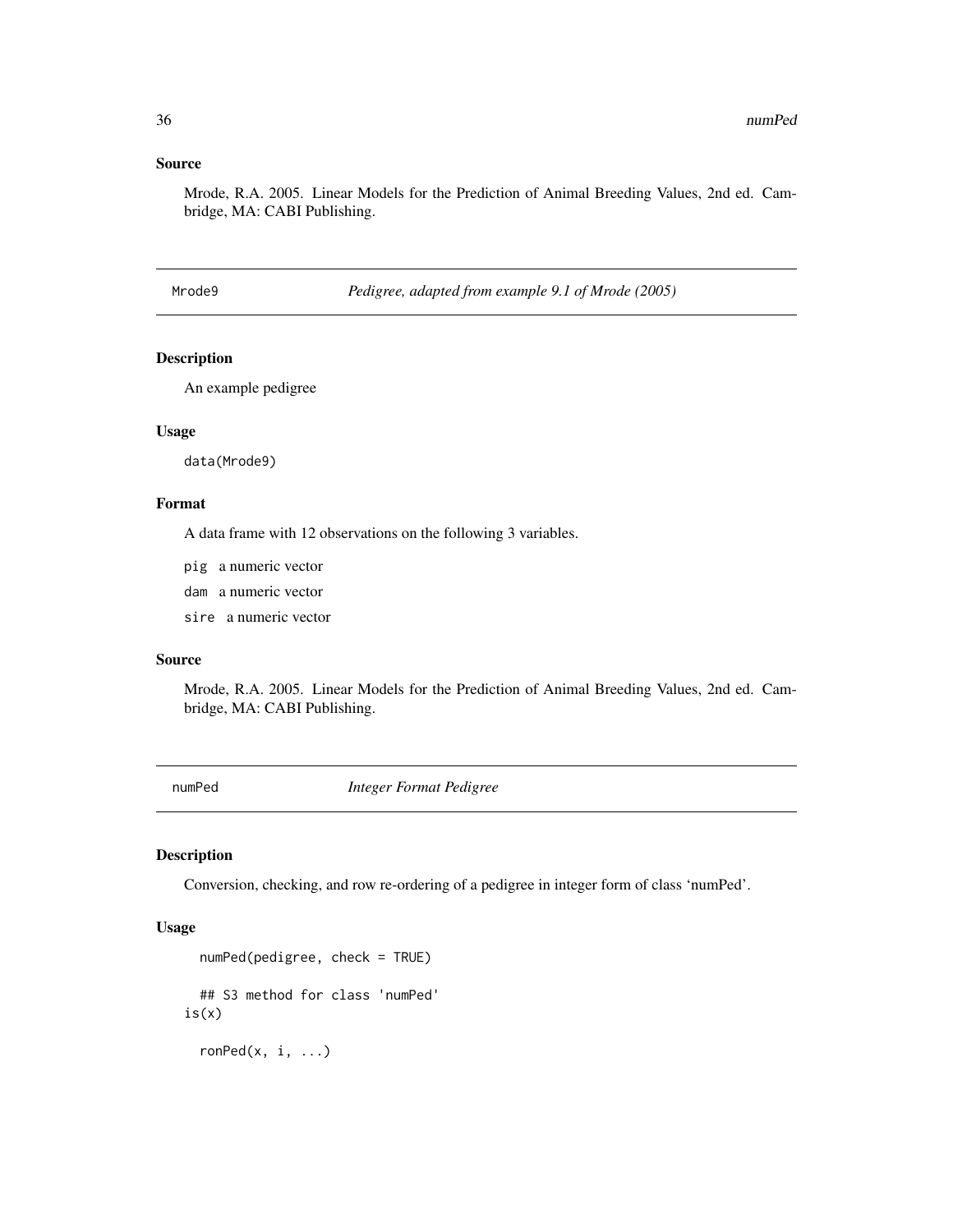#### <span id="page-36-0"></span>parConstrainFun 37

#### **Arguments**

| pedigree     | A three column pedigree object, where the columns correspond to: ID, Dam, $\&$<br><b>Sire</b>                        |
|--------------|----------------------------------------------------------------------------------------------------------------------|
| check        | A logical argument indicating if checks on the validity of the pedigree structure<br>should be made, but see Details |
| $\mathsf{x}$ | A pedigree of class 'numPed'                                                                                         |
| $i, \ldots$  | Index specifying elements to extract or replace: see [                                                               |

#### Details

Missing parents (e.g., base population) should be denoted by either 'NA', '0', '-998', or '\*'.

Individuals must appear in the ID column in rows preceeding where they appear in either the Dam or Sire column. See the [prepPed](#page-39-1) function if this is not the case.

If pedigree inherits the class "numPed" (from a previous call to numPed()) and check =  $TRUE$ , the checks are skipped. If check = FALSE any pedigree will be transformed into a pedigree consisting of integers and missing values denoted by '-998'.

Based on code from the MCMCglmm package

#### Value

An S3 object of class "numPed" representing the pedigree, where individuals are now numbered from 1 to n and unknown parents are assigned a value of '-998'.

#### See Also

[prepPed](#page-39-1), [MCMCglmm](#page-0-0), [\[](#page-0-0)

#### Examples

```
(nPed <- numPed(Mrode2))
is(nPed)
# re-order and retain class 'numPed'
ronPed(nPed, order(nPed[, 2], nPed[, 3]))
is(nPed)
```
parConstrainFun *Function used in the* proLik *function to produce a profile likelihood for a variance component*

#### **Description**

Given a model object from asreml and a range of estimates of the parameter, the function will supply the likelihood ratio test statistic for the comparison of the full model to one where the parameter of interest is constrained.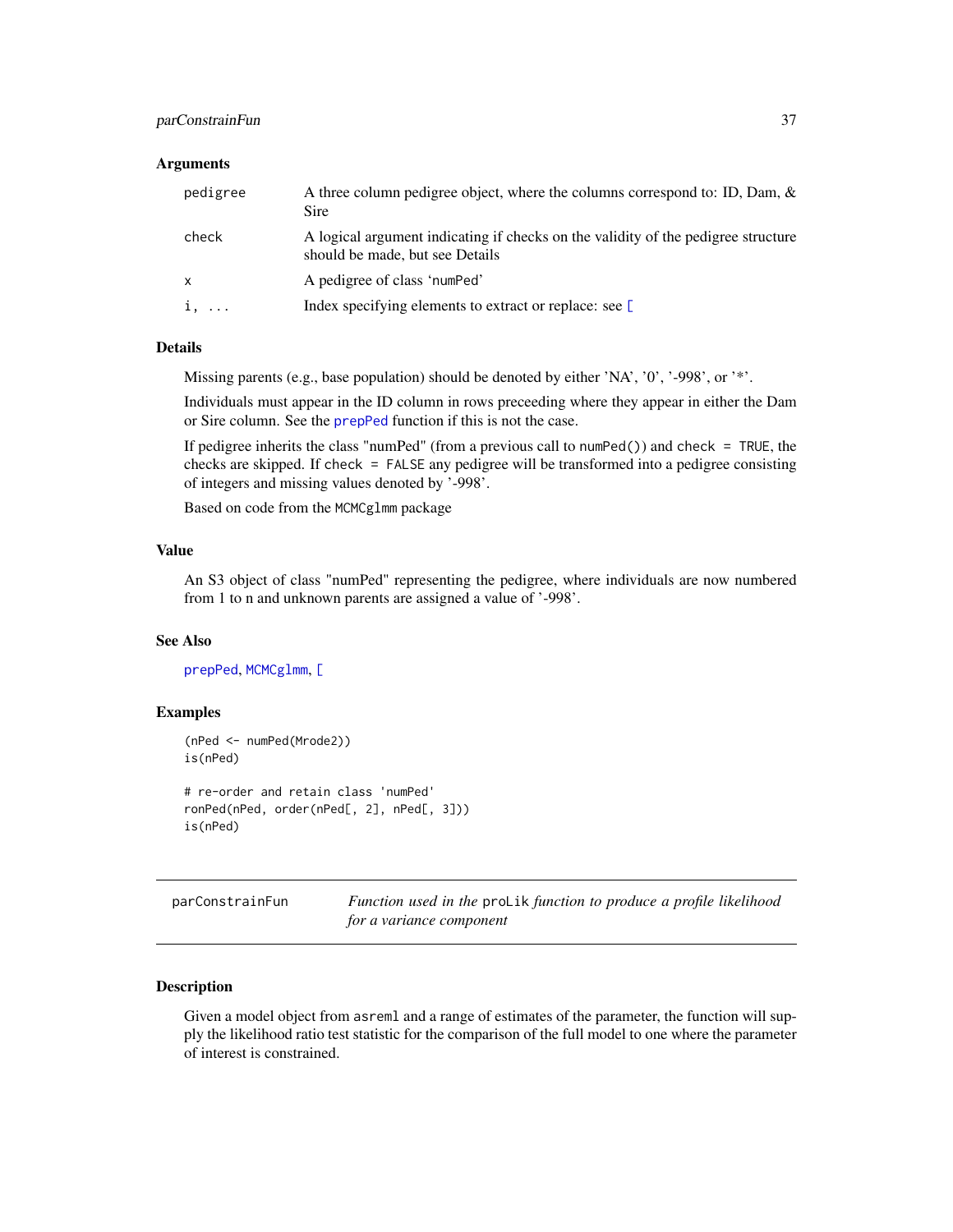#### <span id="page-37-0"></span>Usage

```
parConstrainFun(x, parameters, full, fm2, comp, G)
```
#### Arguments

| $\mathsf{x}$ | section of all parameter values to analyze                          |
|--------------|---------------------------------------------------------------------|
| parameters   | a value for which the log Likelihood of a model is to be calculated |
| full         | the full model as reml object                                       |
| fm2          | starting values for the full model                                  |
| comp         | which variance component to constrain                               |
| G            | logical indicating if the component is part of the G structure      |

### Details

Used internally in the proLik function to call constrainFun

#### Author(s)

<matthewwolak@gmail.com>

#### See Also

See Also [proLik](#page-41-1), [constrainFun](#page-6-1)

pcc *REML convergence checks*

#### Description

Mainly checks to ensure the variance components in a REML mixed model do not change between the last two iterations more than what is allowed by the tolerance value. See details for extra check on asreml-R models.

#### Usage

```
pcc(object, traces = NULL, tol = 0.01, silent = FALSE)
```
#### Arguments

| object | A list with at least one element named: monitor (see Details)                                                                                                                                                                                                     |
|--------|-------------------------------------------------------------------------------------------------------------------------------------------------------------------------------------------------------------------------------------------------------------------|
| traces | Optionally, a matrix to substitute instead of the monitor element to object.<br>Each row corresponds to a different variance component in the model and each<br>column is a different iteration of the likelihood calculation (column 1 is the first<br>iterate). |
| tol    | The tolerance level for which to check against all of the changes in variance<br>component parameter estimates                                                                                                                                                    |
| silent | Optional argument to silence the output of helpful (indicating default underlying<br>behavior) messages                                                                                                                                                           |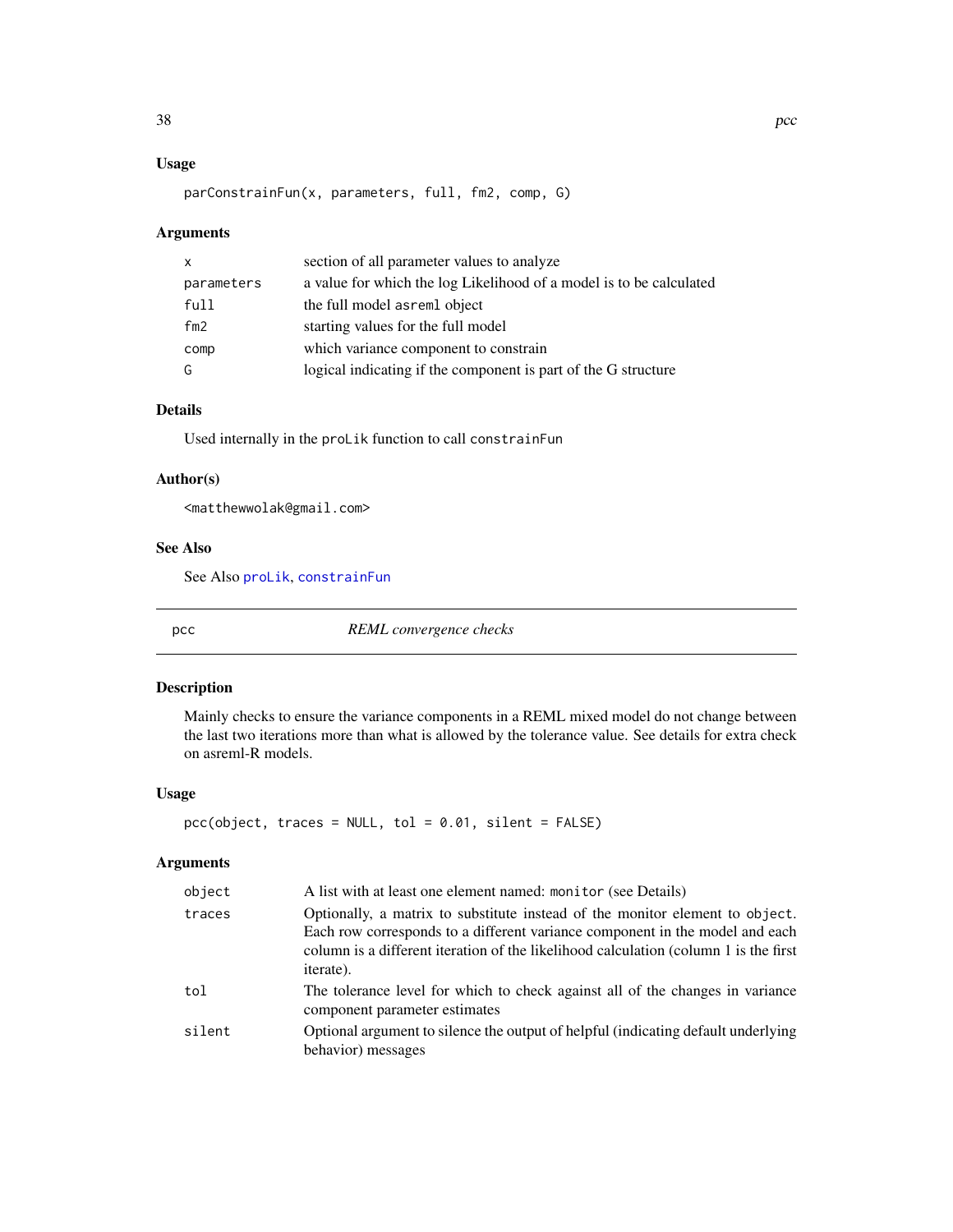#### Details

Object is intended to be an asreml-R model output. NOTE, The first 3 rows are ignored and thus should not be variance components from the model (e.g., they should be the loglikelihood or degrees of freedom, etc.). Also, the last column is ignored and should not be an iteration of the model (e.g., it indicates the constraint).

The function also checks object to ensure that the output from the asreml-R model does not contain a log-likelihood value of exactly 0.00. An ASReml model can sometimes fail while still returning a monitor object and TRUE value in the converge element of the output. This function will return FALSE if this is the case.

#### Value

Returns TRUE if all variance parameters change less than the value specified by tol, otherwise returns FALSE. Also see the details section for other circumstances when FALSE might be returned.

#### Author(s)

<matthewwolak@gmail.com>

#### Examples

```
# Below is the last 3 iterations from the trace from an animal model of
# tait1 of the warcolak dataset.
# Re-create the output from a basic, univariate animal model in asreml-R
  tracein <- matrix(c(0.6387006, 1, 0.6383099, 1, 0.6383294, 1, 0.6383285, 1),
nrow = 2, ncol = 4, byrow = FALSE)
  dimnames(tracein) <- list(c("ped(ID)!ped", "R!variance"), c(6, 7, 8, 9))
  pcc(object = NULL, trace = tracein)
```

| pin | Approximate standard errors for linear functions of variance compo- |
|-----|---------------------------------------------------------------------|
|     | nents                                                               |

#### Description

This function is similar to the pin calculations performed by the standalone ASReml. This function, written by Ian White, applies the delta method for the estimation of approximate standard errors on linear functions of variance components from a REML mixed model

#### Usage

pin(object, transform)

<span id="page-38-0"></span>pin 39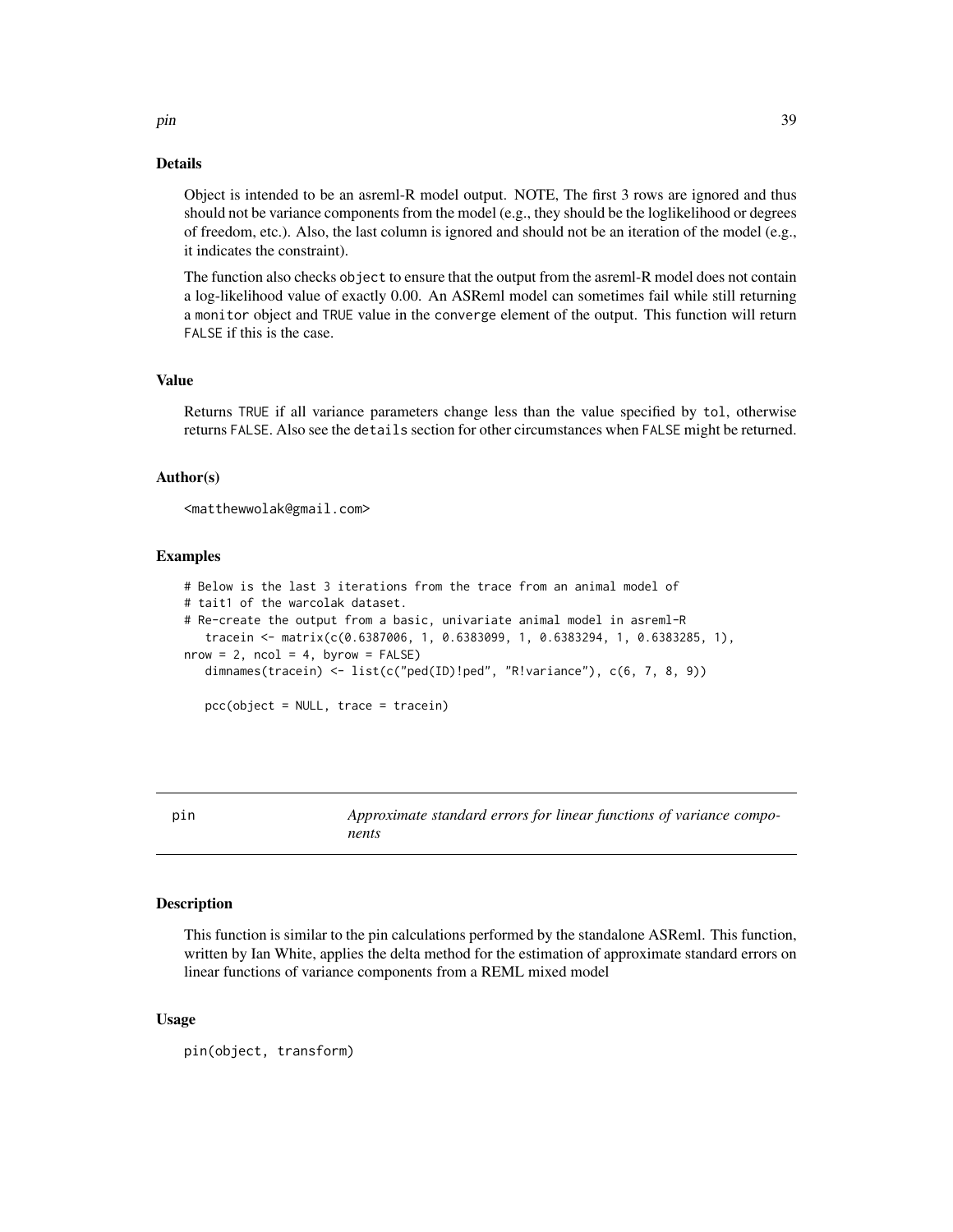#### <span id="page-39-0"></span>Arguments

| object    | A list with at least the following elements: gammas, gammas. type, and ai from<br>a REML mixed model |
|-----------|------------------------------------------------------------------------------------------------------|
| transform | A formula specifying the linear transformation of variance components to con-<br>duct                |

#### Details

Object is intended to be an asreml-R model output.

The formula can use V1,..., Vn to specify any one of the n variance components. These should be in the same order as they are in the object (e.g., see the row order of summary(object)\$varcomp for asreml-R models.

#### Value

A dataframe with row names corresponding to the operator on the left hand side of the transform formula and the entries corresponding to the Estimate and approximate SE of the linear transformation.

#### Author(s)

Ian White

#### See Also

See Also as [aiCI](#page-3-1), [aiFun](#page-4-1)

#### Examples

```
# Below is the heritability calculation for tait1 of the warcolak dataset
# Re-create the output from a basic, univariate animal model in asreml-R
  asrMod \leftarrow list(gammas = c(0.6383285, 1.00),gammas.type = c(2, 1),
ai = c(0.0044461106, -0.0011754947, 0.0004424668))namevec <- c("ped(ID)!ped", "R!variance")
  names(asrMod[[1]]) <- names(asrMod[[2]]) <- namevec
  nadiv:::pin(asrMod, h2 ~ V1 / (V1 + V2))
```
<span id="page-39-1"></span>prepPed *Prepares a pedigree by sorting and adding 'founders'*

#### Description

This function takes a pedigree, adds missing founders, and then sorts the pedigree.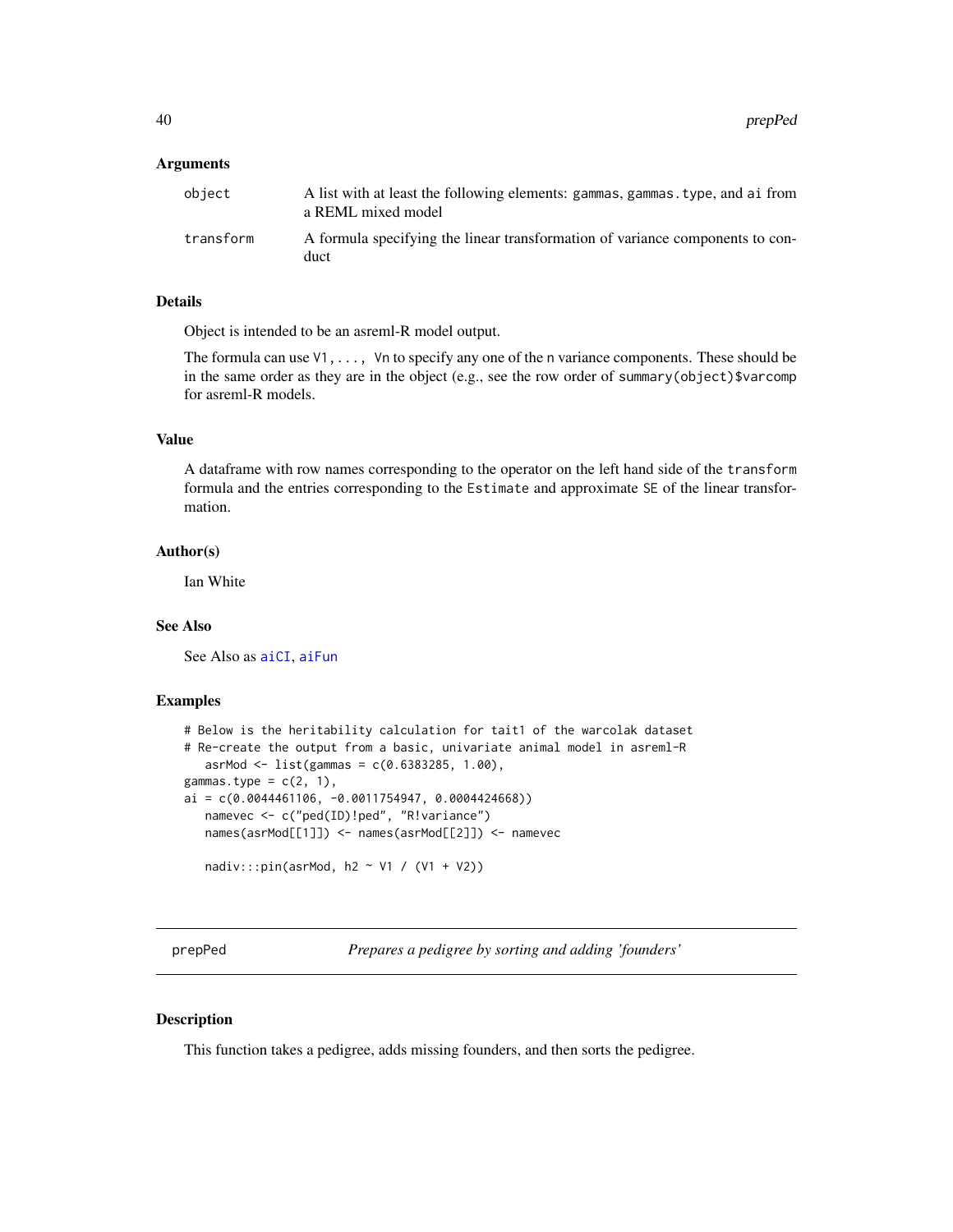#### <span id="page-40-0"></span>prepPed 41

#### Usage

prepPed(pedigree, gender = NULL, check = TRUE)

#### **Arguments**

| pedigree | An object, where the first 3 columns correspond to: ID, Dam, & Sire. See<br>details.                                                                                                                      |
|----------|-----------------------------------------------------------------------------------------------------------------------------------------------------------------------------------------------------------|
| gender   | An optional character for the name of the column in pedigree that corresponds<br>to the gender/sex of individuals. If specified, prepPed will assign a gender to<br>any founders it adds to the pedigree. |
| check    | A logical argument indicating if checks on the validity of the pedigree structure<br>should be made                                                                                                       |

#### Details

Many functions (both in nadiv and from other programs) dealing with pedigrees must first sort a pedigree such that individuals appear in the ID column in rows preceeding where they appear in either the Dam or Sire column. Further, these functions and programs require that all individuals in the dam and sire columns of a pedigree also have an entry in the ID column. This function easily prepares data sets to accommodate these requirements using a very fast topological sorting algorithm.

NOTE: more columns than just a pedigree can be passed in the pedigree argument. In the case of missing founders, these columns are given NA values for all rows where founders have been added to the pedigree. The entire object supplied to pedigree is ordered, ensuring that all information remains connected to the individual

Missing parents (e.g., base population) should be denoted by either 'NA', '0', or '\*'.

When a non-null argument is given to gender, dams without an entry in the ID column (that are subsequently added to the pedigree) are given the gender designated for other dams (and similarly for sires).

The check argument performs checks on the format of the pedigree supplied to try and identify any issues regarding the notation of missing values and validity of the basic pedigree for further processing.

#### Value

The pedigree object (can have more columns than just ID, Dam, and Sire), where: (1) the ID column cotains an ID for all individuals from the original pedigree object's ID, Dam, and Sire columns (i.e., founders are added) and (2) the pedigree is now sorted so that individuals are not in rows preceding either their Dam or Sire.

#### See Also

[genAssign](#page-12-2), [prunePed](#page-43-1)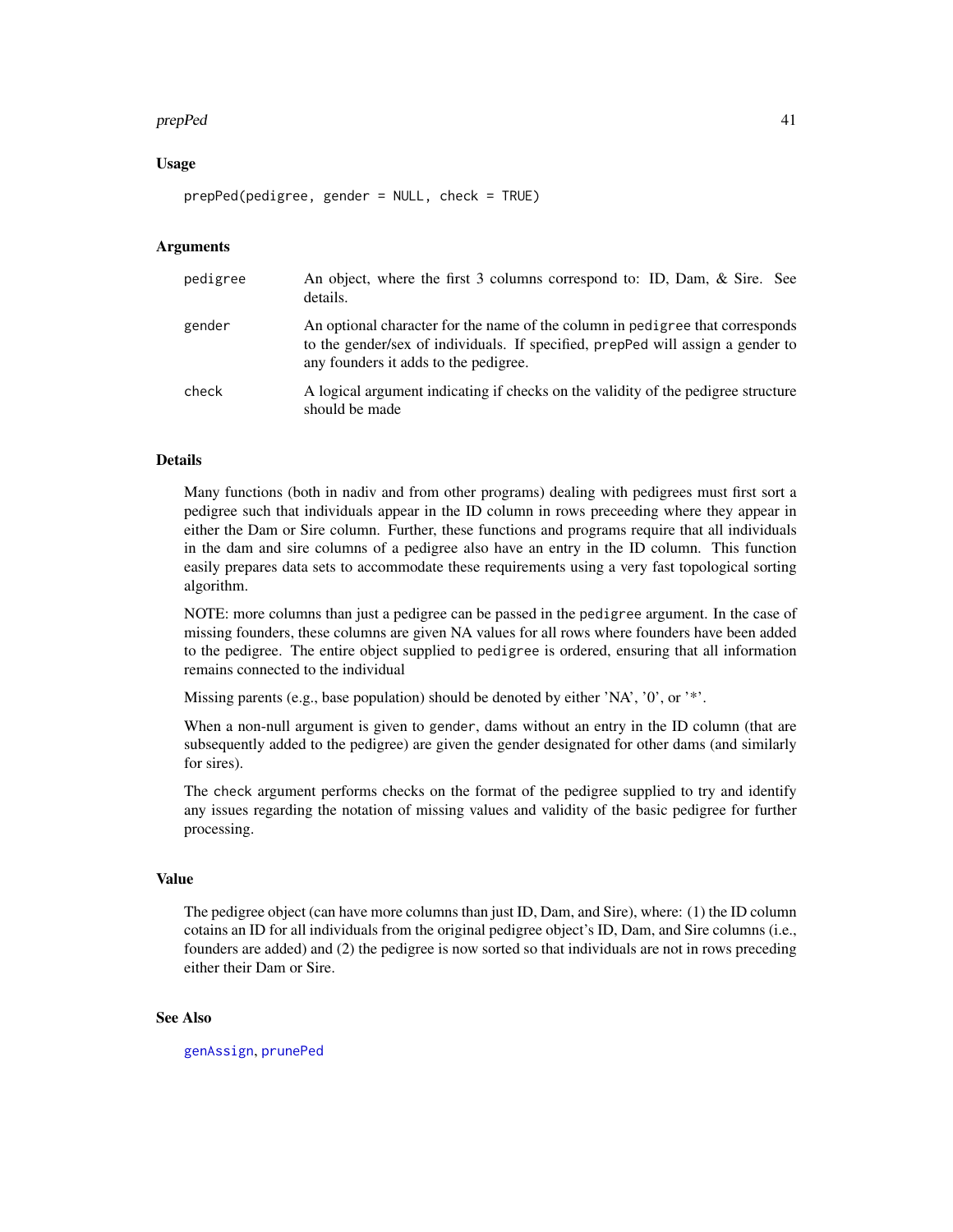#### Examples

```
# First create an unordered pedigree with (4) missing founders
  warcolak_unsuitable <- warcolak[sample(seq(5, nrow(warcolak), 1),
size = (nrow(warcolak) - 4), replace = FALSE),]
  nrow(warcolak)
  nrow(warcolak_unsuitable)
# Fix and sort the pedigree
## Automatically assign the correct gender to the added founders
### Also sort the data accompanying each individual
  warcolak_fixed_ordered <- prepPed(warcolak_unsuitable, gender = "sex")
  head(warcolak_fixed_ordered)
```
<span id="page-41-1"></span>

proLik *Profile Likelihoods*

#### Description

Estimation, checking, and plotting of profile likelihoods and objects of class proLik from a mixed model in ASReml-R.

#### Usage

```
proLik(full.model, component, G = TRUE, negative = FALSE,
       nsample.units = 3, nse = 3, alpha = 0.05, tolerance = 0.001,
       parallel = FALSE, ncores = getOption("mc.cores", 2L))
 ## S3 method for class 'proLik'
is(x)
 ## S3 method for class 'proLik'
plot(x, CL = TRUE, alpha = 0.05, type = "l", ...)
```
#### Arguments

| full.model    | An asreml model object                                                                                                                       |
|---------------|----------------------------------------------------------------------------------------------------------------------------------------------|
| component     | A character indicating for which variance component the profile likelihood will<br>be constructed. Must be an object in full. model\$gammas. |
| G             | Logical indicating whether component is part of the G structure. If the compo-<br>nent is part of the R structure, $G = FALSE$ .             |
| negative      | Logical indicating whether or not the component can take on a negative value<br>( <i>i.e.</i> , a covariance)                                |
| nsample.units | Number of sample units to be used in constructing the area between the confi-<br>dence limits for the profile likelihood                     |
| nse           | Number of standard errors on either side of the estimate, over which the confi-<br>dence limits should be evaluated.                         |

<span id="page-41-0"></span>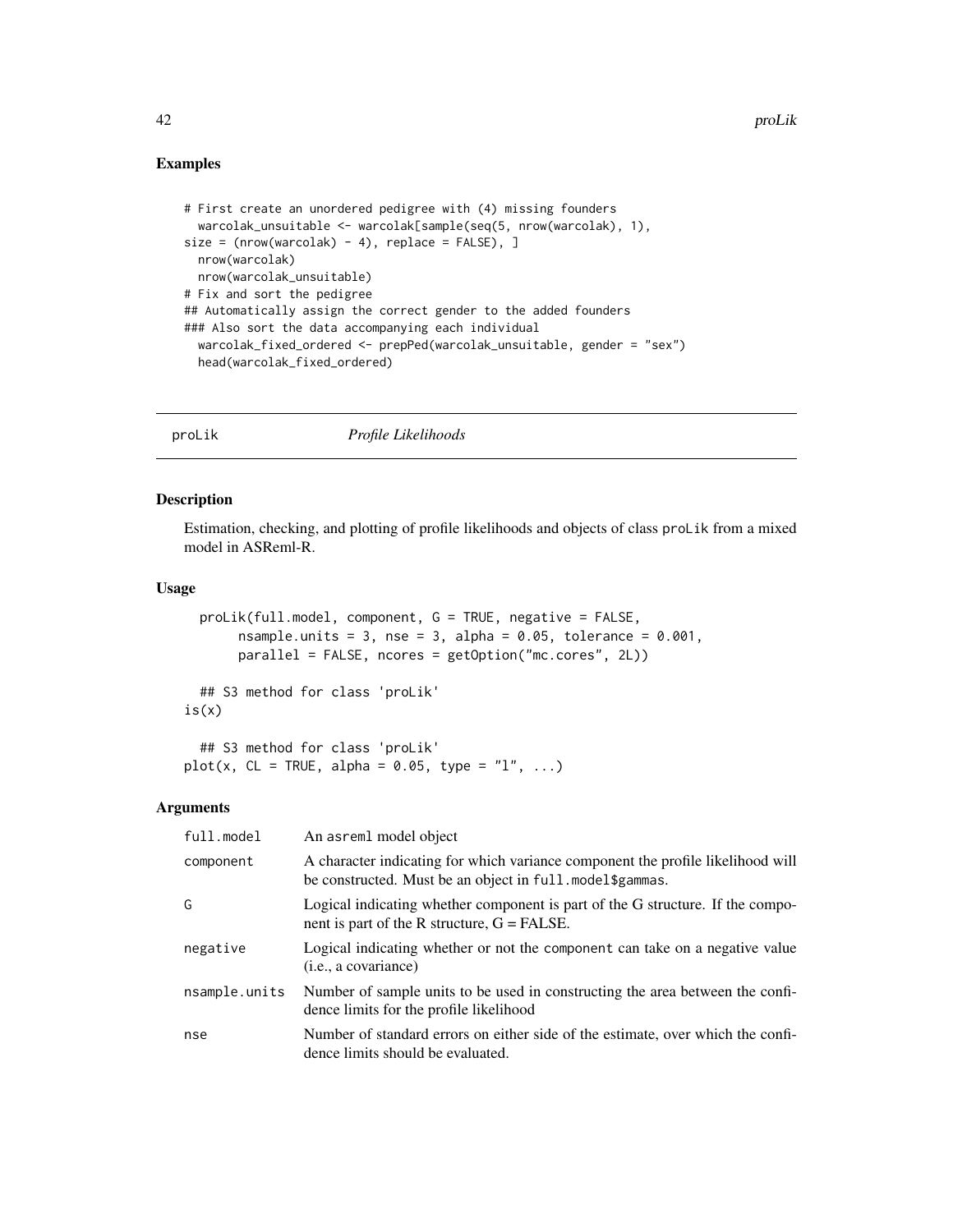#### <span id="page-42-0"></span>proLik 43

| alpha         | The critical value for determining the Confidence Interval                                                                                                                                                                                             |
|---------------|--------------------------------------------------------------------------------------------------------------------------------------------------------------------------------------------------------------------------------------------------------|
| tolerance     | Acceptable distance, between actual sample values and interpolated values, for<br>determining the upper and lower limits of the Confidence Interval. Actual sam-<br>ple points will be no more than this distance from the true value of the estimate. |
| parallel      | A logical indicating whether or not parallel processing will be used. Note, may<br>only be available for Mac and Linux operating systems.                                                                                                              |
| ncores        | Argument indicating number of cpu units to use. Default is all available.                                                                                                                                                                              |
| $\mathsf{x}$  | Object of class proLik.                                                                                                                                                                                                                                |
| <sub>CL</sub> | A logical indicating whether a line representing the Confidence Limit is to be<br>drawn when plotting.                                                                                                                                                 |
| type          | The type of plot to be generated, see arguments to plot.                                                                                                                                                                                               |
| $\ddots$      | other arguments to plot.                                                                                                                                                                                                                               |

#### Details

For the negative argument, this should be used if the profile likelihood of a covariance component is to be constructed.

parallel = TRUE should only be used on Linux or Mac OSes (i.e., not Windows).

The function uses the optimize function to obtain the approximate confidence limits. Therefore, nse should be carefully thought about beforehand when running the function. Increasing this value will ensure the confidence limits are contained by the search space, but at a cost to time.

If negative is FALSE, and the lower bound of the sampling interval extends beyond zero, this will instead be set to effectively zero.

Obtaining the profile likelihood for residual variances may necessitate explicitly specifying the R structure of the ASReml model. See example below.

#### Value

An S3 object of class proLik

| lambdas       | negative log-Likelihood ratio test statistic. Estimated from the log-Likelihood<br>of the full.model and the log-Likelihood of the model with the component<br>constrained to a value in the sampling interval |
|---------------|----------------------------------------------------------------------------------------------------------------------------------------------------------------------------------------------------------------|
| var.estimates | value along the sampling interval for which the component was constrained                                                                                                                                      |
| <b>UCL</b>    | approximate Upper Confidence Limit                                                                                                                                                                             |
| LCL           | approximate Lower Confidence Limit                                                                                                                                                                             |
| component     | the component for which the profile likelihood surface has been constructed                                                                                                                                    |

#### Warning

May be unfeasible to estimate profile likelihoods for complex models with many variance components

#### Author(s)

<matthewwolak@gmail.com>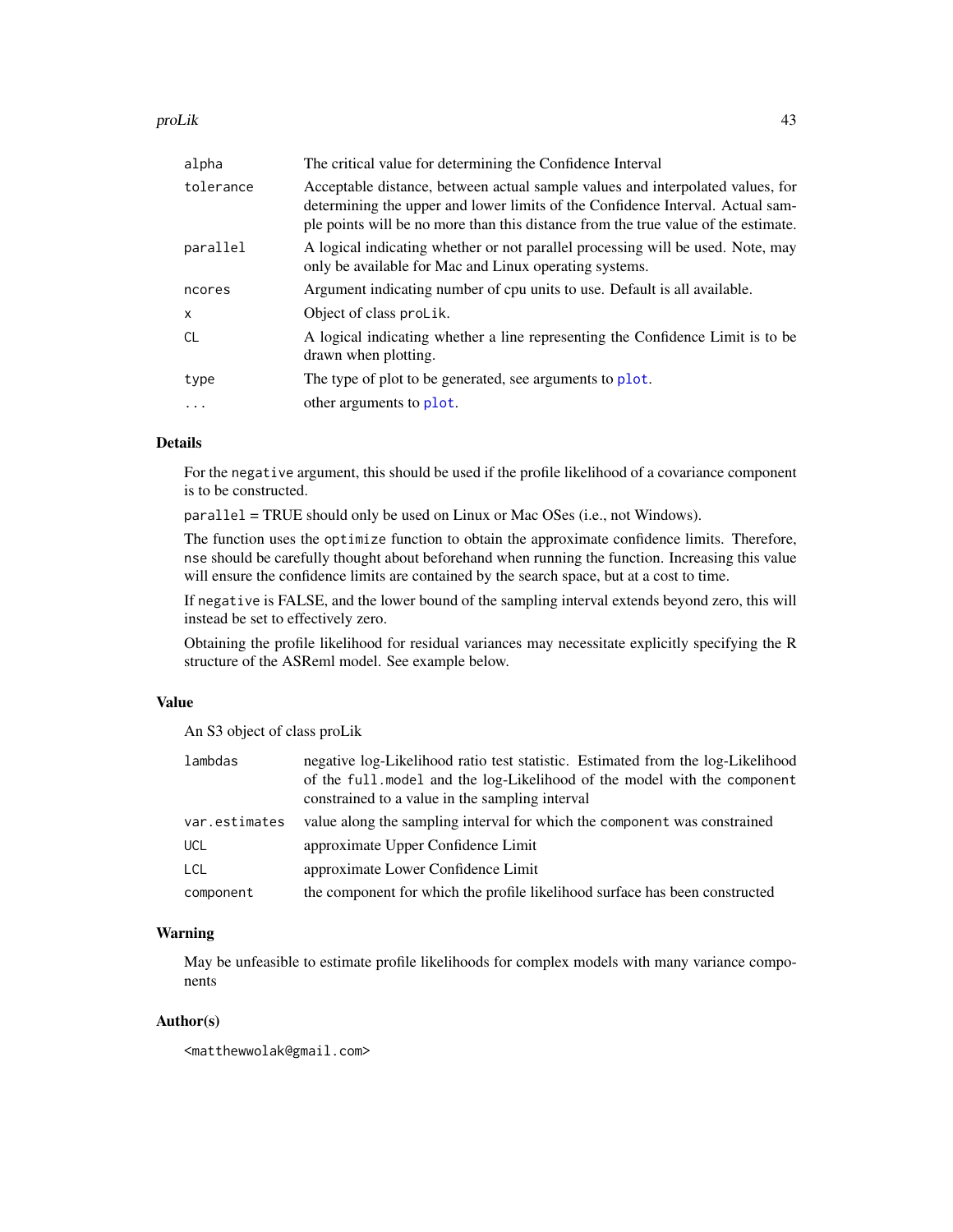#### See Also

[aiFun](#page-4-1)

#### Examples

```
## Not run:
   library(asreml)
   ginvA <- asreml.Ainverse(warcolak[, c(1,3,2)])$ginv
   ginvD <- makeD(warcolak[,1:3])$listDinv
   warcolak$IDD <- warcolak$ID
   warcolak.mod <- asreml(trait1 \sim sex, random = \sim ped(ID) + giv(IDD),
ginverse = list(ID = ginvA, IDD = ginvD), rcov = \sim idv(units), data = warcolak)
    summary(warcolak.mod)$varcomp
   profileA <- proLik(full.model = warcolak.mod, component = "ped(ID)!ped",
        G = TRUE, negative = FALSE, nsample.units = 3, nse = 3)
   profileA
   profileD <- proLik(warcolak.mod, component = "giv(IDD).giv",
G = TRUE, negative = FALSE, nsample.units = 3, nse = 3)
   profileE <- proLik(warcolak.mod, component = "R!units.var", G = FALSE, negative = FALSE)
   x11(w = 6, h = 8)par(mfrow = c(3,1))plot(profileA)
      plot(profileD)
      plot(profileE)
## End(Not run)
```
<span id="page-43-1"></span>prunePed *Prunes a pedigree based on individuals with phenotypes*

#### Description

This function removes individuals who are either not themselves or not ancestors to phenotyped individuals

#### Usage

```
prunePed(pedigree, phenotyped)
```
#### Arguments

| pedigree   | An object, where the first 3 columns correspond to: ID, Dam, & Sire. See<br>details.              |
|------------|---------------------------------------------------------------------------------------------------|
| phenotyped | A vector indicating which individuals in the pedigree have phenotypic informa-<br>tion available. |

<span id="page-43-0"></span>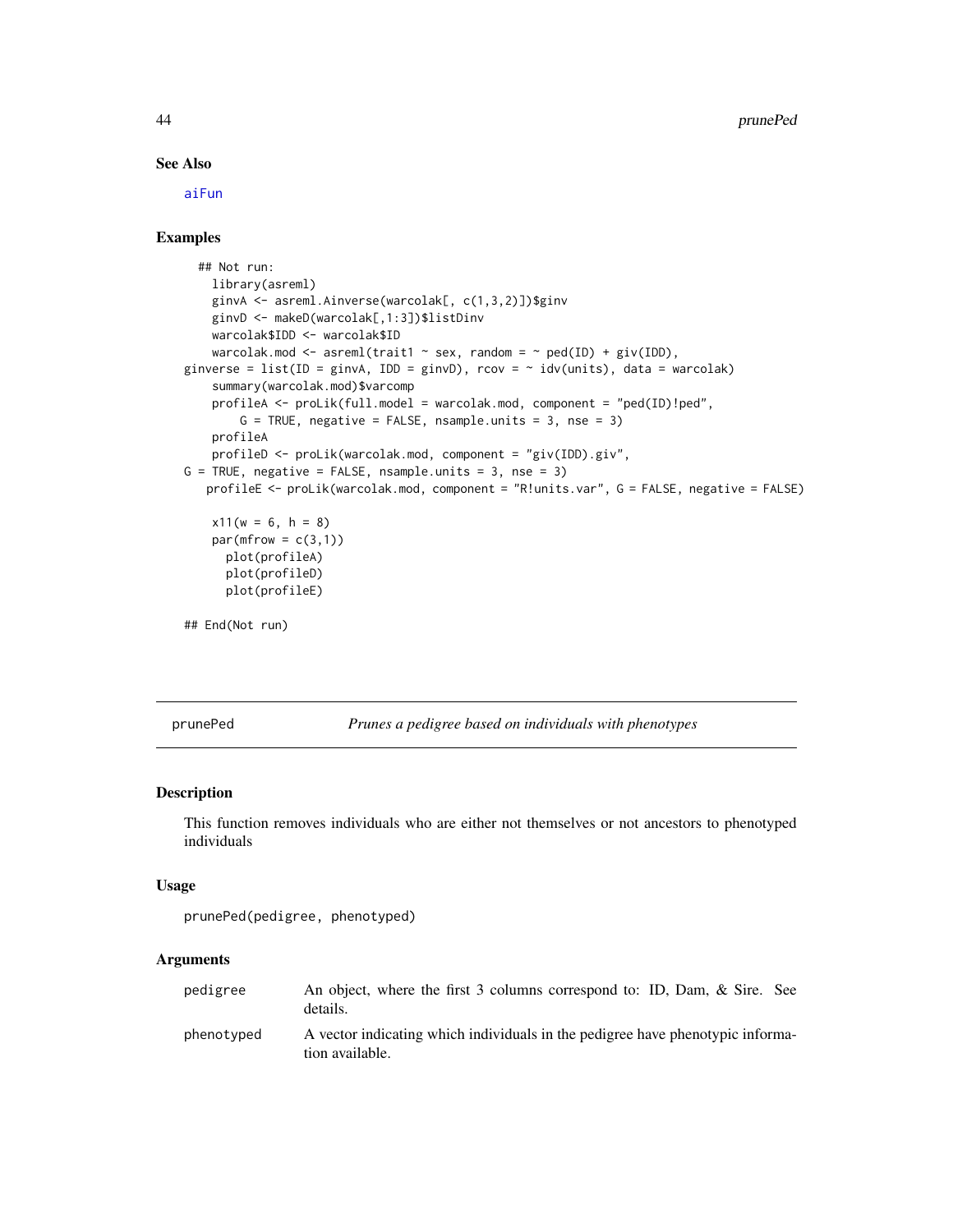#### <span id="page-44-0"></span>prunePed 45

#### Details

Often mixed effect models run much faster when extraneous information is removed before running the model. This is particularly so when reducing the number of random effects associated with a relationship matrix constructed from a pedigree.

NOTE: more columns than just a pedigree can be passed in the pedigree argument.

Missing parents (e.g., base population) should be denoted by either 'NA', '0', or '\*'.

This function is very similar to (and the code is heavily borrowed from) a function of the same name in the MCMCglmm package by Jarrod Hadfield.

#### Value

The pedigree object (can have more columns than just ID, Dam, and Sire), where the ID column cotains an ID for all individuals who are actually phenotyped or are an ancestor to an individual with a phenotype (and are thus informative for estimating parameters in the base population).

#### See Also

[prepPed](#page-39-1)

#### Examples

```
# Make a pedigree (with sex) from the warcolak dataset
 warcolak_ped <- warcolak[, 1:4]
# Reduce the number of individuals that have a phenotype for "trait1" in
 #the warcolak dataset
 t1phenotyped <- warcolak
 t1phenotyped[sample(seq.int(nrow(warcolak)), 1500, replace = FALSE), "trait1"] <- NA
 t1phenotyped <- t1phenotyped[which(!is.na(t1phenotyped$trait1)), ]
# The following will give a pedigree with only individuals that have a
# phenotype for "trait1" OR are an ancestor to a phenotyped individual.
 pruned_warcolak_ped <- prunePed(warcolak_ped, phenotyped = t1phenotyped$ID)
# Now compare the sizes (note, pruned_warcolak_ped retained its column indicating sex.
# We could have kept all of the data associated with individuals who had phenotypic
# information on "trait1" by instead specifying
# prunePed(warcolak, phenotyped = t1phenotyped$ID)
 dim(warcolak_ped)
 dim(pruned_warcolak_ped)
```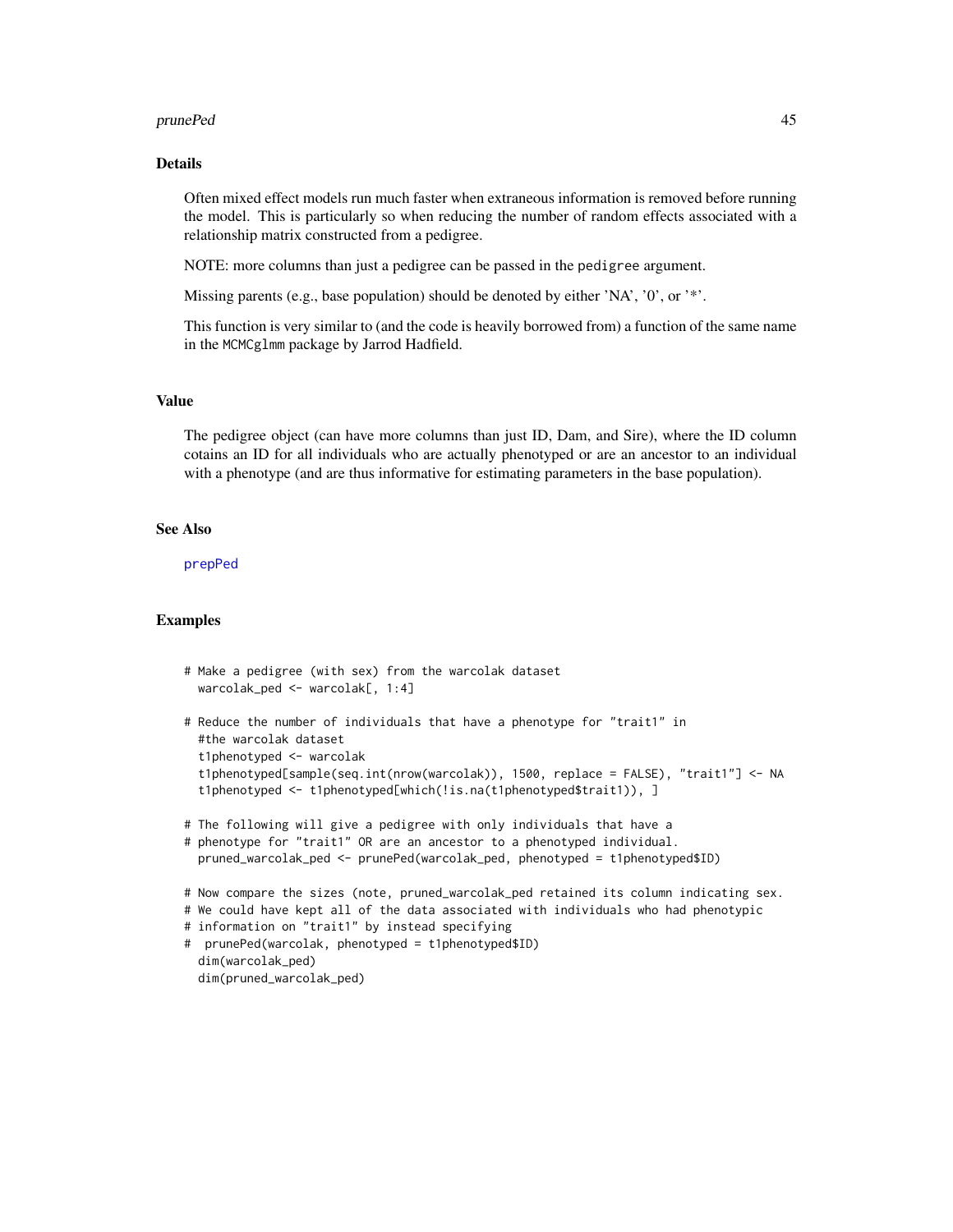<span id="page-45-0"></span>

#### **Description**

An example pedigree with genetic groups

#### Usage

data("Q1988")

#### Format

A data frame with 11 observations on the following 8 variables.

id a factor with levels indicating the unique individuals (including phantom parents) and genetic groups

dam a factor of observed maternal identities

sire a factor vector of observed paternal identities

damGG a factor of maternal identities with genetic groups inserted instead of NA

sireGG a factor of paternal identities with genetic groups inserted instead of NA

phantomDam a factor of maternal identities with phantom parents inserted instead of NA

phantomSire a factor of paternal identities with phantom parents inserted instead of NA

group a factor of genetic groups to which each phantom parent belongs

#### Source

Quaas, R.L. 1988. Additive genetic model with groups and relationships. Journal of Dairy Science 71:1338-1345.

<span id="page-45-1"></span>simGG *Genetic group pedigree and data simulation*

#### **Description**

Simulates a pedigree and phenotype for a focal population receiving immigrants. Genetic and environmental differences can be specified between the focal and immigrant populations. Further, these differences can have temporal trends.

#### Usage

```
simGG(K, pairs, noff, g,
nimm = 2, nimMG = seq(2, g - 1, 1),
VAF = 1, VAi = 1, VRF = 1, VRi = 1,
mup = 20, muf = 0, mui = 0, murf = 0, muri = 0,
d_bvf = 0, d_bvi = 0, d_rf = 0, d_fvi = 0
```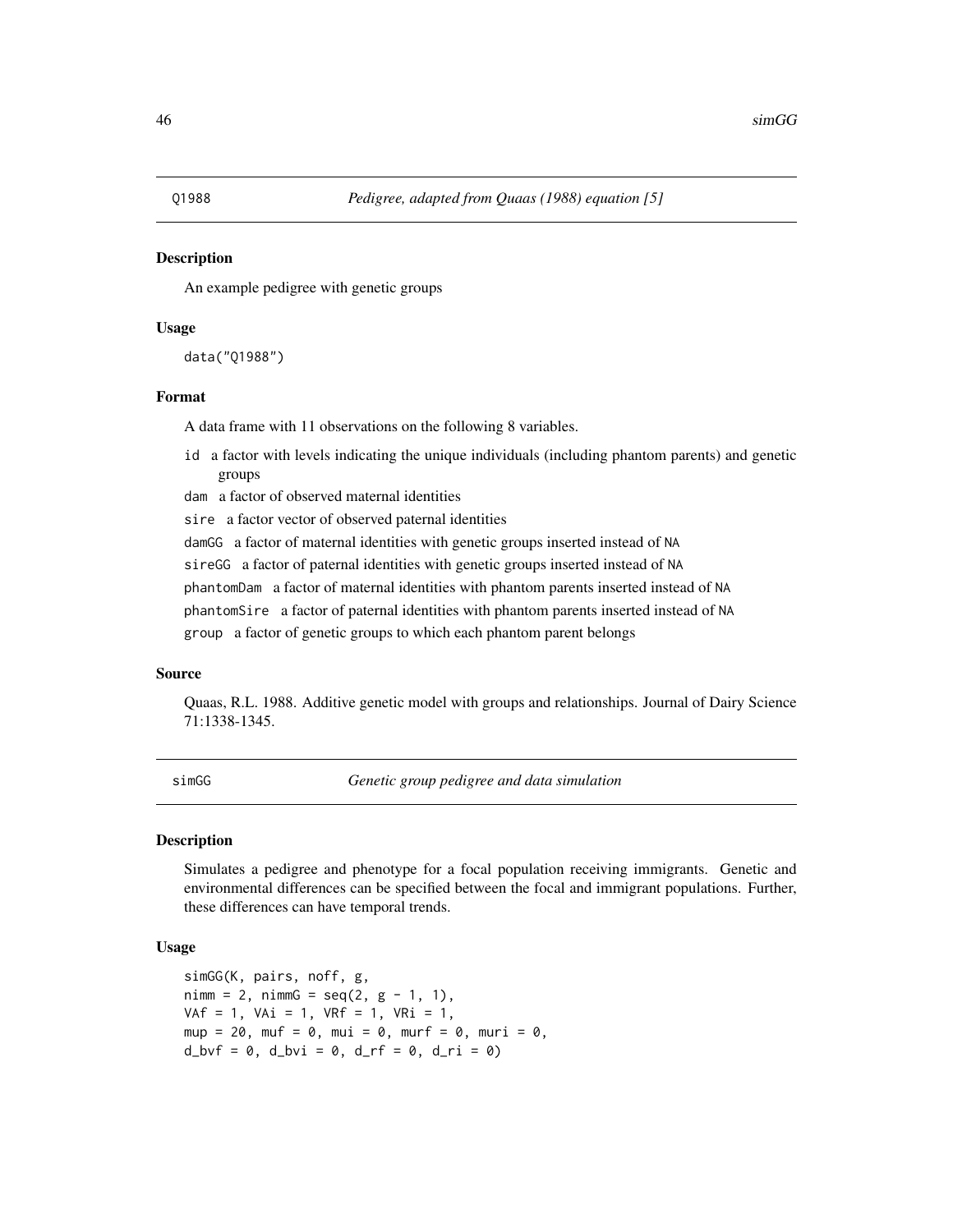#### $\mathbf{s}$ imGG 47

#### Arguments

| К          | Integer number of individuals per generation, or the focal population carrying<br>capacity                                                                                            |
|------------|---------------------------------------------------------------------------------------------------------------------------------------------------------------------------------------|
| pairs      | Integer number of mating pairs created by sampling with replacement from<br>adults of a given generation                                                                              |
| noff       | Integer number of offspring each pair contributes to the next generation                                                                                                              |
| g          | Integer number of (non-overlapping) generations to simulate                                                                                                                           |
| nimm       | Integer number of immigrants added to the population each generation of mi-<br>gration                                                                                                |
| nimG       | Sequence of integers for the generations in which immigrants arrive in the focal<br>population                                                                                        |
| VAf        | Numeric value for the expected additive genetic variance in the first generation<br>of the focal population - the founders                                                            |
| VAi        | Numeric value for the expected additive genetic variance in each generation of<br>immigrants                                                                                          |
| <b>VRf</b> | Numeric value for the expected residual variance in the focal population                                                                                                              |
| VRi        | Numeric value for the expected residual variance in each generation of the im-<br>migrants                                                                                            |
| mup        | Numeric value for the expected mean phenotypic value in the first generation of<br>the focal population - the founders                                                                |
| muf        | Numeric value for the expected mean breeding value in the first generation of<br>the focal population - the founders                                                                  |
| mui        | Numeric value for the expected mean breeding value for the immigrants                                                                                                                 |
| murf       | Numeric value for the expected mean residual (environmental) deviation in the<br>first generation of the focal population - the founders                                              |
| muri       | Numeric value for the expected mean residual (environmental) deviation for the<br>immigrants                                                                                          |
| $d_bvf$    | Numeric value for the expected change between generations in the mean breed-<br>ing value of the focal population. Sets the rate of genetic selection occurring<br>across generations |
| d_bvi      | Numeric value for the expected change between generations in the mean breed-<br>ing value of the immigrant population each generation                                                 |
| $d$ _rf    | Numeric value for the expected change between generations in the mean residual<br>(environmental) deviation of the focal population each generation                                   |
| d_ri       | Numeric value for the expected change between generations in the mean residual<br>(environmental) deviation of the immigrant population each generation                               |

#### Details

Offspring total additive genetic values u are the average of their parents u plus a Mendelian sampling deviation drawn from a normal distribution with mean of 0 and variance equal to  $0.5V_A(1 - f_{sd})$ where  $V_A$  is VAf and  $f_{sd}$  is the average of the parents' coefficient of inbreeding  $f$  (p. 447 Verrier et al. 1993). Each 'immigrant' (individual with unknown parents in generations >1) is given a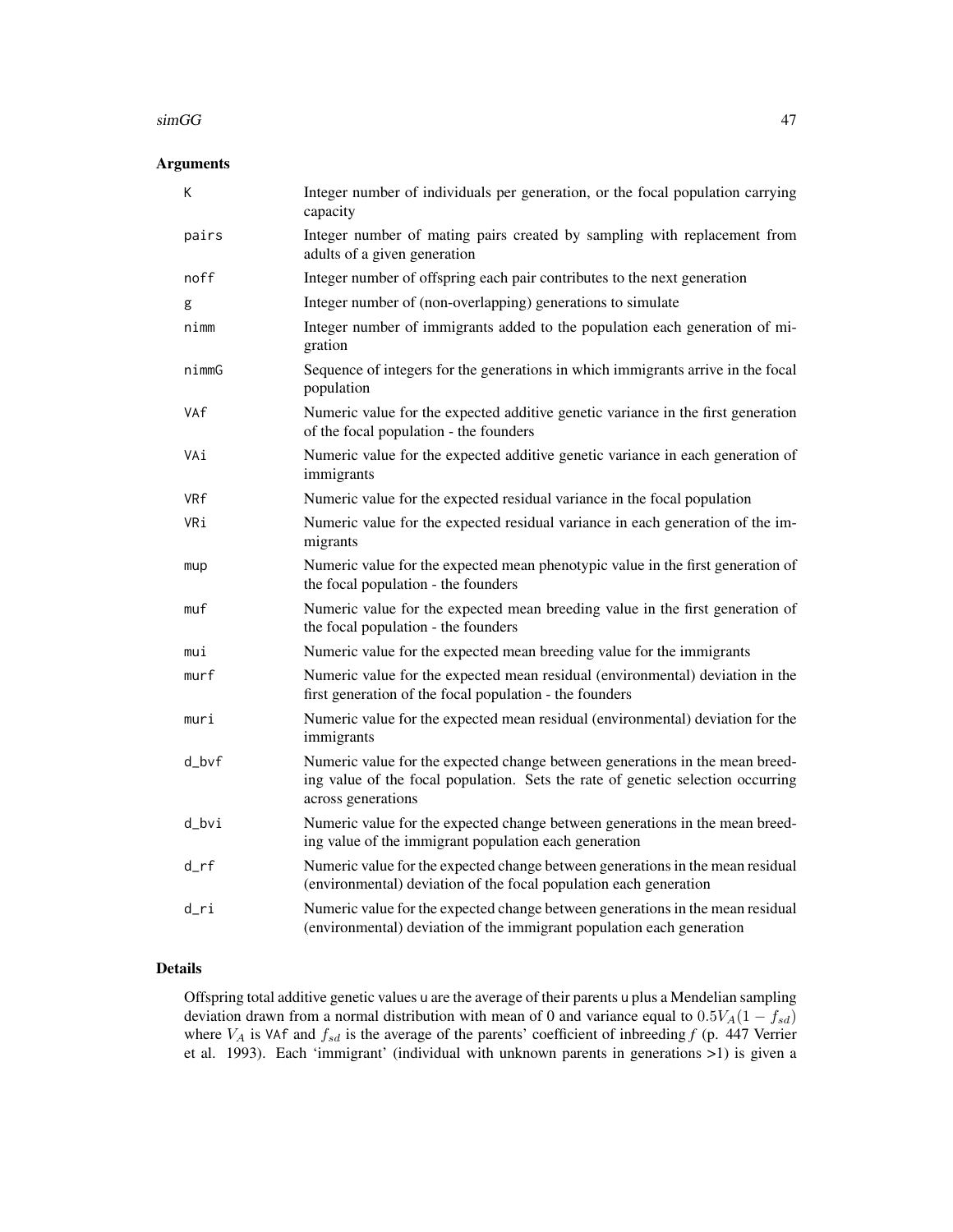total additive genetic effect that is drawn from a normal distribution with mean of mui and variance equal to VAi. Residual deviations are sampled for 'focal' and 'immigrant' populations separately, using normal distributions with means of murf and muri, respectively, and variances of VRf and VRi, respectively. Phenotypes are the sum of total additive genetic effects and residual deviations plus an overall mean mup.

Trends in total additive genetic effects and/or residual deviations can be specified for both the focal and immigrant populations. Trends in total additive genetic effects occurring in the immigrants, in the residual deviations occurring in the focal population, and in the residual deviations occurring in the immigrants are produced by altering the mean each generation for the separate distribution from which these effects are each drawn. The change in mean over a generation is specified in units of standard deviations of the respective distributions (e.g., square roots of VAi, VRf, and VRi) and is set with d\_bvi, d\_rf, or d\_ri, respectively.

Trends in total additive genetic effects for the focal population are produced by selecting individuals to be parents of the next generation according to their *predicted* total additive genetic effects. Individuals are assigned probabilities of being selected as a parent of the next generation depending on how closely their predicted total additive genetic effect matches an optimum value. Probabilities are assigned:

$$
exp((\frac{-1}{2\sigma_x})(x-\theta)^2)
$$

where x is the vector of predicted total additive genetic effects (u),  $\sigma_x$  is the standard deviation of x, and  $\theta$  is the optimum value. Sampling is conducted with replacement based on these probabilities.

The parameter d\_bvf specifies how much the optimal total additive genetic effect changes per generation. The optimal total additive genetic effect in a given generation is calculated as:  $muf + d_bvf * sqrt(VAf) * (i-2)$ . Individuals with predicted total additive genetic effects closest to this optimum have a higher probability of being randomly sampled to be parents of the next generation. This represents selection directly on predicted total additive genetic effects.

Total additive genetic effects are predicted for the first generation of focal individuals and all immigrants using equation 1.3 in Mrode (2005, p.3):  $h^2 * (phenotype_i - mean population phenotype)$ . The heritability is either VAf / (VAf + VRf) or VAi / (VAi + VRi). Total additive genetic effects are predicted for all other individuals using equation 1.9 in Mrode (2005, p. 10) - or as the average of each individual's parents' predicted total additive genetic effects.

#### Value

A data.frame with columns corresponding to:

| id      | Integer for each individual's unique identifying code                                                                 |
|---------|-----------------------------------------------------------------------------------------------------------------------|
| dam     | Integer indicating each individual's dam                                                                              |
| sire    | Integer indicating each individual's sire.                                                                            |
| parAvgU | Numeric value for the average of each individual's dam and sire additive genetic<br>effects                           |
| mendel  | Numeric value for each individual's Mendelian sampling deviate from the mid-<br>parental total additive genetic value |
| u       | Numeric value of each individual's total additive genetic effect                                                      |
| r       | Numeric value of each individual's residual (environmental) deviation                                                 |
| р       | Numeric value of each individual's phenotypic value                                                                   |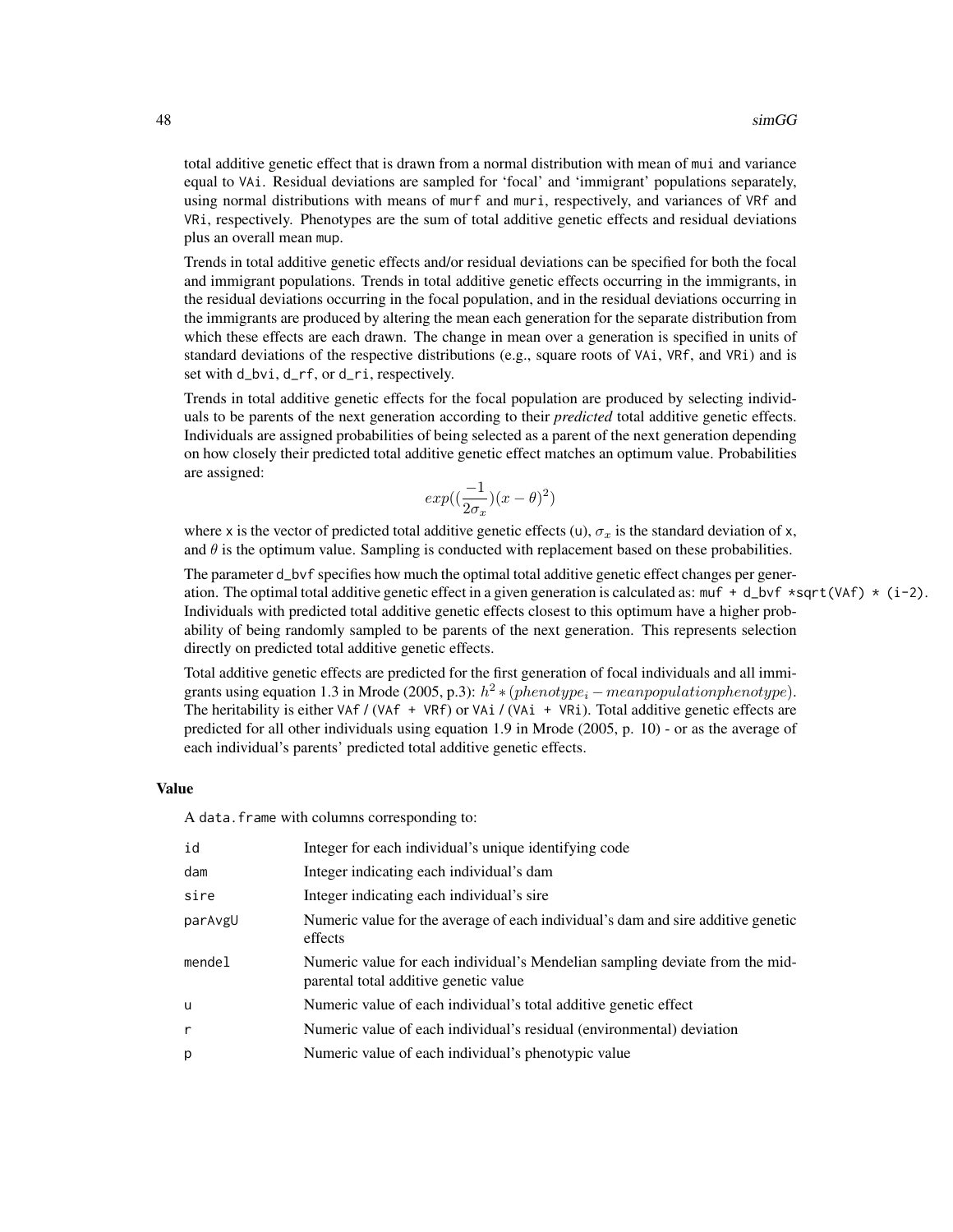#### <span id="page-48-0"></span> $\text{simGG}$  and  $\text{simGG}$  and  $\text{simGG}$  and  $\text{simGG}$  and  $\text{simGG}$  and  $\text{simGG}$  and  $\text{simGG}$  and  $\text{simGG}$  and  $\text{simGG}$  and  $\text{simGG}$  and  $\text{simGG}$  and  $\text{simGG}$  and  $\text{simGG}$  and  $\text{simGG}$  and  $\text{simGG}$  and  $\text{simGG}$  and  $\text{simGG}$  and

#### Author(s)

<matthewwolak@gmail.com>

#### References

Verrier, V., J.J. Colleau, and J.L. Foulley. 1993. Long-term effects of selection based on the animal model BLUP in a finite population. Theoretical and Applied Genetics. 87:446-454.

Mrode, R.A. 2005. Linear Models for the Prediction of Animal Breeding Values, 2nd ed. Cambridge, MA: CABI Publishing.

#### See Also

#### [ggTutorial](#page-15-1)

#### Examples

```
## Not run:
 # The dataset 'ggTutorial' was simulated as:
 set.seed(102) # seed used to simulate ggTutorial
 ggTutorial \le simGG(K = 400, pairs = 200, noff = 4, g = 15,
nimm = 40,
muf = 0, mui = 3)
## End(Not run)
# Use genetic group methods to approximate the breeding values for ggTutorial
 ## First, construct a pedigree with genetic groups
 ggPed <- ggTutorial[, c("id", "dam", "sire", "is", "gen")]
 naPar <- which(is.na(ggPed[, 2]))
 ggPed$GG <- rep("NA", nrow(ggPed))
    # 'focal' population genetic group = "foc0" and 'immigrant' = "g1"
   # obtained by pasting "foc" & "g" with immigrant status "0" or "1", respectively
   ggPed$GG[naPar] <- as.character(ggPed$is[naPar])
   ggPed$GG[ggPed$GG == "0"] <- paste0("foc", ggPed$GG[ggPed$GG == "0"])
   ggPed$GG[ggPed$GG == "1"] <- paste0("g", ggPed$GG[ggPed$GG == "1"])
 ggPed[naPar, 2:3] <- ggPed[naPar, "GG"]
 ## Now create the Q matrix
 Q \leq gcontrib(ggPed[, 1:3], ggroups = c("foc0", "g1"))
 ## obtain the true values of the genetic group means
 foc0_mean <- mean(ggTutorial$u[which(ggTutorial$gen == 1 & ggTutorial$is == 0)])
 g1_mean <- mean(ggTutorial$u[which(ggTutorial$is == 1)])
 g<sub>exp</sub> \leftarrow matrix(c(foc0_mean, g1<sup>mean</sup>), ncol = 1)
```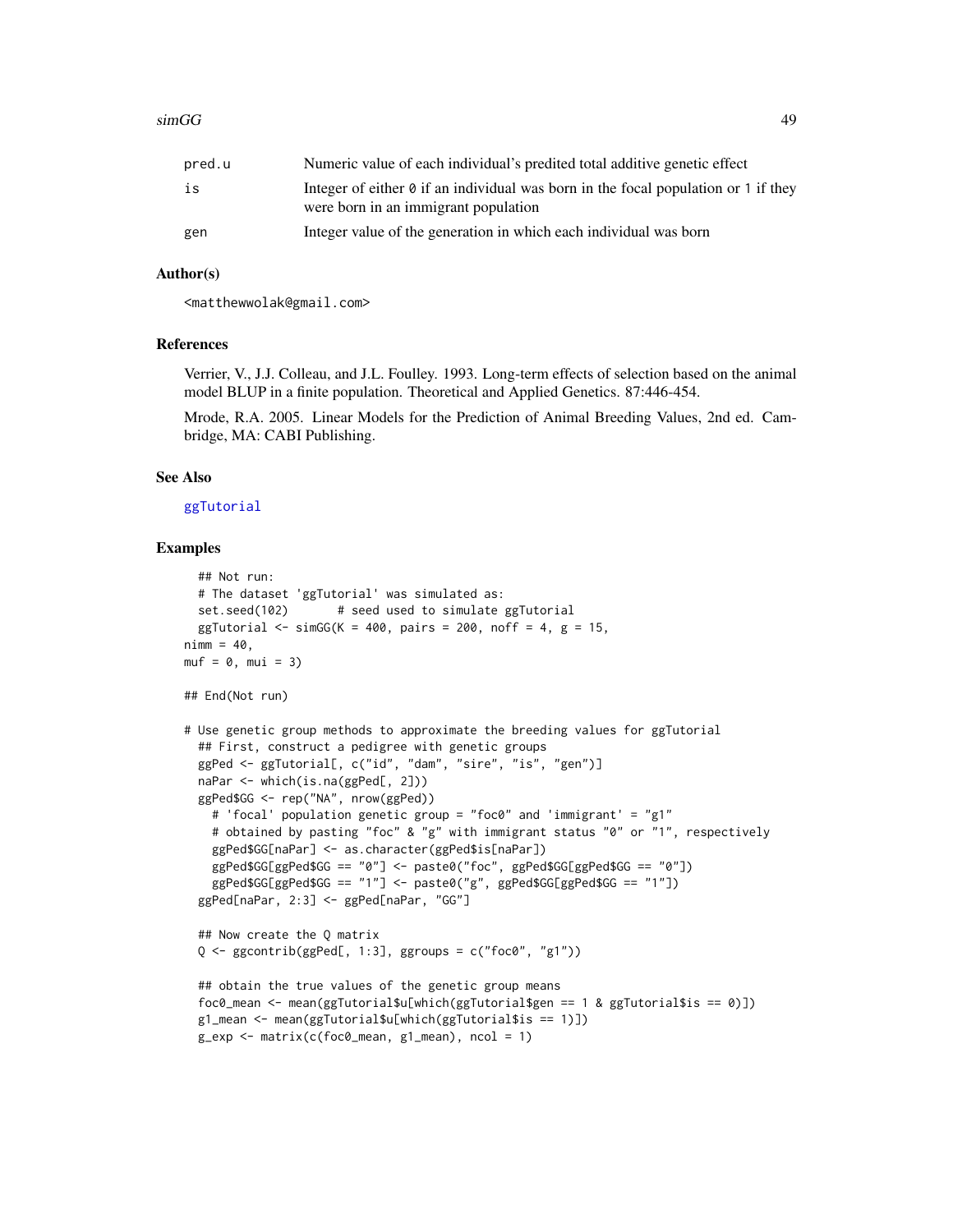```
## breeding values (a) are:
### tot. add. gen. effects (u) minus genetic group effects for each individual (Qg):
a <- ggTutorial$u - Q
```
<span id="page-49-1"></span>simPedDFC *Double first cousin pedigree construction*

#### Description

Simulates a pedigree for the "double first cousin" mating design (Fairbairn and Roff 2006).

#### Usage

 $simPedDFC(F, gpn = 4, fsn = 4, s = 2, prefix = NULL)$ 

#### Arguments

| F.     | Number of blocks for the design                                                                               |
|--------|---------------------------------------------------------------------------------------------------------------|
| gpn    | Number of grandparents in the first/GP generation (must be $\geq$ 2)                                          |
| fsn    | Number of offspring in the full-sib families of the second/P generation (must be<br>an even number $\geq 4$ ) |
| S      | Number of sires per full-sib family in the second/P generation (must be $>=2$ )                               |
| prefix | Optional prefix to add to every identity                                                                      |

#### Details

This is an adaption to a half-sib breeding design which also produces first cousins and double first cousins. Double first cousins are produced by mating two brothers to two sisters (the offspring of the resulting two families are double first cousins with one another). This is described in Fairbairn and Roff (2006) as being particularly effective for separating autosomal additive genetic variance from sex chromosomal additive genetic variance. It is also amenable to estimating dominance variance, however, it still has difficulty separating dominance variance from common maternal environmental variance (Meyer 2008).

#### Value

A data.frame with columns corresponding to: id, dam, sire, and sex. Sex is M for males and F for females.

#### Author(s)

<matthewwolak@gmail.com>

<span id="page-49-0"></span>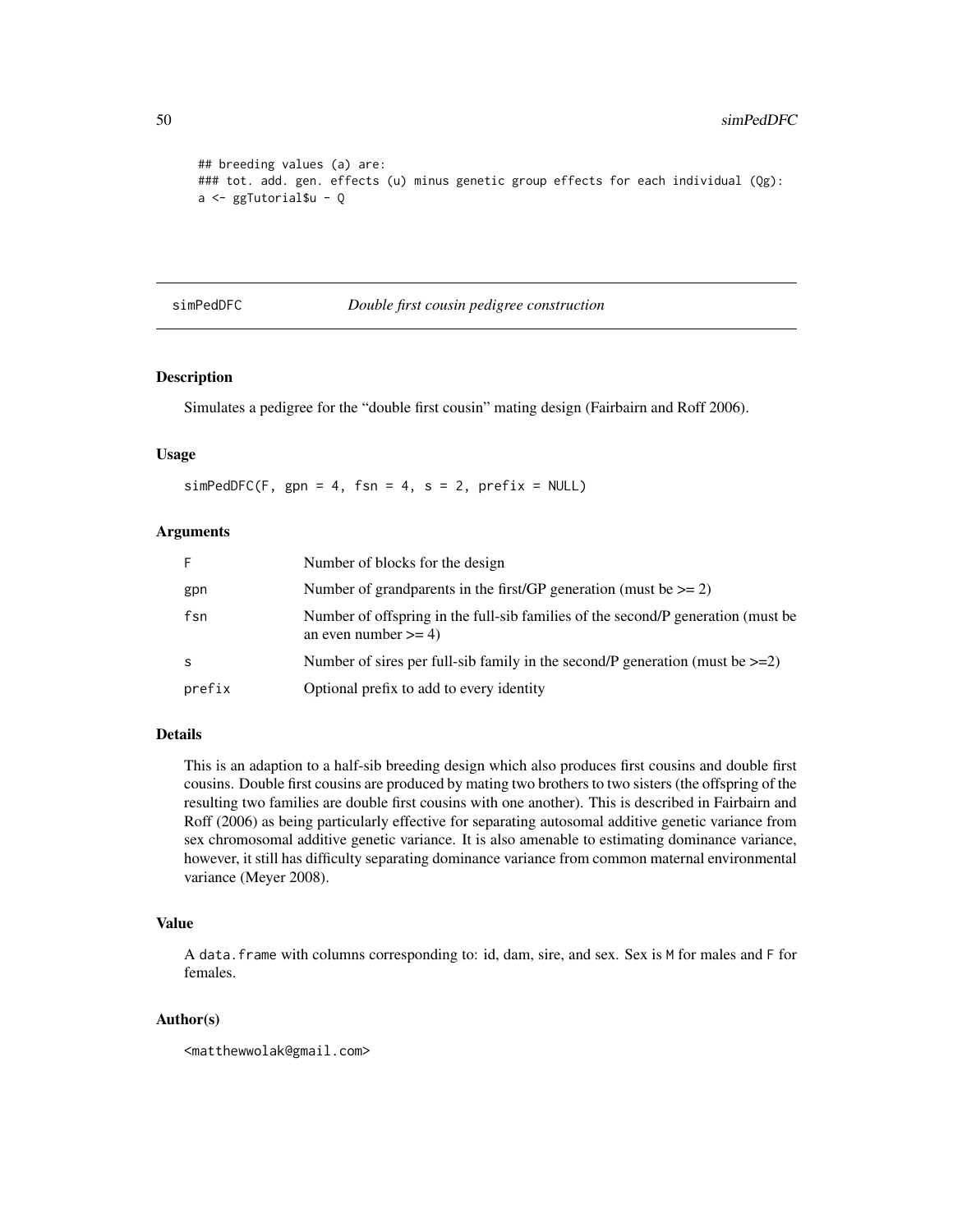#### <span id="page-50-0"></span> $simpleHSS$  51

#### References

Fairbairn, D.J. and D.A. Roff. 2006. The quantitative genetics of sexual dimorphism: assessing the importance of sex-linkage. Heredity 97:319-328.

Meyer, K. 2008. Likelihood calculations to evaluate experimental designs to estimate genetic variances. Heredity 101:212-221.

#### See Also

[simPedHS](#page-50-1), [warcolak](#page-53-1)

#### Examples

DFC1  $\le$  simPedDFC(F = 1, gpn = 2, fsn = 4, s = 2)

<span id="page-50-1"></span>

simPedHS *Half-sib pedigree construction*

#### Description

Simulates a pedigree for a half-sib mating design (sometimes also called the North Carolina Design 1).

#### Usage

```
simPedHS(s, d, n, uniqueDname = TRUE, prefix = NULL)
```
#### **Arguments**

| S           | Number of sires                                                                                               |
|-------------|---------------------------------------------------------------------------------------------------------------|
| d           | Number of dams per sire                                                                                       |
| n           | Number of offspring per mating (must be $>$ or = 2)                                                           |
| uniqueDname | Logical indicating if dams should have unique names within sire families or<br>throughout the entire pedigree |
| prefix      | Optional prefix to every identity                                                                             |

#### Details

n must be greater than or equal to 2, because one male and one female offspring are produced from each mating

Some functions/calculations get bogged down if no two dams have the same ID in the entire pedigree (e.g., aov). However, other functions must have unique identifiers for every individual.

#### Value

A data.frame with columns corresponding to: id, dam, sire, and sex. Sex is "M" for males and "F" for females.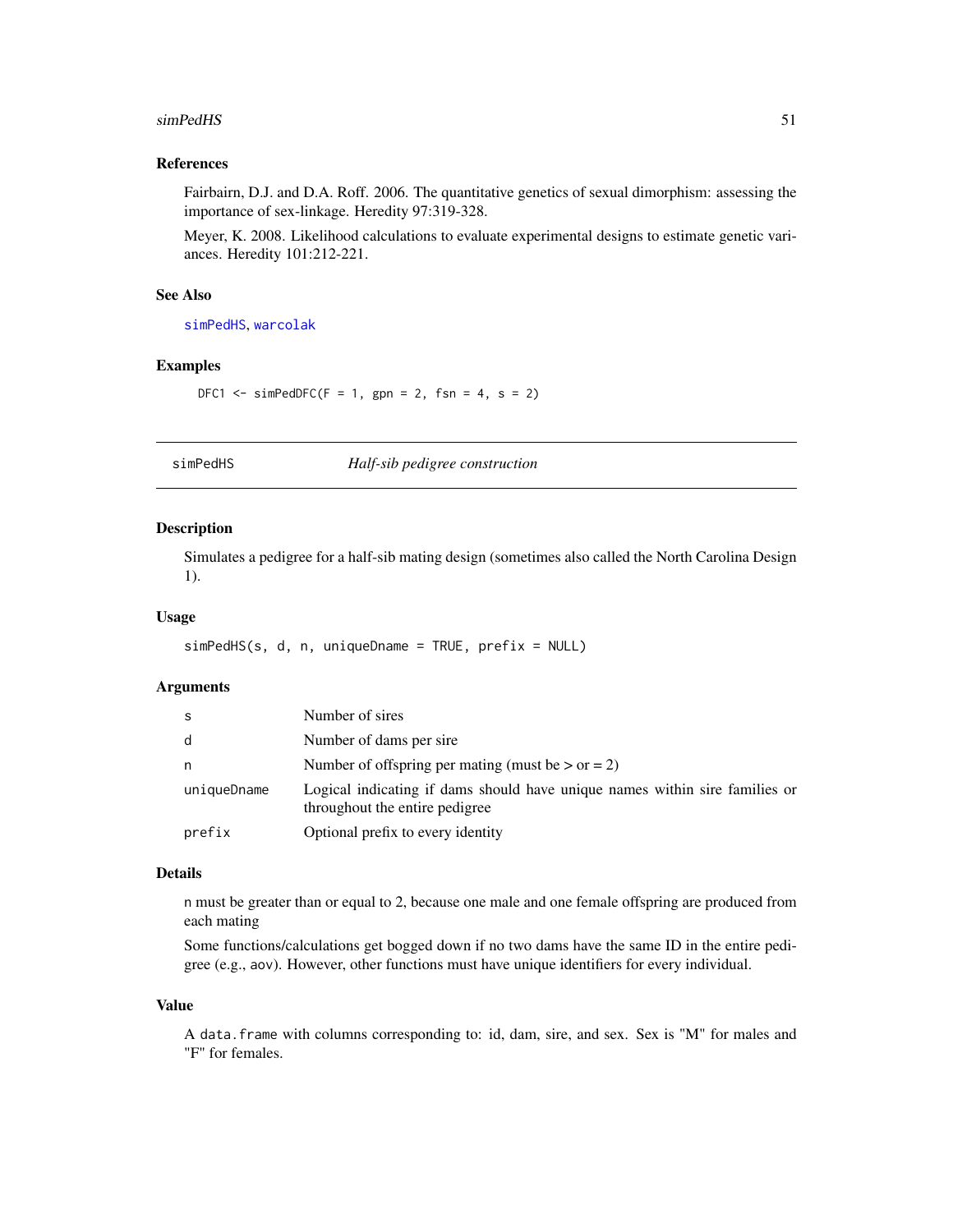#### <span id="page-51-0"></span>Author(s)

<matthewwolak@gmail.com>

#### See Also

[simPedDFC](#page-49-1)

#### Examples

 $simPedHS(s = 1, d = 3, n = 2)$ 

sm2list *Converts a sparse matrix into a three column format.*

#### Description

From a sparse matrix object, the three column, row ordered lower triangle of non-zero elements is created. Mostly used within other functions (i.e., makeD)

#### Usage

```
sm2list(A, rownames = NULL, colnames = c("row", "column", "A"))
```
#### Arguments

| A        | a sparse matrix                                                                |
|----------|--------------------------------------------------------------------------------|
| rownames | a list of rownames from the 'A' matrix.                                        |
| colnames | the columns will be labelled however they are entered in this character vector |

#### Details

The sparse matrix and three column format must fit CERTAIN assumptions about row/column sorting and lower/upper triangle matrix.

Adapted from a function in the MCMCglmm package

#### Value

returns the list form of the sparse matrix as a data.frame

#### See Also

[MCMCglmm](#page-0-0)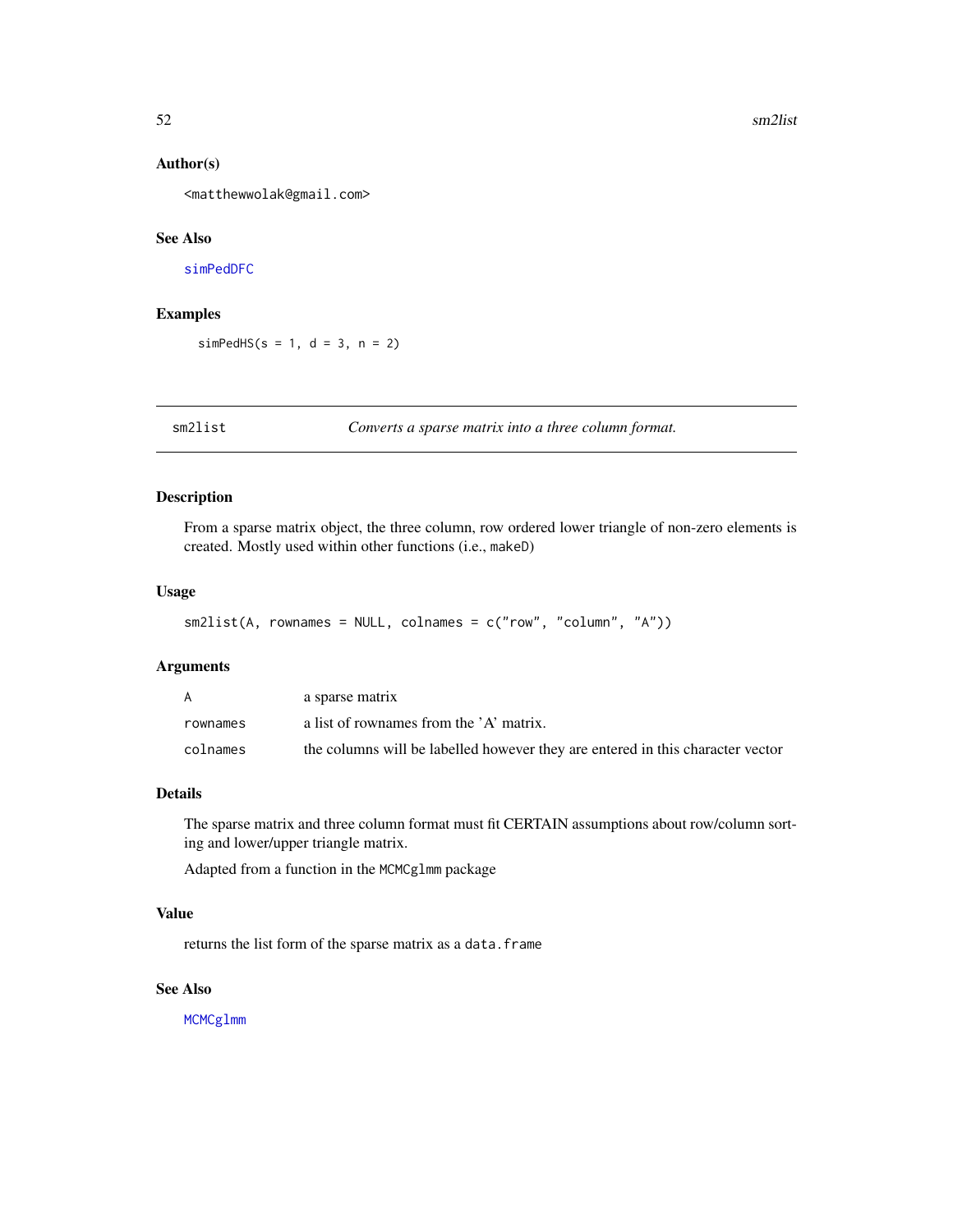<span id="page-52-1"></span><span id="page-52-0"></span>

#### Description

The inverse of the Average Information matrix in an ASReml-R object produces the sampling variances of the (co)variance components on the gamma scale. This function scales these variances to the original component scale. This allows for Confidence Intervals to be constructed about the variance component estimates.

#### Usage

varTrans(asr.object)

#### Arguments

asr.object Object from a call to asreml

#### Value

Returns a numeric vector of variances for each variance component in an ASReml-R model.

#### Author(s)

<matthewwolak@gmail.com>

#### Examples

```
## Not run:
   library(asreml)
   ginvA <- asreml.Ainverse(warcolak)$ginv
   ginvD <- makeD(warcolak[,1:3])$listDinv
   warcolak$IDD <- warcolak$ID
   warcolak.mod <- asreml(trait1 \sim sex, random = \sim ped(ID) + giv(IDD),
ginverse = list(ID = ginvA, IDD = ginvD), data = warcolak)
    summary(warcolak.mod)$varcomp
   sqrt(varTrans(warcolak.mod)) # sqrt() so can compare with standard errors from summary
```
## End(Not run)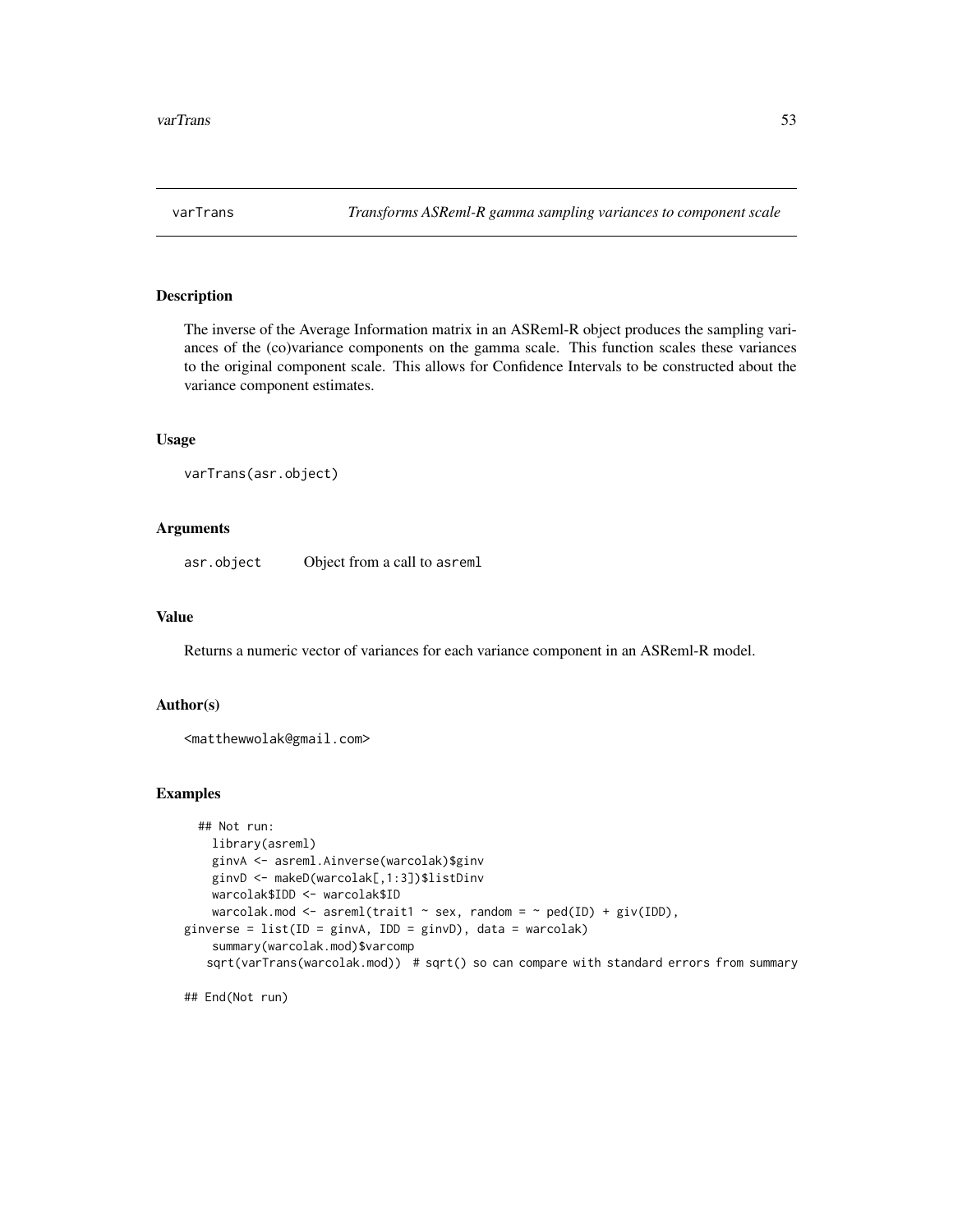<span id="page-53-1"></span><span id="page-53-0"></span>

#### **Description**

A two trait example pedigree from the three generation breeding design of Fairbairn & Roff (2006) with two un-correlated traits.

#### Usage

data(warcolak)

#### Format

A data frame with 5400 observations on the following 13 variables.

ID a factor specifying 5400 unique individual identities

Dam a factor specifying the unique Dam for each individual

Sire a factor specifying the unique Sire for each individual

sex a factor specifying "M" if the individual is a male and "F" if it is a female

trait1 a numeric vector of phenotypic values: see 'Details'

trait2 a numeric vector of phenotypic values: see 'Details'

t1\_a a numeric vector of the autosomal additive genetic effects underlying 'trait1'

t2\_a a numeric vector of the autosomal additive genetic effects underlying 'trait2'

- t2\_s a numeric vector of the sex-chromosomal additive genetic effects underlying 'trait2'
- t1\_d a numeric vector of the autosomal dominance genetic effects underlying 'trait1'
- t2\_d a numeric vector of the autosomal dominance genetic effects underlying 'trait2'
- t1\_r a numeric vector of the residual (environmental) effects underlying 'trait1'

t2\_r a numeric vector of the residual (environmental) effects underlying 'trait2'

#### Details

Unique sets of relatives are specified for a three generation breeding design (Fairbairn & Roff, 2006). Each set contains 72 individuals. This pedigree reflects an experiment which produces 75 of these basic sets from Fairbairn & Roff's design. The pedigree was created using simPedDFC().

The dataset was simulated to have two un-correlated traits with different genetic architectures (see examples below). The trait means are both equal to 1 for males and 2 for females. The additive genetic, dominance genetic, and environmental (or residual) variances for both trait1 and trait2 are 0.4, 0.3, & 0.3, respectively. However, the additive genetic variance for trait2 can be further decomposed to autosomal additive genetic variance (0.3) and X-linked additive genetic variance (0.1; assuming the 'no global dosage compensation' mechanism).

Females and males have equal variances (except for sex-chromosomal additive genetic variance, where by definition, males have half of the additive genetic variance as females; Wolak 2013) and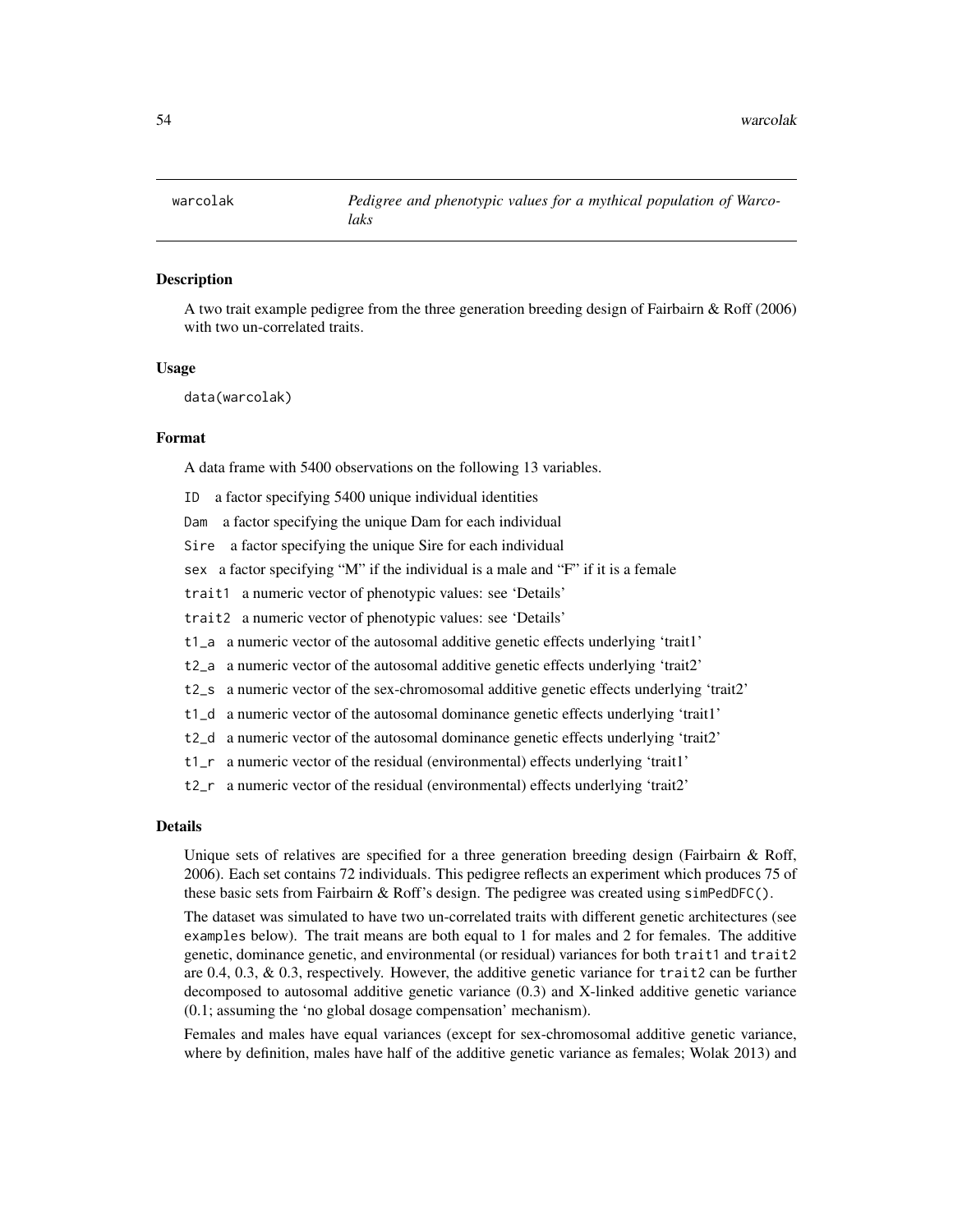#### warcolak 55

a between-sex correlation of one for all genetic and residual effects (except the cross-sex residual covariance=0). All random effects were drawn from multivariate random normal distributions [e.g., autosomal additive genetic effects:  $N \sim (0, \text{kronecker}(A, G))$ ] with means of zero and (co)variances equal to the product of the expected sex-specific (co)variances (e.g., G) and the relatedness (or incidence) matrix (e.g., A).

The actual variance in random effects will vary slightly from the amount specified in the simulation, because of Monte Carlo error. Thus, the random effects have been included as separate columns in the dataset. See examples below for the code that generated the dataset.

#### Note

Before nadiv version 2.14.0, the warcolak dataset used a 0/1 coding for 'sex' and did not contain the random effects.

#### References

Fairbairn, D.J. & Roff, D.A. 2006. The quantitative genetics of sexual dimorphism: assessing the importance of sex-linkage. Heredity 97, 319-328.

Wolak, M.E. 2013. The Quantitative Genetics of Sexual Differences: New Methodologies and an Empirical Investigation of Sex-Linked, Sex-Specific, Non-Additive, and Epigenetic Effects. Ph.D. Dissertation. University of California Riverside.

#### Examples

```
## Not run:
rm(list = ls())set.seed(101)
library(nadiv)
# create pedigree
warcolak <- simPedDFC(F = 75, gpn = 4, fsn = 4, s = 2)
names(warcolak)[1:3] <- c("ID", "Dam", "Sire")
warcolak$trait2 <- warcolak$trait1 <- NA
# Define covariance matrices for random effects:
## Autosomal additive genetic (trait1)
Ga_t1 <- matrix(c(0.4, rep(0.399999, 2), 0.4), 2, 2)
## Autosomal additive genetic (trait2)
Ga_t2 <- matrix(c(0.3, rep(0.299999, 2), 0.3), 2, 2)
## Sex-chromosomal additive genetic (trait2)
Gs_t2 <- matrix(c(0.1, rep(0.099999, 2), 0.1), 2, 2)
## Autosomal dominance genetic
Gd <- matrix(c(0.3, rep(0.299999, 2), 0.3), 2, 2)
## Environmental (or residual)
### Assumes no correlated environmental effects between sexes
R \le - \text{diag}(c(0.3, 0.3))## define variables to be re-used
pedn <- nrow(warcolak)
# Female (homogametic sex chromosomes) in first column
# Male (heterogametic sex chromosomes) in second column
sexcol <- as.integer(warcolak$sex)
```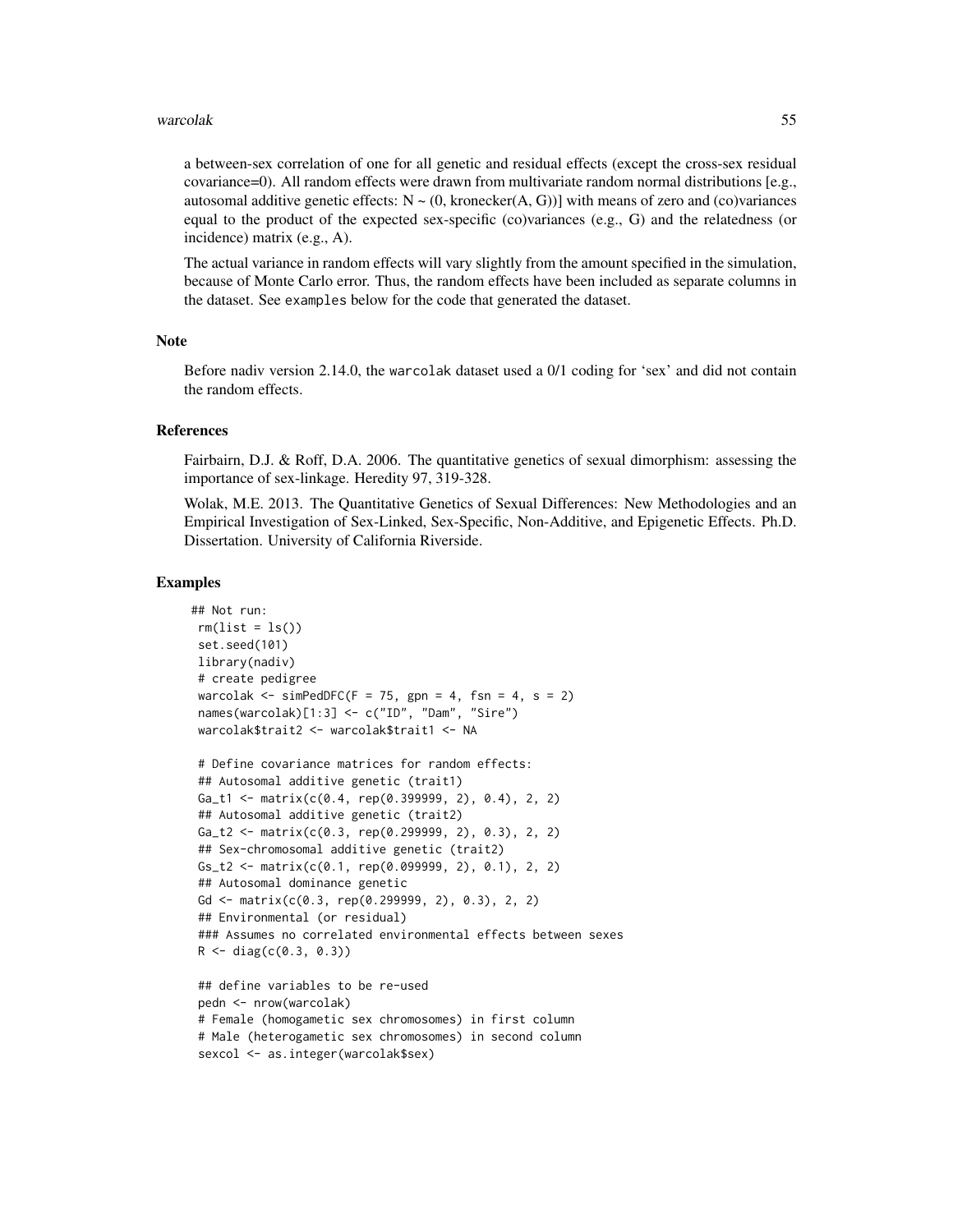```
# Create random effects
 ## Additive genetic
 ### trait1 autosomal
 tmp_a \leftarrow grfx(pedn, G = Ga_t1, incidence = makeA(warcolak[, 1:3])var(tmp_a)
 warcolak$t1_a <- tmp_a[cbind(seq(pedn), sexcol)]
 ### trait2 autosomal
 tmp_a \leq grfx(pedn, G = Ga_t2, incidence = makeA(wareolak[, 1:3]))var(tmp_a)
 warcolak$t2_a <- tmp_a[cbind(seq(pedn), sexcol)]
 ### trait2 sex-chromosomal
  tmp_s \leq grfx(pedn, G = Gs_t2, incidence = makeS(wxcolak[, 1:4],heterogametic = "M", DosageComp = "ngdc", returnS = TRUE)$S)
   matrix(c(var(tmp_s[which(sexcol == 1), 1]),
rep(cov(tmp_s), 2), var(tmp_s[which(sexcol == 2), 2])), 2, 2)
    # NOTE above should be: covar = male var = 0.5* female var
 warcolak$t2_s <- tmp_s[cbind(seq(pedn), sexcol)]
 ## Dominance genetic
 ### trait1
 tmp_d \leq grfx(pedn, G = Gd, incidence = makeD(wxcolak[, 1:3], invertD = FALSE)\$D)var(tmp_d)
 warcolak$t1_d <- tmp_d[cbind(seq(pedn), sexcol)]
 ### trait2
 tmp_d <- grfx(pedn, G = Gd, incidence = makeD(warcolak[, 1:3], invertD = FALSE)$D)
   var(tmp_d)
 warcolak$t2_d <- tmp_d[cbind(seq(pedn), sexcol)]
 ## Residual
 ### trait1
 tmp_r < - grfx(pedn, G = R, incidence = NULL) # warning of identity matrixvar(tmp_r)
 warcolak$t1_r <- tmp_r[cbind(seq(pedn), sexcol)]
 ### trait2
 tmp_r < - grfx(pedn, G = R, incidence = NULL) # warning of identity matrixvar(tmp_r)
 warcolak$t2_r <- tmp_r[cbind(seq(pedn), sexcol)]
 # Sum random effects and add sex-specific means to get phenotypes
 ## females have slightly greater mean trait values
 warcolak$trait1 <- 1 + (-1*sexcol + 2) + rowSums(warcolak[, c("t1_a", "t1_d", "t1_r")])
 warcolak$trait2 <- 1 + (-1*sexcol + 2) + rowSums(warcolak[, c("t2_a", "t2_s", "t2_d", "t2_r")])
```

```
## End(Not run)
```